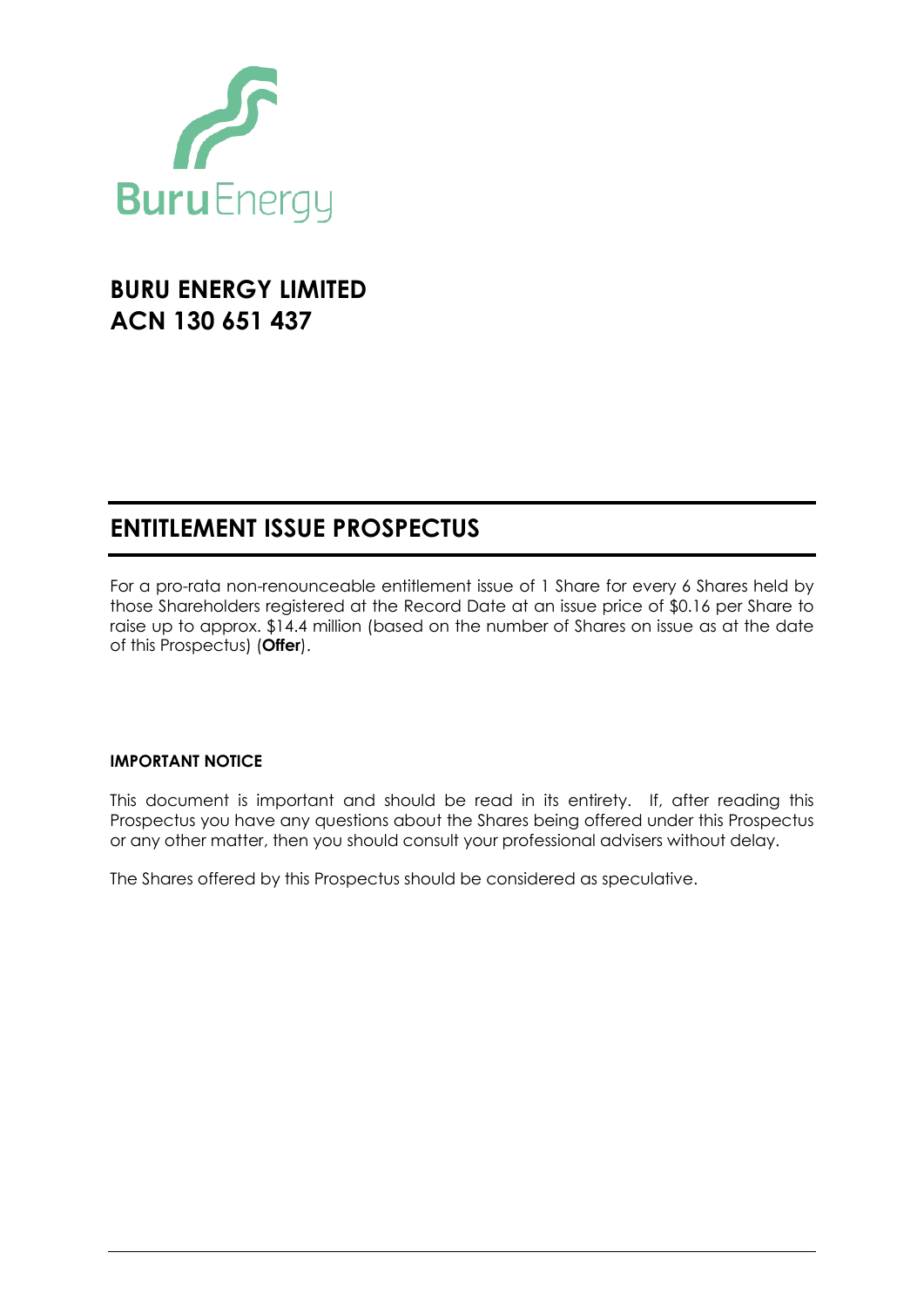#### **IMPORTANT NOTICE**

This Prospectus is dated 3 May 2022 and was lodged with the ASIC on that date. The ASIC, ASX and their respective officers take no responsibility for the contents of this Prospectus or the merits of the investment to which this Prospectus relates.

No Shares may be issued on the basis of this Prospectus later than 13 months after the date of this Prospectus.

No person is authorised to give information or to make any representation in connection with this Prospectus, which is not contained in this Prospectus. Any information or representation not so contained may not be relied on as having been authorised by the Company in connection with this Prospectus.

It is important that investors read this Prospectus in its entirety and seek<br>professional advice where advice where necessary. The Shares offered by this Prospectus should be considered speculative.

Applications for Shares offered pursuant to this Prospectus can only be made by an original Entitlement and Acceptance Form or Shortfall Application Form.

This Prospectus is a transaction specific prospectus for an offer of continuously quoted securities (as defined in the Corporations Act) and has been prepared in accordance with section 713 of the Corporations Act. It does not contain the same level of disclosure as an initial public offering prospectus and is only required to contain information in relation to the effect of the issue of securities on a company and the rights attaching to the securities. It is not necessary to include general information in relation to all of the assets and liabilities, financial position, profits and losses or prospects of the issuing company.

Representations contained in this Prospectus are made taking into account that the Company is a disclosing entity for the purposes of the Corporations Act and certain matters are publicly available information or may reasonably be expected to be known to investors and professional advisers whom prospective investors may consult.

#### **No Investment Advice**

The information contained in this Prospectus is not financial product advice or investment advice and does not take into account your financial or investment objectives, financial situation or particular needs (including financial or taxation issues). You should seek professional advice from your accountant, financial adviser, stockbroker, lawyer or other professional adviser before deciding to subscribe for Shares under this Prospectus to determine whether it meets your objectives, financial situation and needs.

#### **Forward**-**looking statements**

This Prospectus contains forwardlooking statements which are identified by words such as 'may', 'could', 'believes', 'estimates', 'targets', 'expects', or 'intends' and other similar words that involve risks and uncertainties.

These statements are based on an assessment of present economic and operating conditions, and on a number of assumptions regarding future events and actions that, as at the date of this Prospectus, are expected to take place.

Such forward-looking statements are not guarantees of future performance and involve known and unknown risks, uncertainties, assumptions and other important factors, many of which are beyond the control of the Company, the Directors and the Company's management.

The Company cannot and does not give any assurance that the results, performance or achievements expressed or implied by the forwardlooking statements contained in this Prospectus will actually occur and investors are cautioned not to place undue reliance on these forwardlooking statements.

The Company has no intention to update or revise forward-looking statements, or to publish prospective financial information in the future, regardless of whether new information, future events or any other factors affect the information contained in this Prospectus, except where required by law.

These forward-looking statements are subject to various risk factors that could cause the Company's actual results to differ materially from the results expressed or anticipated in these statements. These risk factors are set out in Section [5.](#page-25-0)

#### **Overseas shareholders**

This Offer does not, and is not intended to, constitute an offer in any place or jurisdiction in which, or to any person to whom, it would not be lawful to make such an offer or to issue this Prospectus.

It is not practicable for the Company to comply with the securities laws of overseas jurisdictions having regard to the number of overseas Shareholders, the number and value of Shares these Shareholders would be offered and the cost of complying with regulatory requirements in each relevant jurisdiction. Accordingly, the Offer is not being extended and Shares will not be issued to Shareholders with a registered address which is outside Australia, New Zealand, Hong Kong, Singapore and the United Kingdom.

For further information on overseas Shareholders please refer to Section 2.10

#### **Continuous disclosure obligations**

The Company is a "disclosing entity" (as defined in section 111AC of the Corporations Act) for the purposes of section 713 of the Corporations Act and, as such, is subject to regular reporting and disclosure obligations. Specifically, like all listed companies, the Company is required to continuously disclose any information it has to the market which a reasonable person would expect to have a material effect on the price or the value of the Securities.

This Prospectus is intended to be read in conjunction with the publicly available information in relation to the Company which has been notified to ASX and does not include all of the information that would be included in a prospectus for an initial public offering of securities in an entity that is not already listed on a stock exchange. Investors should therefore have regard to the other publicly available information in relation to the Company before making a decision whether or not to invest.

Having taken such precautions and having made such enquires as are reasonable, the Company believes that it has complied with the general and specific requirements of ASX as applicable from time to time throughout the three months before the issue of this Prospectus which required the Company to notify ASX of information about specified events or matters as they arise for the purpose of ASX making that information available to the stock market conducted by ASX.

Please refer to Section [6.2](#page-36-0) for further details.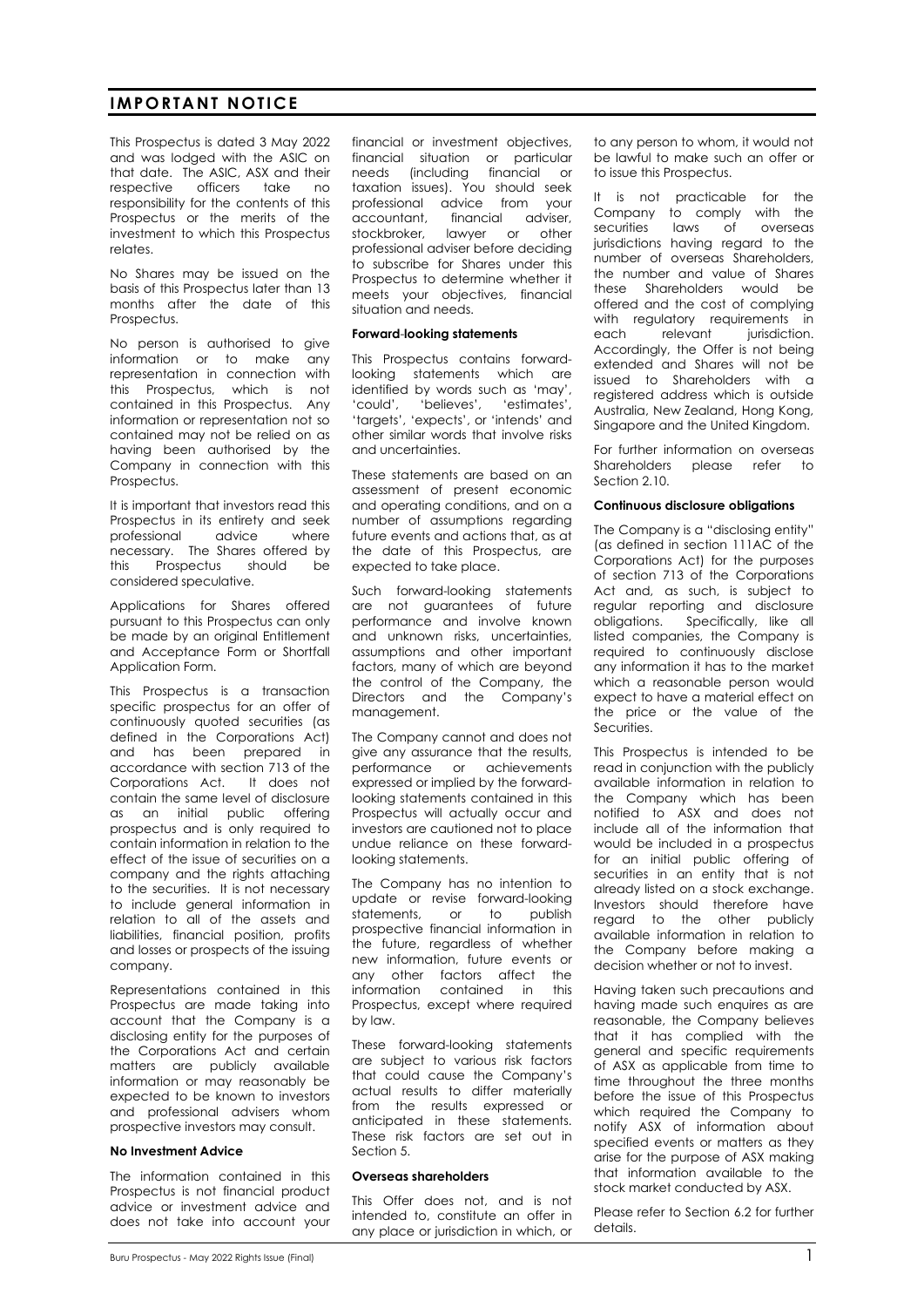#### **Electronic Prospectus**

A copy of this Prospectus can be downloaded from the website of the Company at www.buruenergy.com. If you are accessing the electronic version of this Prospectus for the purpose of making an investment in the Company, you must be an Australian, New Zealand, Hong Kong, Singapore and United Kingdom resident and must only access this Prospectus from within those jurisdictions.

The Corporations Act prohibits any person passing onto another person an Application Form unless it is attached to a hard copy of this Prospectus or it accompanies the complete and unaltered version of this Prospectus. You may obtain a hard copy of this Prospectus free of charge by contacting the Company by phone on +61 8 9215 1800 during office hours or by emailing the Company at info@buruenergy.com.

The Company reserves the right not to accept an Application Form from a person if it has reason to believe that when that person was given access to the electronic Application Form, it was not provided together with the electronic Prospectus and any relevant supplementary or replacement prospectus or any of those documents were incomplete or altered.

#### **Company Website**

No documents or other information available on the Company's website is incorporated into this Prospectus by reference.

#### **Financial forecasts**

The Directors have considered the matters set out in ASIC Regulatory Guide 170 and believe that they do not have a reasonable basis to forecast future earnings on the basis that the operations of the Company are inherently uncertain. Accordingly, any forecast or projection information would contain such a broad range of potential outcomes and possibilities that it is not possible to prepare a reliable best estimate forecast or projection.

#### **Clearing House Electronic Sub-Register System (CHESS) and Issuer Sponsorship**

The Company will apply to participate in CHESS, for those investors who have, or wish to have, a sponsoring stockbroker. Investors who do not wish to participate through CHESS will be issuer sponsored by the Company.

Electronic sub-registers mean that the Company will not be issuing certificates to investors. Instead, investors will be provided with statements (similar to a bank account statement) that set out the number of Shares issued to them under this Prospectus. The notice will also advise holders of their Holder Identification Number or Security Holder Reference Number and explain, for future reference, the sale and purchase procedures under CHESS and issuer sponsorship.

Electronic sub-registers also mean ownership of securities can be transferred without having to rely upon paper documentation. Further monthly statements will be provided to holders if there have been any changes in their security holding in the Company during the preceding month.

#### **Photographs and Diagrams**

Photographs used in this Prospectus which do not have descriptions are for illustration only and should not be interpreted to mean that any person shown endorses the Prospectus or its contents or that the assets shown in them are owned by the Company. Diagrams used in this Prospectus are illustrative only and may not be drawn to scale.

#### **Definitions and Time**

Unless the contrary intention appears or the context otherwise requires, words and phrases contained in this Prospectus have the same meaning and interpretation as given in the Corporations Act and capitalised terms have the meaning given in the Glossary in Section [7.](#page-42-0)

All references to time in this Prospectus are references to Australian Eastern Standard Time unless otherwise stated.

#### **Privacy statement**

If you complete an Application Form, you will be providing personal information to the Company. The Company collects, holds and will use that information to assess your application, service your needs as a Shareholder and to facilitate distribution payments and corporate communications to you as a Shareholder.

The information may also be used from time to time and disclosed to persons inspecting the register, including bidders for your securities in the context of takeovers, regulatory bodies including the Australian Taxation Office, authorised securities brokers, print service providers, mail houses and the share registry.

You can access, correct and update the personal information that we hold about you. If you wish to do so, please contact the share registry at the relevant contact number set out in this Prospectus.

Collection, maintenance and disclosure of certain personal information is governed by legislation including the Privacy Act 1988 (as amended), the Corporations Act and certain rules such as the ASX Settlement Operating Rules. You should note that if you do not provide the information required on the application for Securities, the Company may not be able to accept or process your application.

#### **Enquiries**

If you are in any doubt as to how to deal with any of the matters raised in this Prospectus, you should consult with your broker or legal, financial or other professional adviser without delay. Should you have any questions about the Offer or how to accept the Offer please call the Company Secretary on +61 8 9215 1800.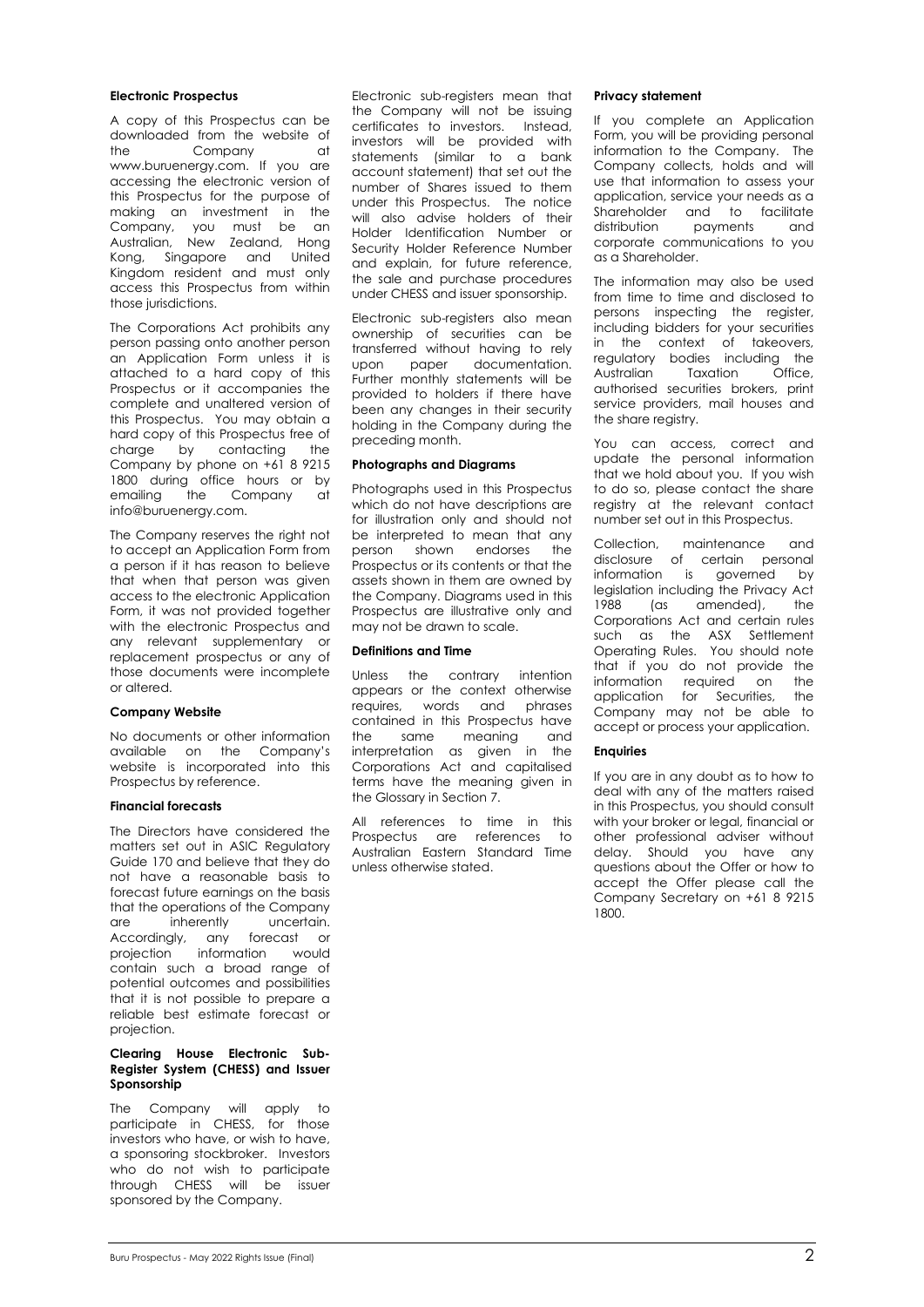## **CORPORATE DIRECTORY**

#### **Directors**

Mr Eric Streitberg (Executive Chairman) Ms Joanne Kendrick (Non-Executive Director) Mr Malcolm King (Non-Executive Director Mr Robert Willes (Non-Executive Director)

#### **Company Secretary**

Mr Shane McDermott

### **Share Registry\***

Link Market Services Limited Level 12 QV1 Building 250 St Georges Terrace PERTH WA 6000

Tel: 1800 810 859 (Within Australia) +61 1800 810 859 (Outside Australia)

Email: registrars@linkmarketservices.com.au Website: www.linkmarketservices.com.au

#### **Registered Office**

Level 2 16 Ord Street WEST PERTH WA 6005

Telephone: +61 (08) 9215 1800 Facsimile: +61 (08) 9215 1899

Email: info@buruenergy.com Website: [www.buruenergy.com](http://www.buruenergy.com/)

#### **Legal Advisers**

Steinepreis Paganin Lawyers and Consultants Level 4, The Read Buildings 16 Milligan Street PERTH WA 6000

### **Auditor**

KPMG 235 St George's Terrace PERTH WA 6000

\*This entity is included for information purposes only. They have not been involved in the preparation of this Prospectus and have not consented to being named in this Prospectus.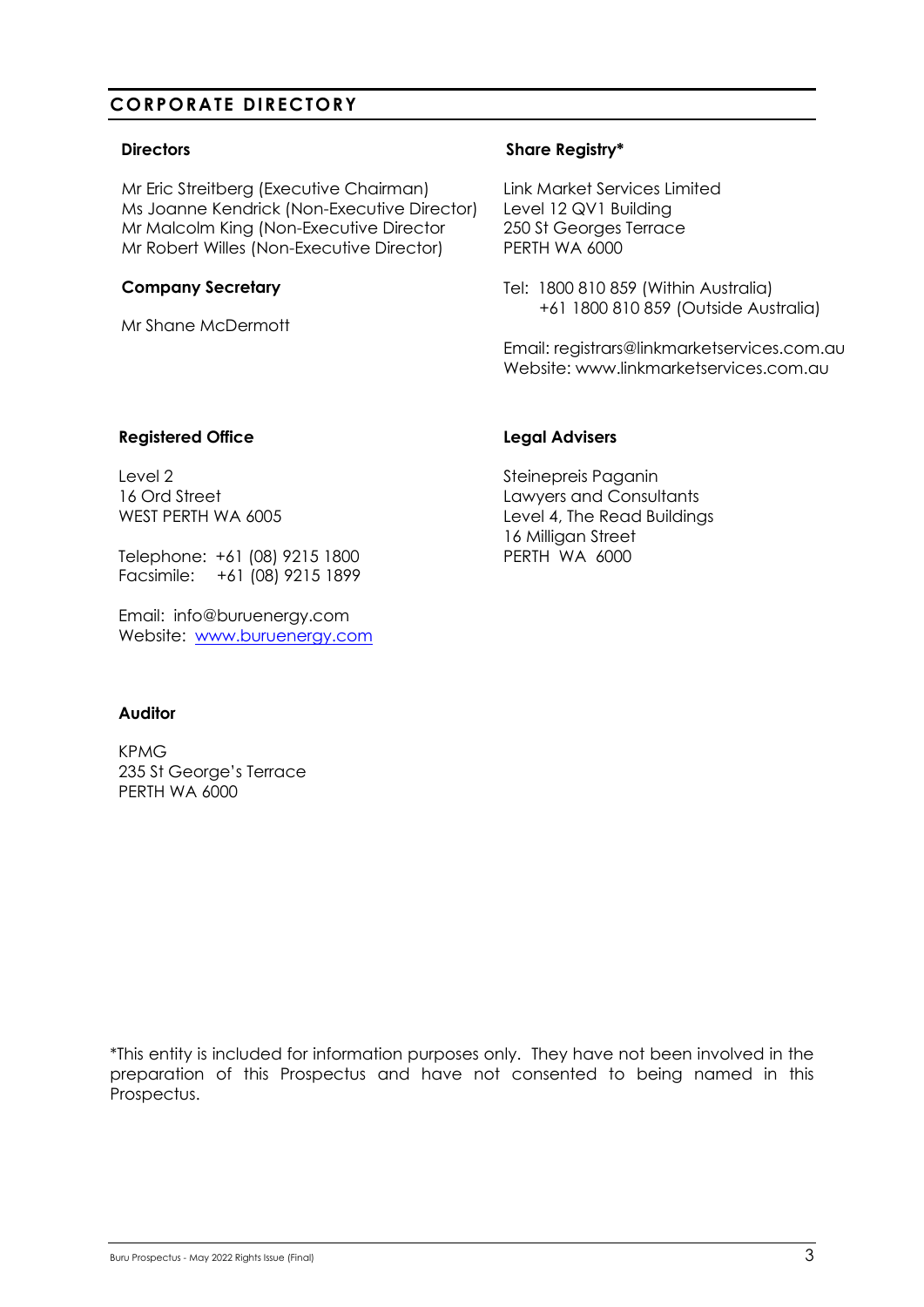# **TABLE OF CONTENTS**

| $\mathbf{1}$ . |  |
|----------------|--|
| 2.             |  |
| 3.             |  |
| 4.             |  |
| 5 <sub>1</sub> |  |
| $\mathbf{6}$ . |  |
| 7.             |  |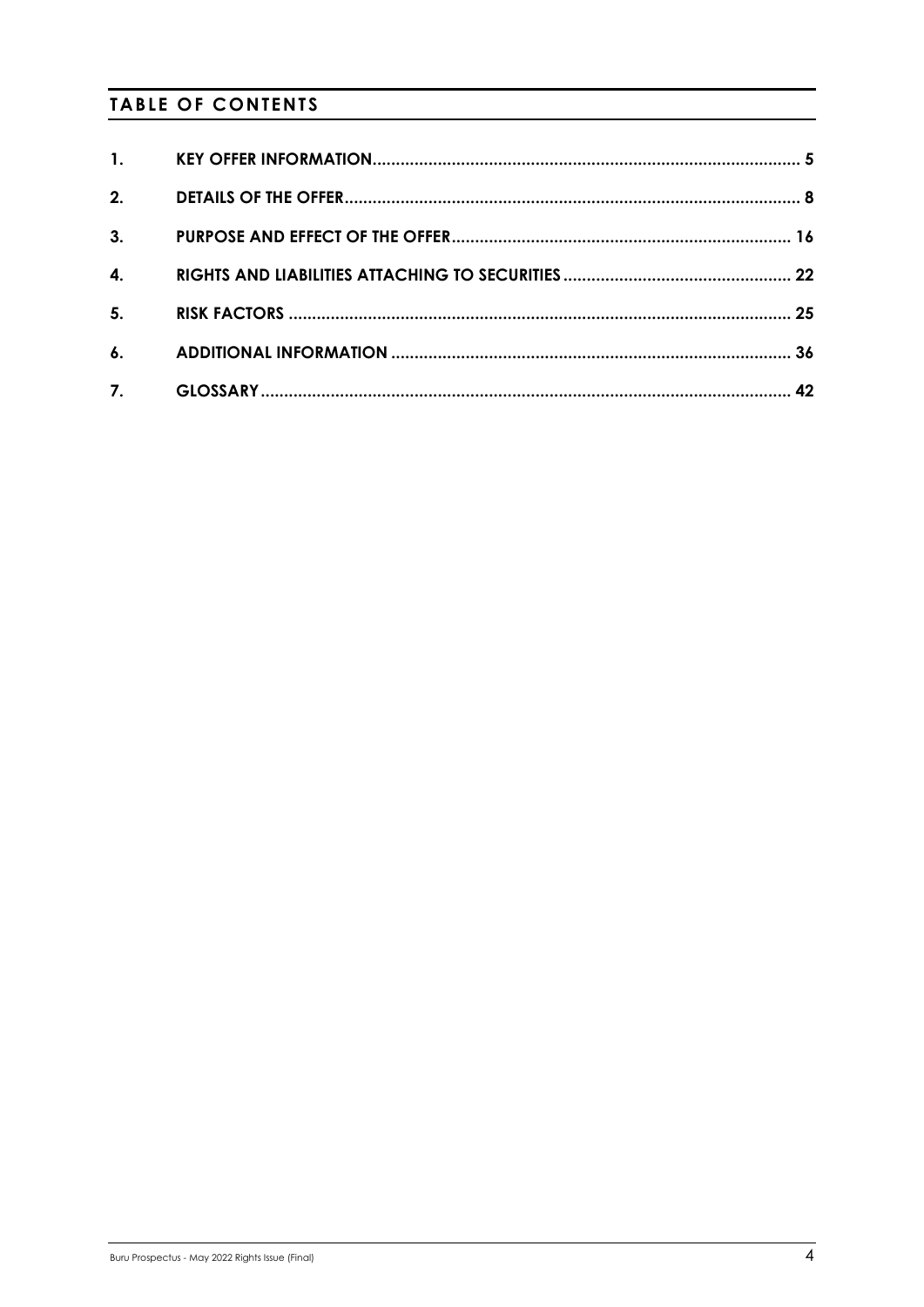### <span id="page-5-0"></span>**1. KEY OFFER INFORMATION**

#### **1.1 Timetable**

| Lodgement of Prospectus with the ASIC                                                                          | 3 May 2022  |
|----------------------------------------------------------------------------------------------------------------|-------------|
| Lodgement of Prospectus and Appendix 3B with ASX                                                               | 3 May 2022  |
| Ex date                                                                                                        | 6 May 2022  |
| Record Date for determining Entitlements (7pm AEST)                                                            | 9 May 2022  |
| opening date, Prospectus sent out to<br>Otter<br>Shareholders and Company announces this has been<br>completed | 12 May 2022 |
| Last day to extend the Closing Date                                                                            | 26 May 2022 |
| Closing Date as at 5:00pm (AEST)*                                                                              | 31 May 2022 |
| Shares quoted on a deferred settlement basis                                                                   | 1 June 2022 |
| ASX notified of under subscriptions (if any)                                                                   | 3 June 2022 |
| Issue date and lodgement of Appendix 2A with ASX<br>applying for quotation of the Shares                       | 7 June 2022 |
| Quotation of Shares issued under the Offer*                                                                    | 8 June 2022 |

\*The Directors may extend the Closing Date by giving at least 3 Business Days' notice to ASX prior to the Closing Date. Accordingly, the date the Shares are expected to commence trading on ASX may vary.

#### **1.2 Key statistics of the Offer**

#### **Shares**

|                                              | <b>Maximum</b><br><b>Subscription</b> |
|----------------------------------------------|---------------------------------------|
| Offer Price per Share                        | \$0.16                                |
| Entitlement Ratio (based on existing Shares) | 1 for $6$                             |
| Shares currently on issue                    | 538,442,991                           |
| Shares to be issued under the Offer          | 89,740,4991                           |
| Gross proceeds of the issue of Shares        | $$14,358,480$ <sup>1</sup>            |
| <b>Shares on issue Post-Offer</b>            | 628,183,4901                          |

#### **Notes:**

- 1. Assuming the Maximum Subscription of Shares is achieved under the Offer and that no Options are exercised before the Record Date.
- 2. Refer to Section 4.1 for the terms of the Shares.

#### **1.3 Key Risk Factors**

Prospective investors should be aware that subscribing for Shares involves a number of risks and an investment in the Company should be considered as speculative. The future performance of the Company and the value of the Shares may be influenced by a range of factors, many of which are largely beyond the control of the Company and the Directors. The key risks associated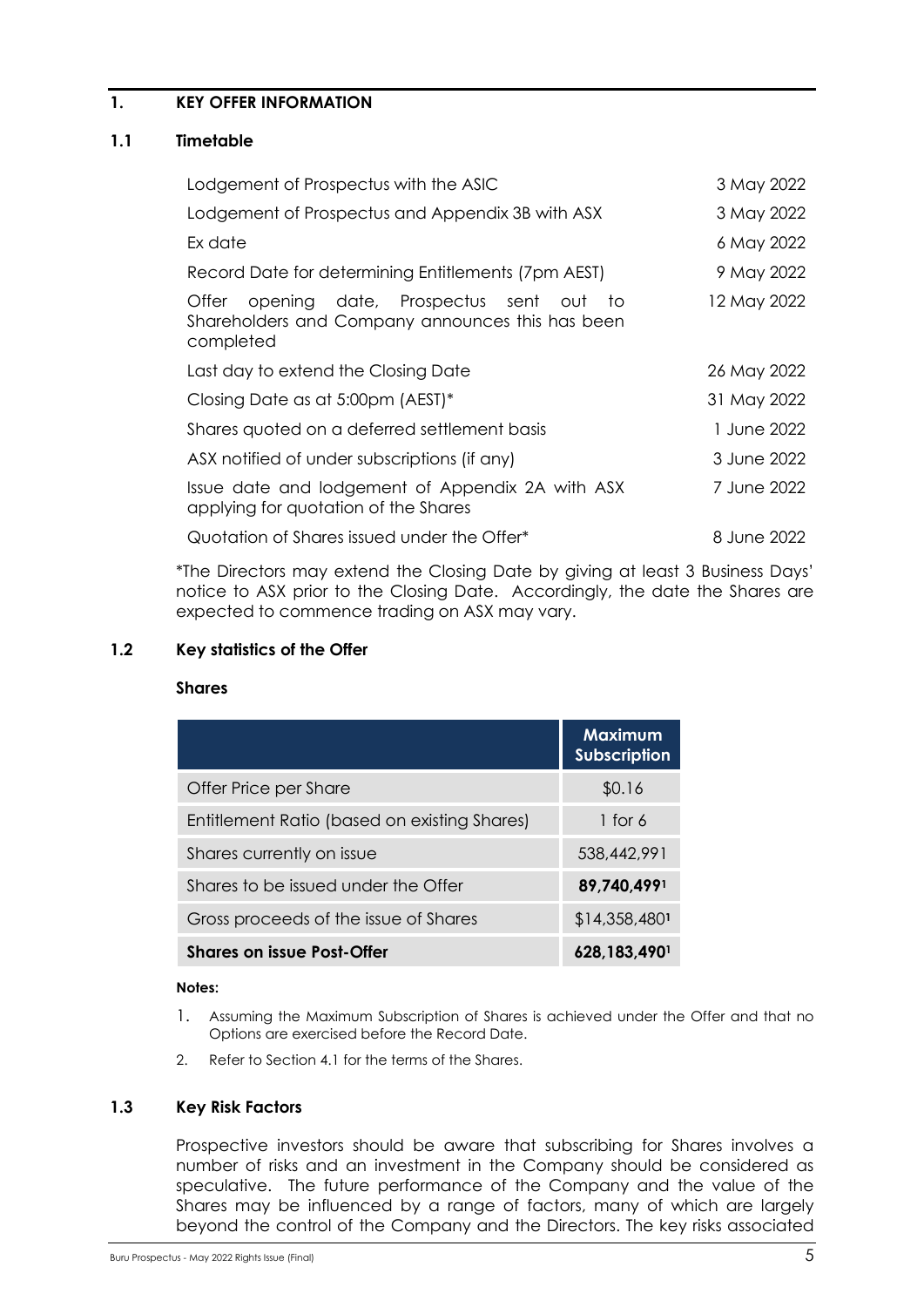with the Company's business, the industry in which it operates and general risks applicable to all investments in listed securities and financial markets generally are set out in Section 5.

### <span id="page-6-0"></span>**1.4 Directors' Interests in Securities**

The relevant interest of each of the Directors in the Securities of the Company as at the date of this Prospectus, together with their respective Entitlement, is set out in the table below:

| <b>Director</b> | <b>Shares</b>        | <b>Options</b> | <b>Share</b><br><b>Entitlement</b> |         |
|-----------------|----------------------|----------------|------------------------------------|---------|
| Eric Streitberg | 21,425,4091          |                | 3,570,902                          | 571,344 |
| Robert Willes   | 192,000 <sup>2</sup> |                | 32,000                             | 5,120   |
| Malcolm King    | 66,6003              |                | 11,100                             | 1,776   |
| Joanne Kendrick |                      |                |                                    |         |

#### **Notes:**

- 1. Comprising 18,989,858 Shares held directly by Mr Streitberg, 2,204,334 Shares held indirectly by Aegis Exploration Pty Ltd, an entity of which Mr Streitberg is a director, and 231,217 Shares held indirectly by Streitex Pty Ltd, an entity of which Mr Streitberg is a director.
- 2. Comprising 192,000 Shares held indirectly by the Willles Netis Family Trust, a trust of which Mr Willes is a beneficiary.
- 3. Comprising 66,600 Shares held indirectly by the King Avonmore Trust, a trust of which Mr King is a beneficiary.

The Board recommends all Shareholders take up their Entitlements.

Mr Willes and Mr King have advised their respective intentions to take up their full Entitlements. Mr Streitberg has stated that he will take up what portion of his Entitlement is appropriate for his then current personal financial situation, and having regard to his previous substantial commitments to the Company.

#### **1.5 Details of Substantial Holders**

Based on publicly available information as at the date of this Prospectus, those persons which (together with their associates) have a relevant interest in 5% or more of the Shares on issue are set out below:

| Shareholder                         | <b>Shares</b> | $\%$ |
|-------------------------------------|---------------|------|
| <b>Birkdale Enterprises Pty Ltd</b> | 41.394.936    | 7.69 |
| Chemco Pty Ltd                      | 35,666,666    | 6.62 |

In the event all Entitlements are accepted there will be no change to the substantial holders on completion of the Offer.

#### **1.6 Effect on control**

Based on current shareholding and Entitlements of Shareholders (including substantial Shareholders) as at the date of this Prospectus, regardless of the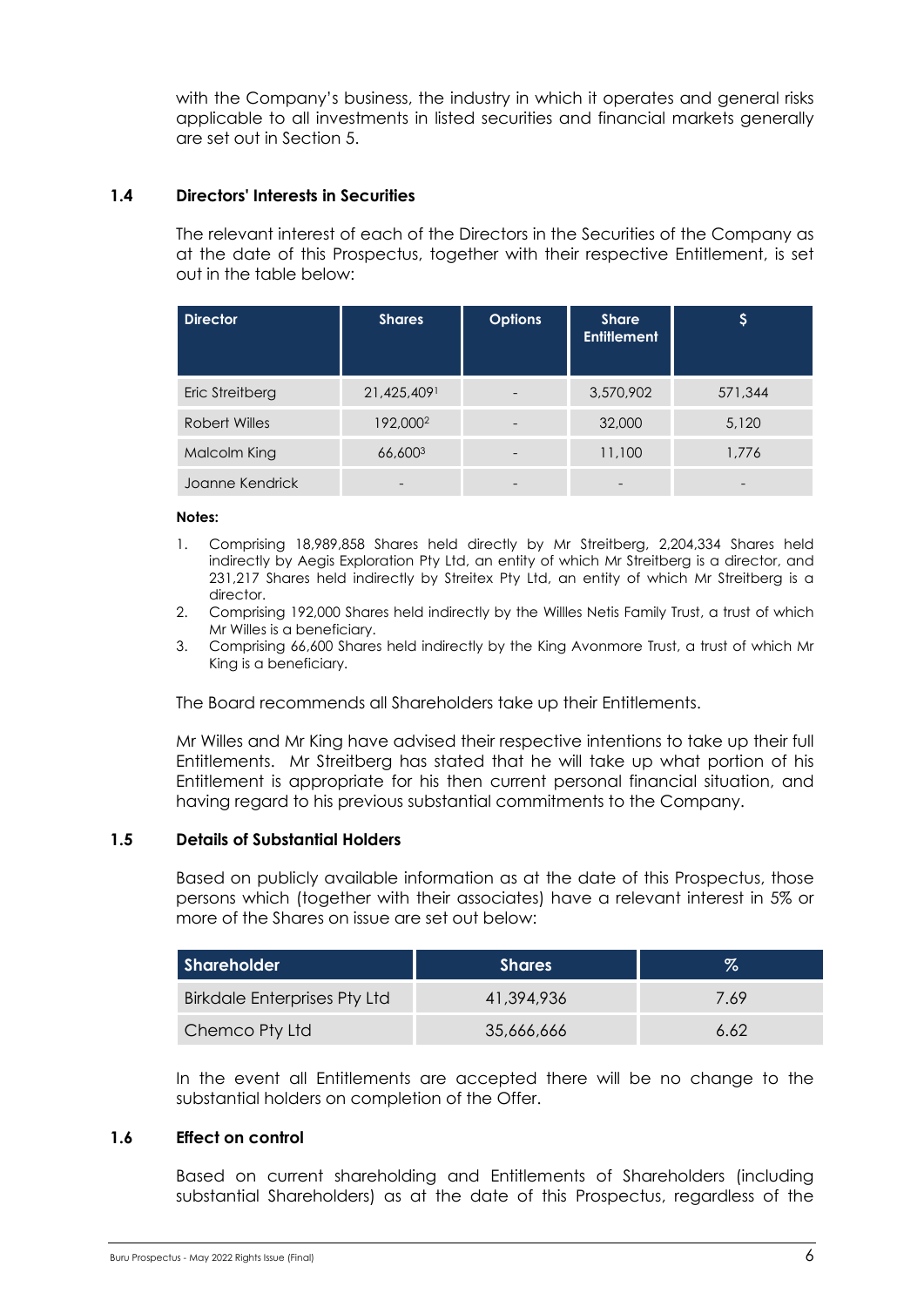amount raised under the Offer, no Shareholder will increase their holding, to an amount in excess of 19.9% through applying for their Entitlements.

Further as set out in Section [2.6,](#page-11-0) on the basis of the allocation policy, no person will acquire, through participation in the Shortfall Offer a holding of Shares of, or increase their holding to, an amount in excess of 19.9% of all the Shares on issue on completion of the Offer.

#### **1.7 Potential dilution on non-participating Shareholders**

Shareholders should note that if they do not participate in the Offer, their holdings are likely to be diluted by approximately 14.29% (as compared to their holdings and number of Shares on issue as at the date of this Prospectus).

For illustrative purposes, the table below shows how the dilution may impact the holdings of Shareholders:

| <b>Holder</b> | Holding as<br>at Record<br>date | % at Record<br>Date | <b>Entitlements</b><br>under the<br><b>Offer</b> | <b>Holdings if</b><br>Offer not<br>taken Up | % post Offer |
|---------------|---------------------------------|---------------------|--------------------------------------------------|---------------------------------------------|--------------|
| Shareholder 1 | 30,000,000                      | 5.57%               | 5,000,000                                        | 30,000,000                                  | 4.78%        |
| Shareholder 2 | 5,000,000                       | 0.93%               | 833,333                                          | 5,000,000                                   | 0.80%        |
| Shareholder 3 | 1,500,000                       | 0.28%               | 250,000                                          | 1,500,000                                   | 0.24%        |
| Shareholder 4 | 500,000                         | $0.09\%$            | 83,333                                           | 500,000                                     | 0.08%        |
| Shareholder 5 | 100,000                         | 0.02%               | 16,667                                           | 100,000                                     | 0.02%        |

#### **Notes:**

- 1. This is based on a share capital of 538,442,991 Shares as at the date of the Prospectus and assumes no Options currently on issue are exercised.
- 2. The dilutionary effect shown in the table is the maximum percentage on the assumption that those Entitlements not accepted by Eligible Shareholders are placed under the Shortfall Offer. In the event all Entitlements are not accepted and some or all of the resulting Shortfall was not subsequently placed, the dilution effect for each Shareholder not accepting their Entitlement would be a lesser percentage.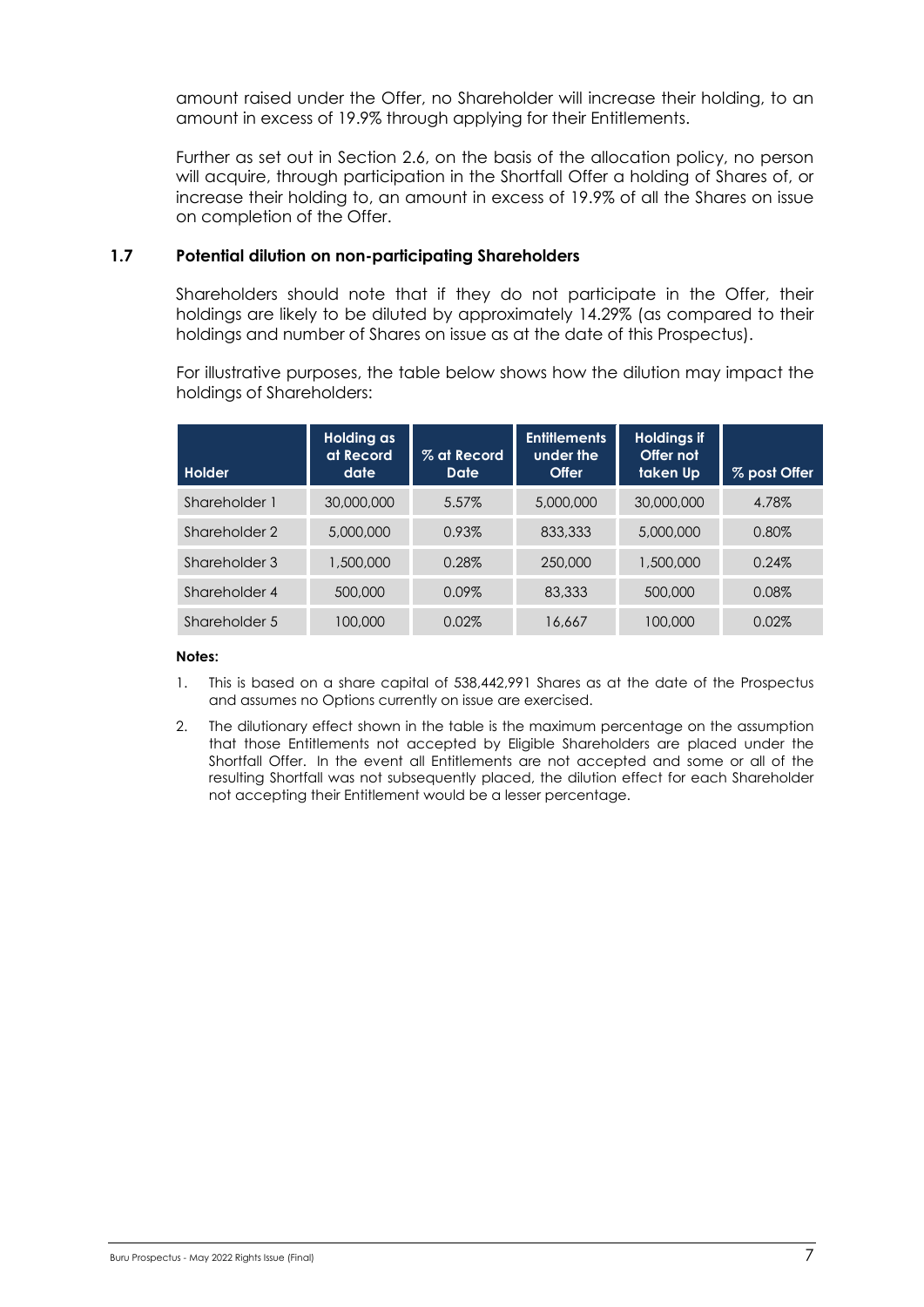#### <span id="page-8-0"></span>**2. DETAILS OF THE OFFER**

#### **2.1 The Offer**

The Offer is being made as a pro-rata non-renounceable entitlement issue of one (1) Share for every six (6) Shares held by Shareholders registered at the Record Date at an issue price of \$0.16 per Share. Fractional entitlements will be rounded up to the nearest whole number.

Based on the capital structure of the Company as at the date of this Prospectus, (and assuming no Shares are issued prior to the Record Date, including on the exercise of Options) approximately 89,740,499 Shares may be issued under the Offer to raise up to approximately \$14.4 million (before costs).

As at the date of this Prospectus the Company has 7,200,000 unlisted Options on issue (held by employees, with an exercise price of \$0.23) all of which may be exercised prior to the Record Date in order to participate in the Offer. Please refer to Section [3.4](#page-19-0) of this Prospectus for further information on the exercise price and expiry date of the Options on issue.

All of the Shares offered under this Prospectus will rank equally with the Shares on issue at the date of this Prospectus. Please refer to Section [4.1](#page-22-1) for further information regarding the rights and liabilities attaching to the Shares.

The purpose of the Offer and the intended use of funds raised are set out in Section [3](#page-16-0) of this Prospectus.

#### **2.2 What Eligible Shareholders may do**

The number of Shares to which Eligible Shareholders are entitled is shown on the personalised Entitlement and Acceptance Form which accompanies this Prospectus and can be accessed at [https://www.buruenergy.com](https://www.buruenergy.com/) as from the Offer opening date. Eligible Shareholders may choose any of the options set out in the table below.

| <b>Option</b>                                                                                                  | <b>Key Considerations</b>                                                                                                                                                                                                                                                                            | For more<br>information            |
|----------------------------------------------------------------------------------------------------------------|------------------------------------------------------------------------------------------------------------------------------------------------------------------------------------------------------------------------------------------------------------------------------------------------------|------------------------------------|
| Take up all of<br>your Entitlement                                                                             | Should you wish to accept all of your<br>$\bullet$<br>Entitlement, then your application for<br>Shares under this Prospectus must be<br>made by following the instructions on the<br>Entitlement<br>personalised<br>and<br>Acceptance Form. Please read the<br>instructions carefully.               | Section 2.3<br>and<br>Section 2.4. |
|                                                                                                                | Payment can be made by the<br>methods set out in Section 2.3. As set<br>out in Section 2.3, if you pay by BPAY,<br>you do not need to return the<br>Entitlement and Acceptance Form.                                                                                                                 |                                    |
| Take up all of<br><b>Entitlement</b><br>your<br>and also apply<br><b>Shortfall</b><br>for<br><b>Securities</b> | Should you wish to accept all of your<br>$\bullet$<br>Entitlement and apply for Shortfall<br>Shares, then your application for your<br>Entitlement and additional Shortfall<br>Shares under this Prospectus must be<br>made by following the instructions on<br>your personalised Entitlement<br>and | Sections<br>2.3, 2.4 and<br>2.6.   |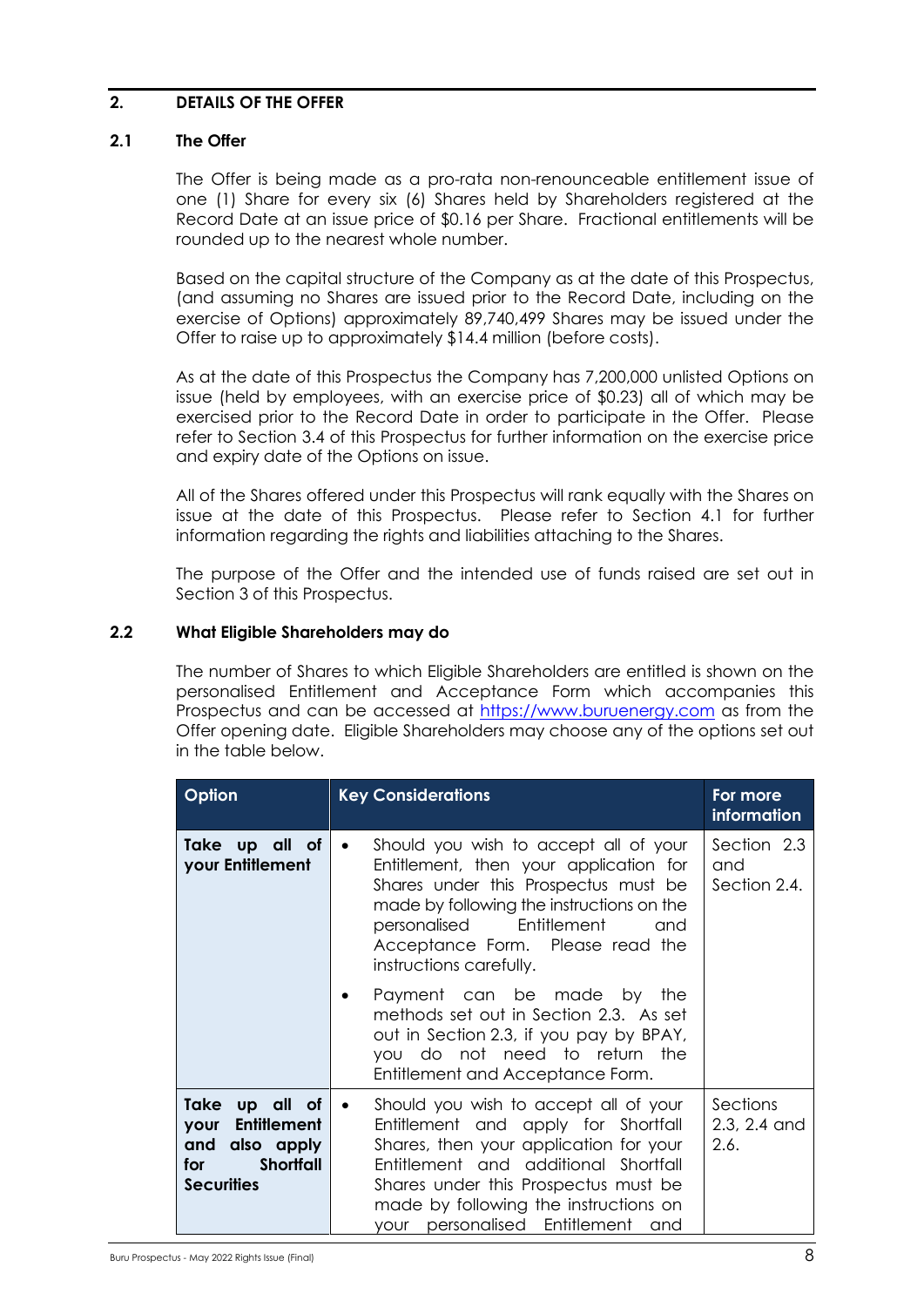| Option                                                                                                           | <b>Key Considerations</b>                                                                                                                                                                                                                                                                                                                                                                                                                                | For more<br>information           |
|------------------------------------------------------------------------------------------------------------------|----------------------------------------------------------------------------------------------------------------------------------------------------------------------------------------------------------------------------------------------------------------------------------------------------------------------------------------------------------------------------------------------------------------------------------------------------------|-----------------------------------|
|                                                                                                                  | Acceptance Form. Please read the<br>instructions carefully.                                                                                                                                                                                                                                                                                                                                                                                              |                                   |
|                                                                                                                  | Payment can be made<br>by<br>the<br>methods<br>set<br>out<br>Section<br>in<br>2.3.<br>Payment should be made for your<br>Entitlement and the amount of the<br>Shortfall for which you are applying. If<br>you pay by BPAY, you do not need to<br>return<br>the<br>Entitlement<br>and<br>Acceptance Form.                                                                                                                                                 |                                   |
|                                                                                                                  | If you apply for Shortfall Shares beyond<br>your Entitlement you are deemed to<br>have accepted your Entitlement in full.<br>You should note that the allocation of<br>Shortfall Shares is at the Company's<br>discretion<br>absolute<br>$\alpha$ s<br>per<br>the<br>allocation policy set out in Section 2.6.<br>Accordingly, your application<br>for<br>additional Shortfall Shares may<br>be<br>scaled-back.                                          |                                   |
|                                                                                                                  | The Company's decision<br>the<br><b>on</b><br>number of Shortfall Shares<br>to<br>be<br>allocated to you will be final.                                                                                                                                                                                                                                                                                                                                  |                                   |
| <b>Take</b><br><b>up</b><br>a<br>proportion<br>Οf<br>your Entitlement<br>allow<br>the<br>and<br>balance to lapse | If you wish to take up only part of your<br>٠<br>Entitlement and allow the balance to<br>lapse, your application must be made<br>completing the<br>personalised<br>by<br>Entitlement and Acceptance Form for<br>the number of Shares you wish to take<br>up and making payment using the<br>methods set out in Section 2.3 below. As<br>set out in Section 2.3, if you pay by<br>BPAY, you do not need to return the<br>Entitlement and Acceptance Form. | Section 2.3<br>and<br>Section 2.4 |
| Allow all or part<br>оf<br>your<br><b>Entitlement</b><br>to<br>lapse                                             | If you do not wish to accept any part of<br>your Entitlement, you are not obliged to<br>do anything. If you do not take up your<br>Entitlement by the Closing Date, the<br>Offer to you will lapse.                                                                                                                                                                                                                                                      | N/A                               |

The Offer is non-renounceable. Accordingly, a Shareholder may not sell or transfer all or part of their Entitlement.

### <span id="page-9-0"></span>**2.3 Payment options**

### (a) **By BPAY®**

For payment by BPAY®, please follow the instructions on the Entitlement and Acceptance Form. You can only make a payment via BPAY® if you are the holder of an account with an Australian financial institution that supports BPAY® transactions. Please note that should you choose to pay by BPAY®: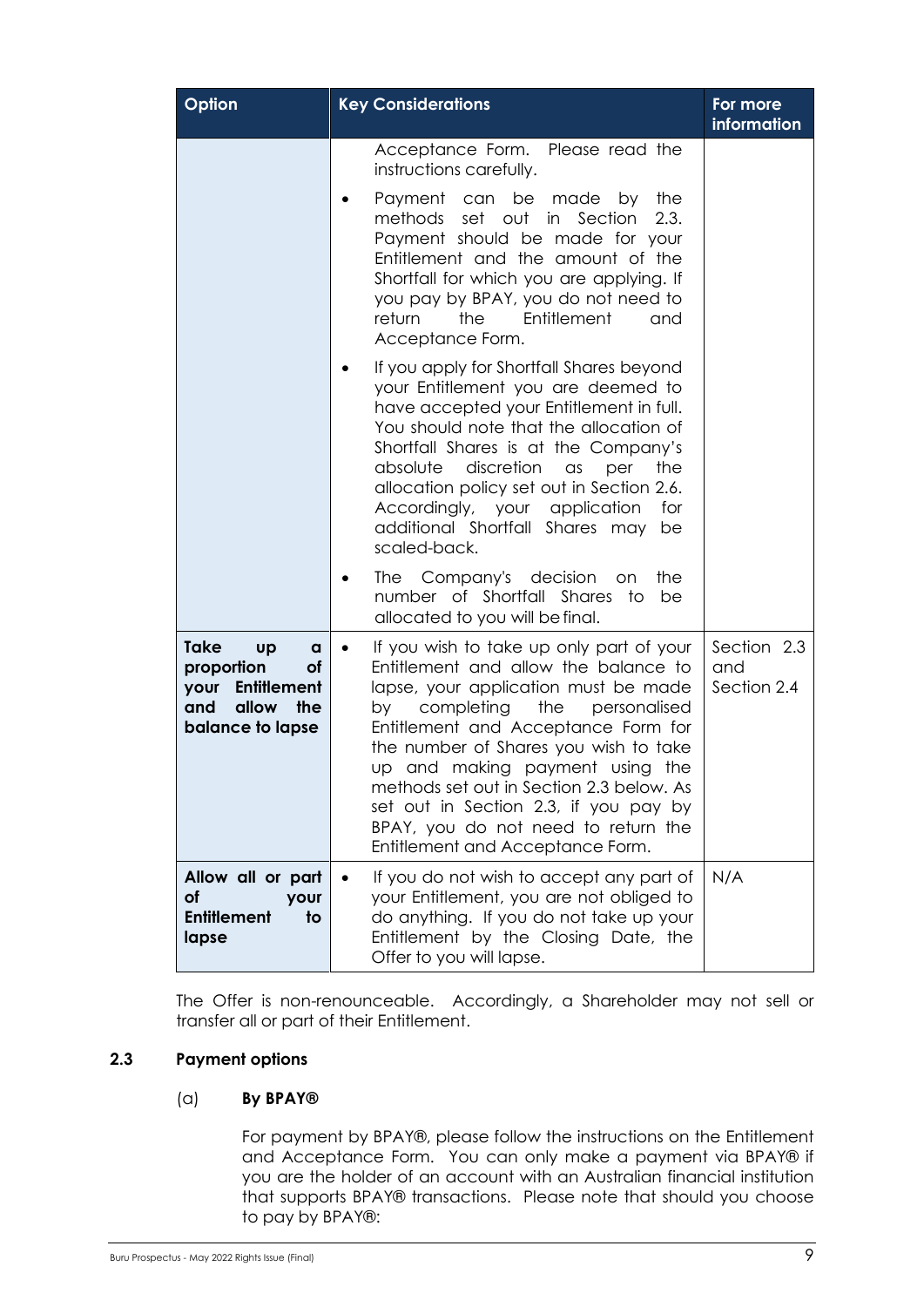- (i) you do not need to submit the Entitlement and Acceptance Form but are taken to have made the declarations on that Entitlement and Acceptance Form;
- (ii) if you do not pay for your Entitlement in full, you are deemed to have taken up your Entitlement in respect of such whole number of Shares which is covered in full by your Application Monies; and
- (iii) if you pay more than is required to subscribe for your Entitlement, you will be taken to have applied for Shortfall Shares (if any) under the Shortfall Offer, to the extent of the excess.

You should be aware that your own financial institution may implement earlier cut-off times with regard to electronic payment and/or may impose daily limits, and you should therefore take this into consideration when making payment. **It is your responsibility to ensure that funds submitted through BPAY® are received by 5pm (AEST) on the Closing Date. The Company shall not be responsible for any delay in the receipt of the BPAY® payment.**

### **Guidance where you have more than one BPAY® Customer Reference Number (CRN) (shareholding of Shares)**

If you have more than one shareholding of Shares and consequently receive more than one Entitlement and Acceptance Form, when taking up your Entitlement in respect of one of those shareholdings only use the CRN specific to that shareholding as set out in the applicable Entitlement and Acceptance Form. **Do not use the same CRN for more than one of your shareholdings**. This can result in your Application Monies being applied to your Entitlement in respect of only one of your shareholdings (with the result that any application in respect of your remaining shareholdings will not be valid).

### (b) **By Electronic Funds Transfer (EFT) – Overseas Shareholders ONLY**

Only Eligible Shareholders outside of Australia who cannot make payment by BPAY® or cheque, may pay by EFT in Australian Dollars. In accordance with the EFT instructions on the Entitlement and Acceptance Form provided to Eligible Shareholders outside of Australia, you are required to:

- (i) make payment to the entitlement offer bank account using your Entitlement Number as your payment reference (the bank account details and your Entitlement Number are shown on your personalised Entitlement and Acceptance Form). **If you do not use your Entitlement Number as your payment reference then your application may not be reconciled and may be considered an incomplete application, in which case your application may be rejected;** and
- (ii) return your completed Entitlement and Acceptance Form by email to capitalmarkets@linkmarketservices.com.au

You should be aware that your own financial institution may implement earlier cut-off times with regard to electronic payment and/or may impose daily limits, and you should therefore take this into consideration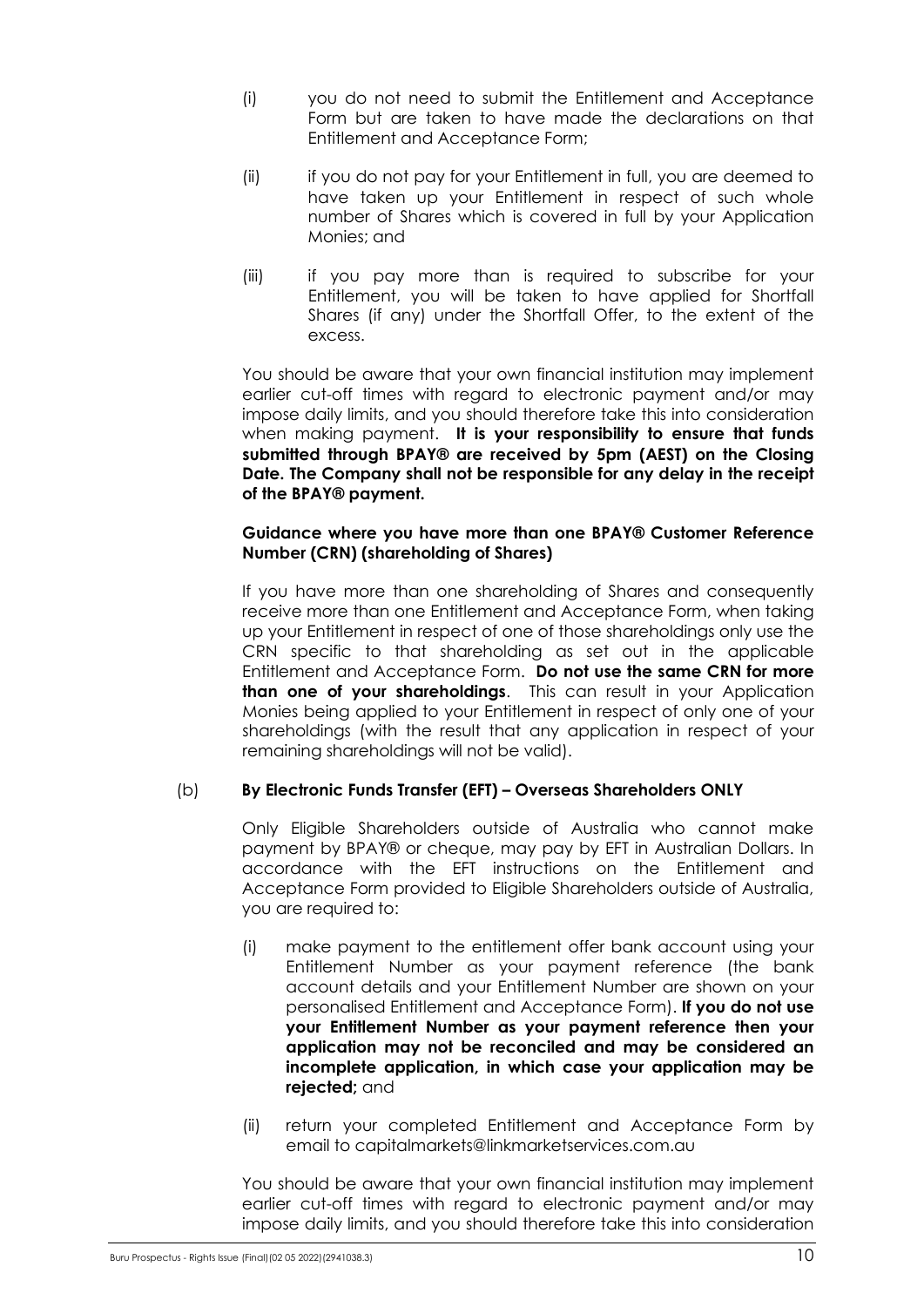when making payment. **It is your responsibility to ensure that funds submitted by EFT are received by 5pm (AEST) on the Closing Date. The Company shall not be responsible for any delay in the receipt of the EFT payment.**

### (c) **By Cheque**

All cheques must be drawn on an Australian bank or bank draft made payable in Australian currency to "Buru Energy Limited" and crossed "Not Negotiable".

Your completed Entitlement and Acceptance Form and cheque must reach the Company's share registry (refer mailing address below) no later than 5pm (AEST) on the Closing Date.

#### **Mailing Address:**

Buru Energy Limited c/- Link Market Services Limited GPO Box 3560 Sydney NSW 2001

Any Application Monies received for more than your final allocation of Shares (\$2.00 or greater) will be refunded. No interest will be paid on any Application Monies received or refunded.

#### <span id="page-11-1"></span>**2.4 Implications of an acceptance**

Returning a completed Entitlement and Acceptance Form or paying any Application Monies by BPAY® will be taken to constitute a representation by you that:

- (a) you have received a copy of this Prospectus and the accompanying Entitlement and Acceptance Form, and read them both in their entirety;
- (b) you acknowledge that once the Entitlement and Acceptance Form is returned, or a BPAY® payment instruction is given in relation to any Application Monies, the application may not be varied or withdrawn except as required by law.

#### **2.5 Minimum subscription**

There is no minimum subscription.

#### <span id="page-11-0"></span>**2.6 Shortfall Offer**

Any Entitlement not taken up pursuant to the Offer will form the Shortfall Offer (**Shortfall Shares**).

The Shortfall Offer is a separate offer made pursuant to this Prospectus and will remain open for up to three months following the Closing Date at the discretion of the Directors. The issue price for each Share to be issued under the Shortfall Offer shall be \$0.16 being the price at which Shares have been offered under the Offer.

If you do not wish to take up any part of your Entitlement you are not required to take any action. That part of your Entitlement not taken up will form part of the Shortfall Offer and potentially be allocated to other Eligible Shareholders or other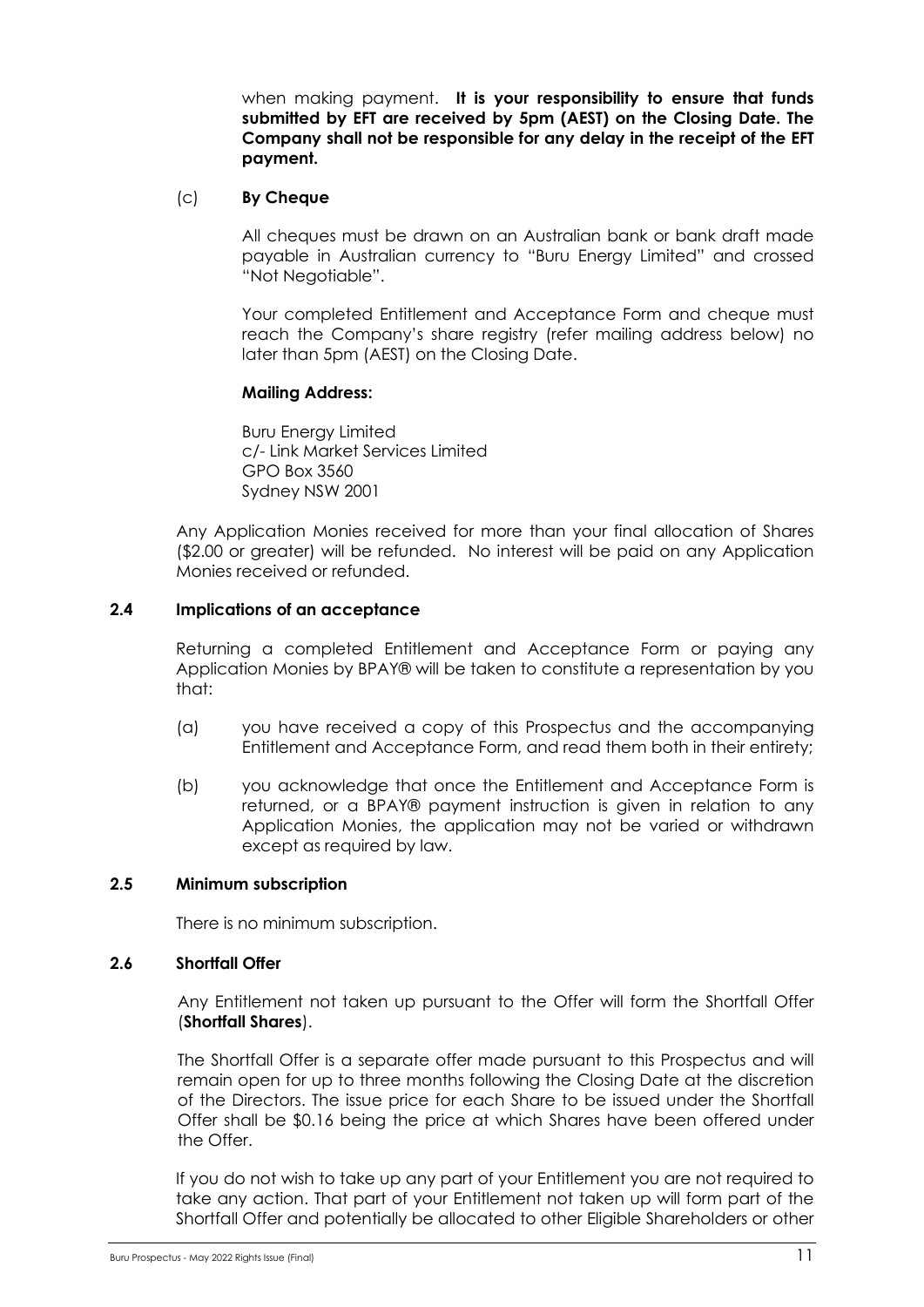third parties as part of the Shortfall Offer. The Shortfall Offer will only be available where there is a Shortfall between applications received from Eligible Shareholders and the number of Shares proposed to be issued under the Offer.

Eligible Shareholders who wish to subscribe for Shares above their Entitlement are invited to apply for Shortfall Shares under the Shortfall Offer by completing the appropriate section on their Entitlement and Acceptance Form or by making payment for such Shortfall Shares in accordance with Sections [2.3.](#page-9-0)

The Board presently intends to allocate Shortfall Shares as follows:

- (a) to Eligible Shareholders who apply for an excess of their full Entitlement, so long as the issue of Shortfall Shares to that Eligible Shareholder would not take their voting power to in excess of 19.99%; and then
- (b) to other parties identified by the Directors, which may include parties who are not currently Shareholders.

No Shares will be issued to a party under the Shortfall Offer if the effect would be to increase that party's voting power in the Company to an amount greater than 19.99%.

The Company reserves the right to issue an Eligible Shareholder a lesser number of Shortfall Shares than applied for or no Shortfall Shares at all. However, the Directors do not intend to refuse an application for Shortfall Shares from Eligible Shareholders other than in circumstances of oversubscription or where acceptance may result in a breach of the Corporations Act. If the number of Shortfall Shares applied for by Eligible Shareholders exceeds the total Shortfall, the Shortfall Shares will be allocated among applying Eligible Shareholders proportionate to their existing holdings.

All decisions regarding the allocation of Shortfall Shares will be made by the Directors and will be final and binding on all applicants under the Shortfall Offer; as such there is no guarantee that any Shortfall Shares applied for will be issued to Eligible Shareholders.

The Company will have no liability to any Applicant who receives less than the number of Shortfall Shares they applied for under the Shortfall Offer. If the Company scales back any applications for Shortfall Shares under the Shortfall Offer any Application Monies will be returned (without interest) as soon as practicable.

### **2.7 Commissions payable**

The Company reserves the right to pay a commission of up to 6% (exclusive of goods and services tax) of amounts of Shortfall subscribed through any licensed securities dealers or Australian financial services licensee in respect of any valid applications lodged and accepted by the Company and bearing the stamp of the licensed securities dealer or Australian financial services licensee. Payments will be subject to the receipt of a proper tax invoice from the licensed securities dealer or Australian financial services licensee.

### **2.8 ASX listing**

Application for Official Quotation of the Shares offered pursuant to this Prospectus will be made in accordance with the timetable set out at Section 1. If ASX does not grant Official Quotation of the Shares offered pursuant to this Prospectus before the expiration of three months after the date of issue of the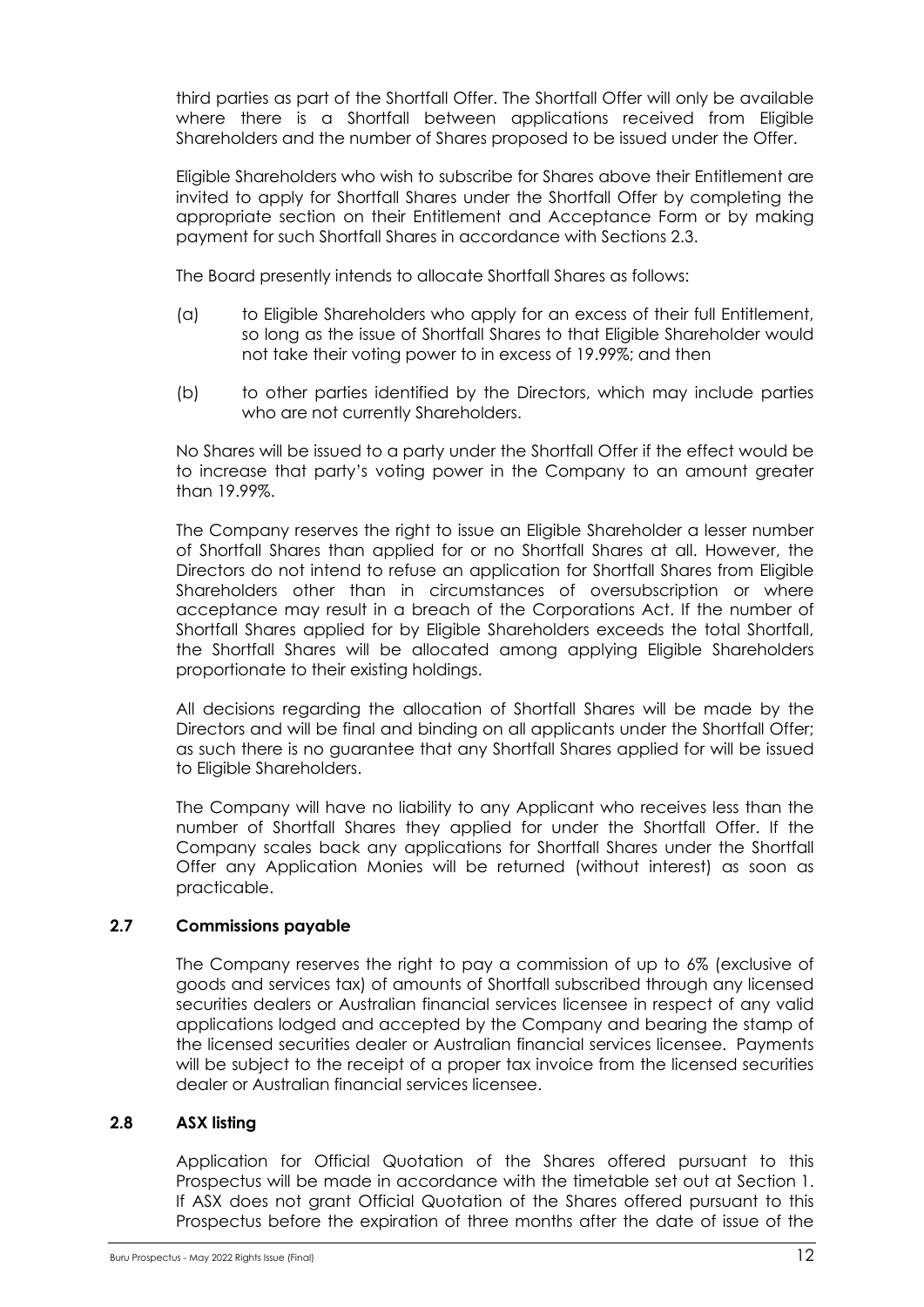Prospectus, (or such period as varied by the ASIC), the Company will not issue any Shares and will repay all Application Monies for the Shares within the time prescribed under the Corporations Act, without interest.

The fact that ASX may grant Official Quotation to the Shares is not to be taken in any way as an indication of the merits of the Company or the Shares now offered for subscription.

### **2.9 Issue of Securities**

Shares issued pursuant to the Offer will be issued in accordance with the ASX Listing Rules and timetable set out at Section 1.

Shares issued pursuant to the Shortfall Offer will be issued on a progressive basis. Where the number of Shares issued is less than the number applied for, or where no issue is made surplus Application Monies will be refunded without any interest to the Applicant as soon as practicable after the closing date of the Shortfall Offer.

Pending the issue of the Shares or payment of refunds pursuant to this Prospectus, all Application Monies will be held by the Company in trust for the Applicants in a separate bank account as required by the Corporations Act. The Company, however, will be entitled to retain all interest that accrues on the bank account and each Applicant waives the right to claim interest.

Holding statements for Shares issued under the Offer will be mailed as soon as practicable after the issue of Shares and for Shortfall Shares issued under the Shortfall Offer as soon as practicable after their issue.

#### <span id="page-13-0"></span>**2.10 Overseas shareholders**

This Offer does not, and is not intended to, constitute an offer in any place or jurisdiction in which, or to any person to whom, it would not be lawful to make such an offer or to issue this Prospectus.

It is not practicable for the Company to comply with the securities laws of overseas jurisdictions having regard to the number of overseas Shareholders, the number and value of Shares these Shareholders would be offered and the cost of complying with regulatory requirements in each relevant jurisdiction. Accordingly, the Offer is not being extended and Shares will not be issued to Shareholders with a registered address which is outside Australia, New Zealand, Hong Kong, Singapore or the United Kingdom.

#### *New Zealand*

The Shares are not being offered to the public within New Zealand other than to existing shareholders of the Company with registered addresses in New Zealand to whom the offer of these Shares is being made in reliance on the Financial Markets Conduct (Incidental Offers) Exemption Notice 2021 (New Zealand).

This Prospectus has been prepared in compliance with Australian law and has not been registered, filed with or approved by any New Zealand regulatory authority under the Financial Markets Conduct Act 2013. This document is not a product disclosure statement under New Zealand law and is not required to, and may not, contain all the information that a product disclosure statement under New Zealand law is required to contain.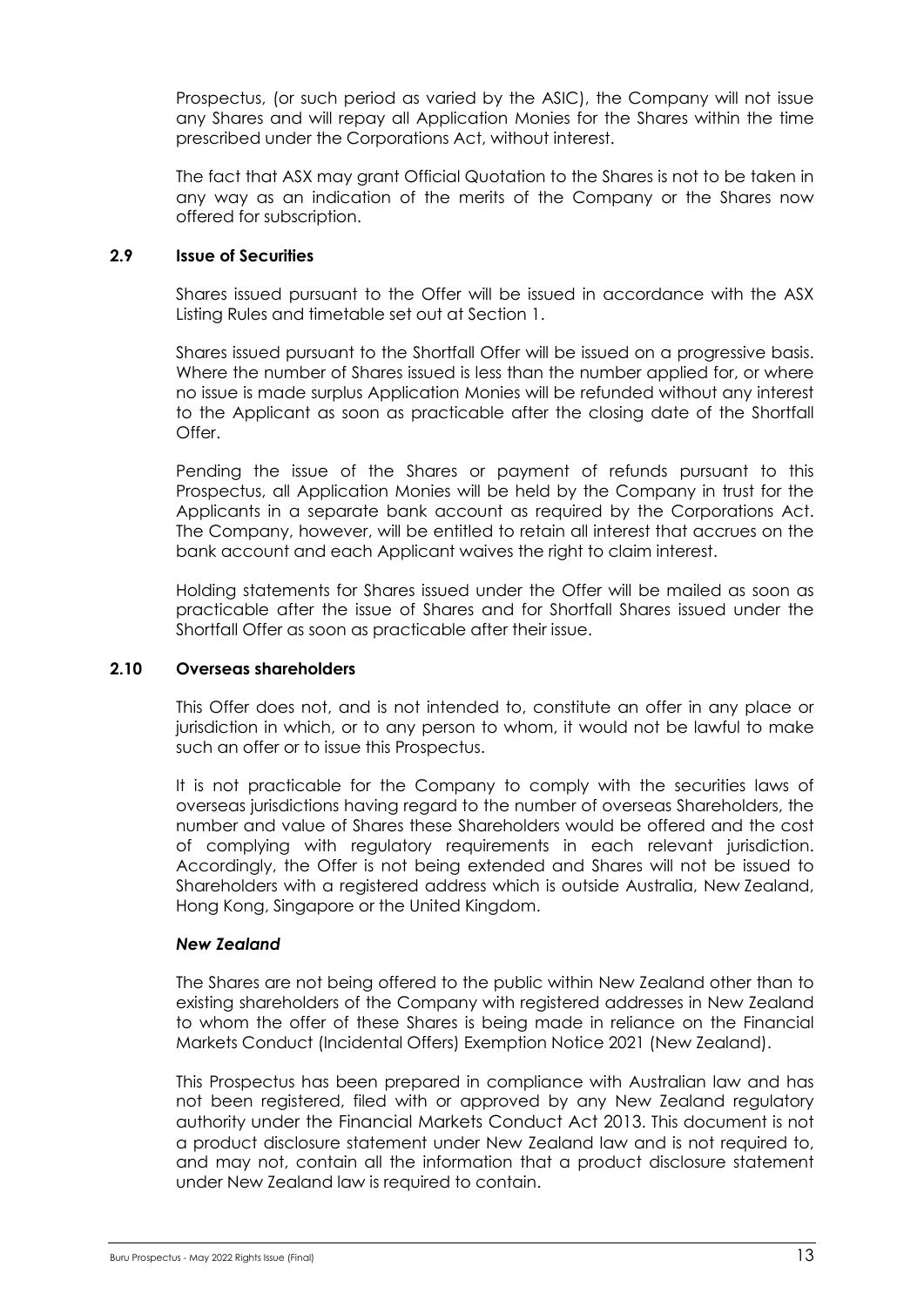### *Hong Kong*

WARNING: The contents of this document have not been reviewed by any Hong Kong regulatory authority. You are advised to exercise caution in relation to the offer. If you are in doubt about any contents of this document, you should obtain independent professional advice.

### *Singapore*

This document and any other materials relating to the Shares have not been and will not be lodged or registered as a prospectus in Singapore with the Monetary Authority of Singapore. Accordingly, this document and any other document relating to the Shares, may not be issued, circulated or distributed, nor may the Shares be offered or sold, or be made the subject of invitation for subscription or purchase, whether directly or indirectly, to persons in Singapore except pursuant to and in accordance with exemptions in Subdivision (4) Division 1, Part XIII of the Securities and Futures Act of Singapore (**SFA**), or another exemption under the SFA.

This document has been given to you on the basis that you are an existing holder of the Company's shares. In the event that you are not an existing holder, please return this document immediately. You may not forward or circulate this document to any other person in Singapore. Any offer is not made to you with a view to the Shares being subsequently offered for sale to any other party. There are on-sale restrictions in Singapore that may be applicable to investors who acquire Shares. As such, investors are advised to acquaint themselves with the SFA provisions relating to resale restrictions in Singapore and comply accordingly.

#### *United Kingdom*

Neither this document nor any other document relating to the offer has been delivered for approval to the Financial Conduct Authority in the United Kingdom and no prospectus (within the meaning of section 85 of the Financial Services and Markets Act 2000, as amended ("FSMA")) has been published or is intended to be published in respect of the New Shares.

The New Shares may not be offered or sold in the United Kingdom by means of this document or any other document, except in circumstances that do not require the publication of a prospectus under section 86(1) of the FSMA. This document is issued on a confidential basis in the United Kingdom to fewer than 150 persons who are existing shareholders of the Company. This document may not be distributed or reproduced, in whole or in part, nor may its contents be disclosed by recipients, to any other person in the United Kingdom.

Any invitation or inducement to engage in investment activity (within the meaning of section 21 FSMA) received in connection with the issue or sale of the Shares has only been communicated or caused to be communicated and will only be communicated or caused to be communicated in the United Kingdom in circumstances in which section 21(1) FSMA does not apply to the Company.

In the United Kingdom, this document is being distributed only to, and is directed at, persons (i) who have professional experience in matters relating to investments falling within Article 19(5) (investment professionals) of the Financial Services and Markets Act 2000 (Financial Promotions) Order 2005 ("FPO"), (ii) who fall within the categories of persons referred to in Article 49(2)(a) to (d) (high net worth companies, unincorporated associations, etc.) of the FPO or (iii) to whom it may otherwise be lawfully communicated (together "relevant persons"). The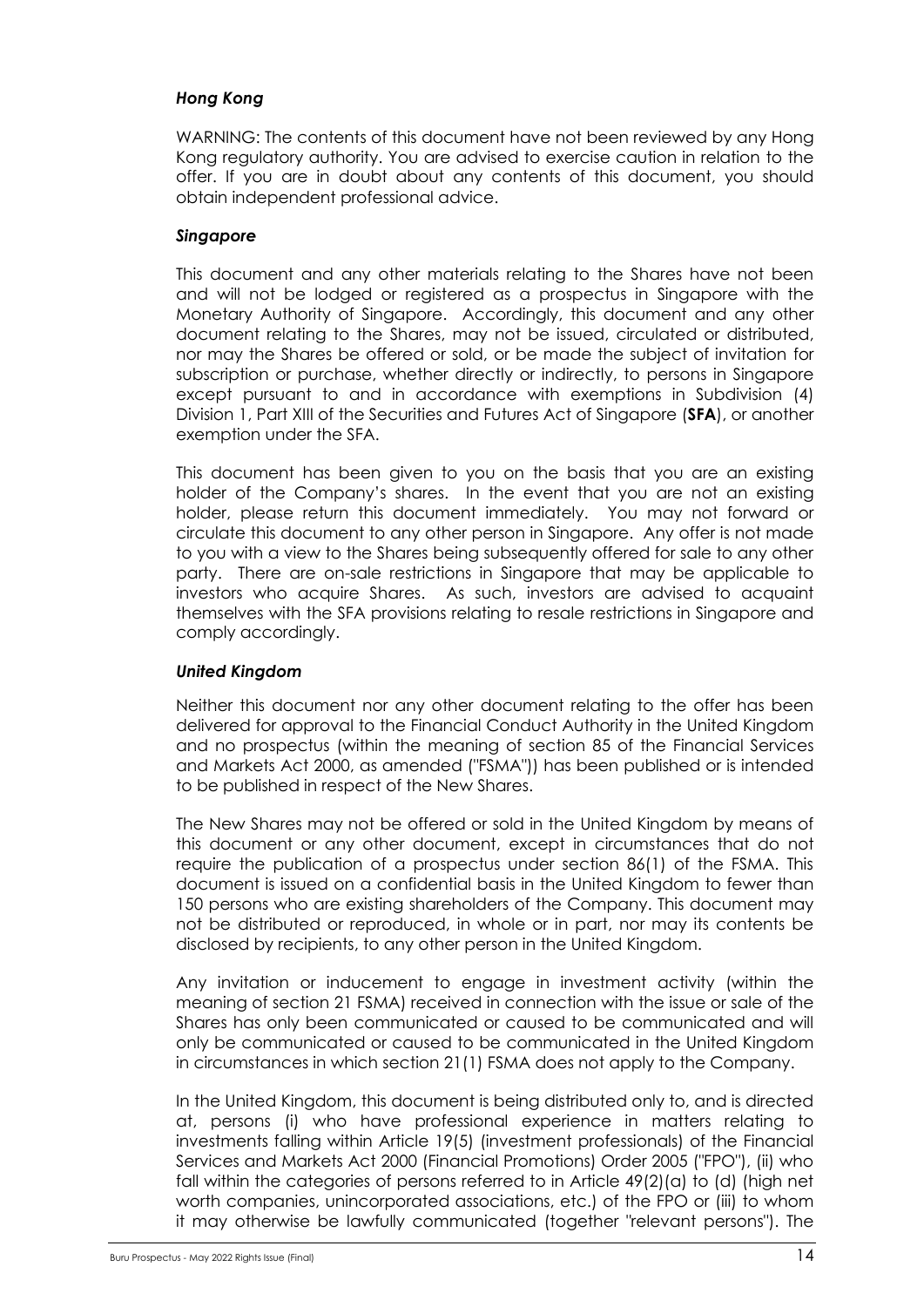investment to which this document relates is available only to relevant persons. Any person who is not a relevant person should not act or rely on this document.

#### *Nominees and custodians*

Nominees and custodians may not submit an Entitlement and Acceptance Form on behalf of any Shareholder resident outside Australia, New Zealand, Hong Kong, Singapore or the United Kingdom without the prior consent of the Company, taking into account relevant securities law restrictions. Return of a duly completed Entitlement and Acceptance Form will be taken by the Company to constitute a representation that there has been no breach of those regulations.

Nominees and custodians who apply for additional shares are to submit a custodian schedule along with their Entitlement and Acceptance Form. A custodian schedule can be obtained by emailing capitalmarkets@linkmarketservices.com.au.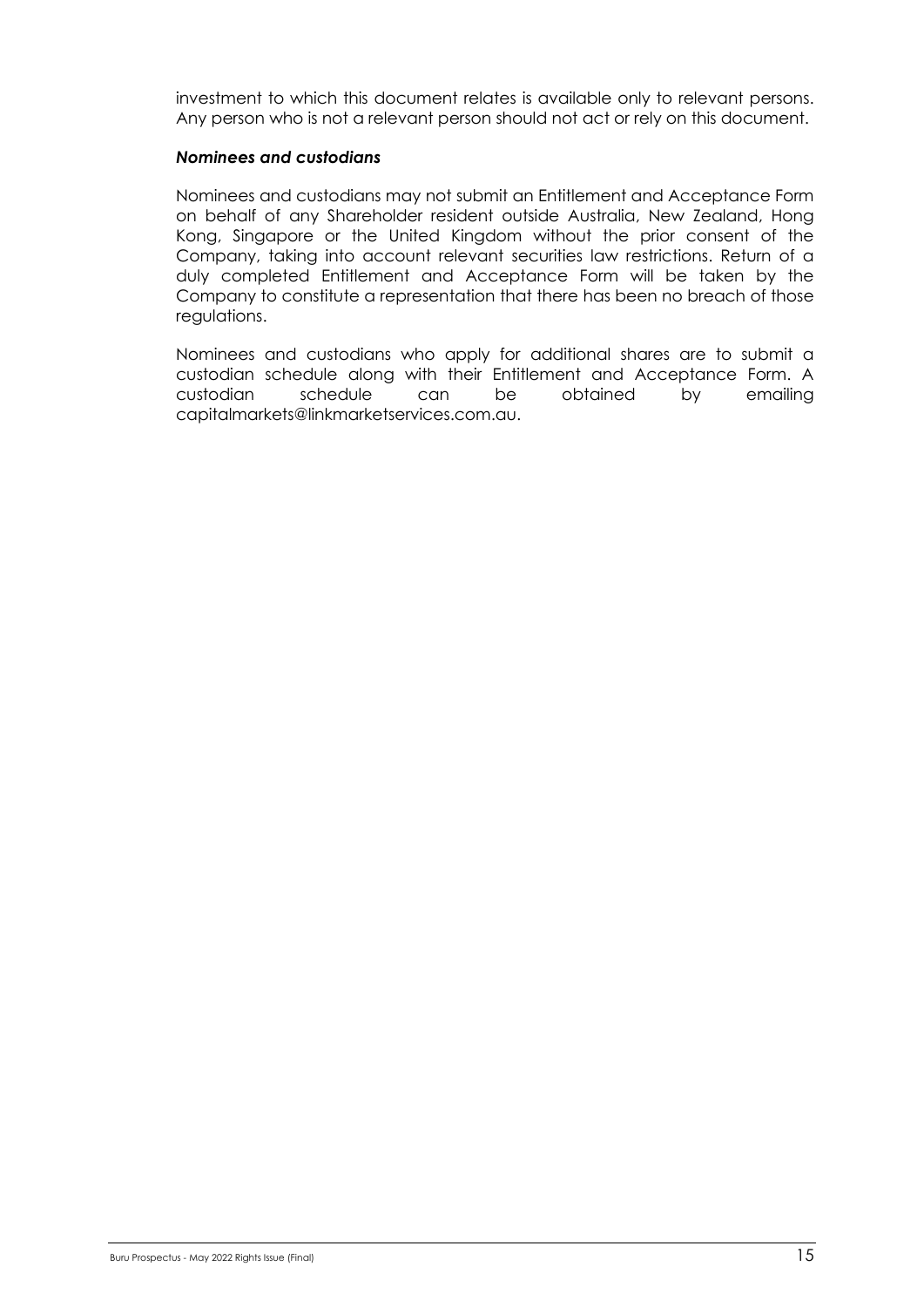### <span id="page-16-0"></span>**3. PURPOSE AND EFFECT OF THE OFFER**

### **3.1 Background**

In 2021, the Company drilled the Rafael-1 well in the Canning Basin as operator and 50% equity participant of the EP 428 joint venture. The Rafael-1 well discovered a potentially significant wet gas accumulation and was subsequently flow tested in late February/early March 2022. The flow test results were announced to ASX on 1 March 2022, 8 March 2022 and 22 March 2022 and confirmed a flow of high-quality gas and condensate to surface. Gas flow rates of up to 7.6 mmsfd with condensate production of approximately 40 barrels per million cubic feet of gas and low levels of inerts (~2% CO2) were recorded during the test.

The flow test was of the uncased open hole part of the Ungani Dolomite reservoir section. The upper part of the Ungani Dolomite reservoir section where the gas influx was noted during drilling of the well did not form part of this test as it was covered by the 7-inch casing string to ensure well control could be maintained during drilling. An additional interpreted dolomitic reservoir section in the Upper Laurel Carbonates above the Ungani Dolomite is interpreted to contain a gross 75 metre hydrocarbon column (most probably wet gas) with approximately 10 metres of net pay. This section was also not part of the flow test operation as it is behind the 7-inch casing.

The pressure data subsequently obtained from Rafael-1 indicates that there is no evidence of reservoir depletion or reservoir boundaries within the radius of investigation of the flow test. Significantly, the reservoir pressure of some 6,200 psi measured from the static gradient survey during the test indicates that there is potential for a substantial gas column to continue downdip from the gas column intersected in the Rafael-1 well. These factors are very encouraging for the potential resource volumes of this discovery, but further flow testing and additional appraisal wells will be necessary to confirm the extent of the resource.

The other indication from the interpretation of the well log and pressure data is that there is apparent near wellbore restriction from invasion by drilling and completion fluids that has reduced the flow capacity of the tested zone. Experience in similar reservoirs indicates that this form of reservoir effect can be remedied by standard workover operations.

This has formed part of the recommendation to the joint venture for remediation and re-testing of the well with the addition of the yet to be tested upper interpreted pay zones behind casing as detailed above. A recommendation has been made to the joint venture that the recompletion and testing operations are undertaken as soon as a suitable rig becomes available.

On 26 April 2022 the Company announced the results of an independent resources review undertaken by ERCE Australia Pty Ltd (**ERCE**) of the gas and liquids contained in the Rafael structure on a contingent and prospective basis (**ERCE Report**). The ERCE Report supports the Company's view that the Rafael structure has the potential to contain a significant gas and liquids accumulation, with gross 3C recoverable contingent resources of 1.02 TCF of gas and 20.5 million barrels of condensate within the Ungani Dolomite reservoir section (refer below table). Shareholders should refer to the Company's 26 April 2022 ASX release for further details, assumptions and qualifications with regard to the ERCE Report.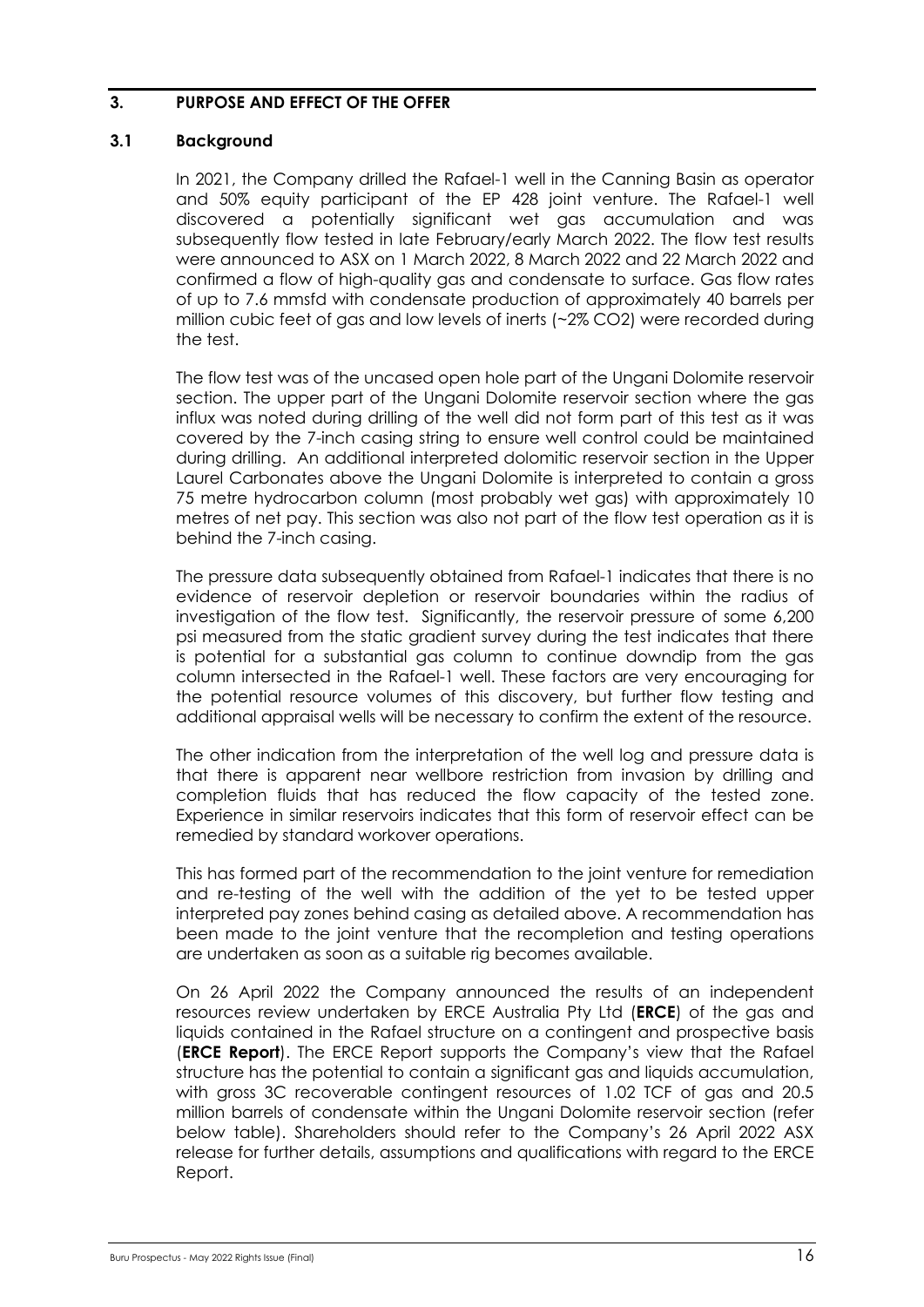|                            | Oil and Condensate (MMstb) |               |      | Gas (Bscf)     |     |       |
|----------------------------|----------------------------|---------------|------|----------------|-----|-------|
|                            | 1C                         | <sub>2C</sub> | 3C   | 1 <sup>C</sup> | 2C  | 3C    |
| Gross Contingent Resources | 1.2                        | 5.3           | 20.5 | 59             | 260 | 1,024 |
| Net Contingent Resources   | 0.6                        | 2.6           | 9.7  | 29             | 126 | 486   |

#### **Contingent Resources of the Ungani Dolomite Reservoir as of 12 April 2022**

On the basis of the encouraging well test results and Rafael's contingent resource potential, Buru has recommended to the EP 428 joint venture that it undertake an approximately 200 sq km 3D seismic survey to better define the Rafael structure and, based on those results, to undertake an appraisal drilling program. A portion of this 200 sq km 3D seismic survey extends into the adjoining EP 457 permit which is also operated by the Company with a 40% participating interest. In addition to its share of the Rafael 3D seismic survey, it is also proposed for the EP 457 joint venture to acquire some 58 kms of 2D seismic lines to better image an interpreted exploration target to the immediate south of the currently mapped Rafael structure.

The timing of the seismic surveys, the Rafael 1 well workover and subsequent appraisal drilling program are subject to regulatory and joint venture approvals as well as third party contractor availability including seismic crew and drilling rigs. However, it is the Company's intention that these appraisal activities are undertaken successively during the 2022 and 2023 Canning Basin field seasons.

Accordingly, the Company's Rafael related funding requirements in 2022 are expected to comprise the Rafael 1 well recompletion, remediation and testing operations, seismic acquisition/processing, well long lead items and well planning activity, and gas commercialisation and field development study costs.

The Company's other funding requirements during 2022 relate to other potential Canning Basin exploration and field development activities, progressing the Company's multi-faceted energy transition initiatives (including a planned drilling campaign for battery minerals and potential natural hydrogen field exploration activities), ongoing working capital and general and administrative overheads.

The Ungani oilfield joint venture (operated by the Company with a 50% participating interest) is also considering the drilling of a development well on the field during the 2022 or 2023 drilling seasons subject to the operation meeting suitable commercial, operational and risk hurdles, and the availability of a suitable drilling rig, well equipment and the requisite regulatory and joint venture approvals. The Company would fund its share of any potential development well and any alternative workover activity from existing cash reserves.

### **3.2 Purpose of the offer**

The purpose of the Offer is to raise up to approximately \$14.4 million before costs.

The funds raised from the Offer are intended to be applied in accordance with the table set out below: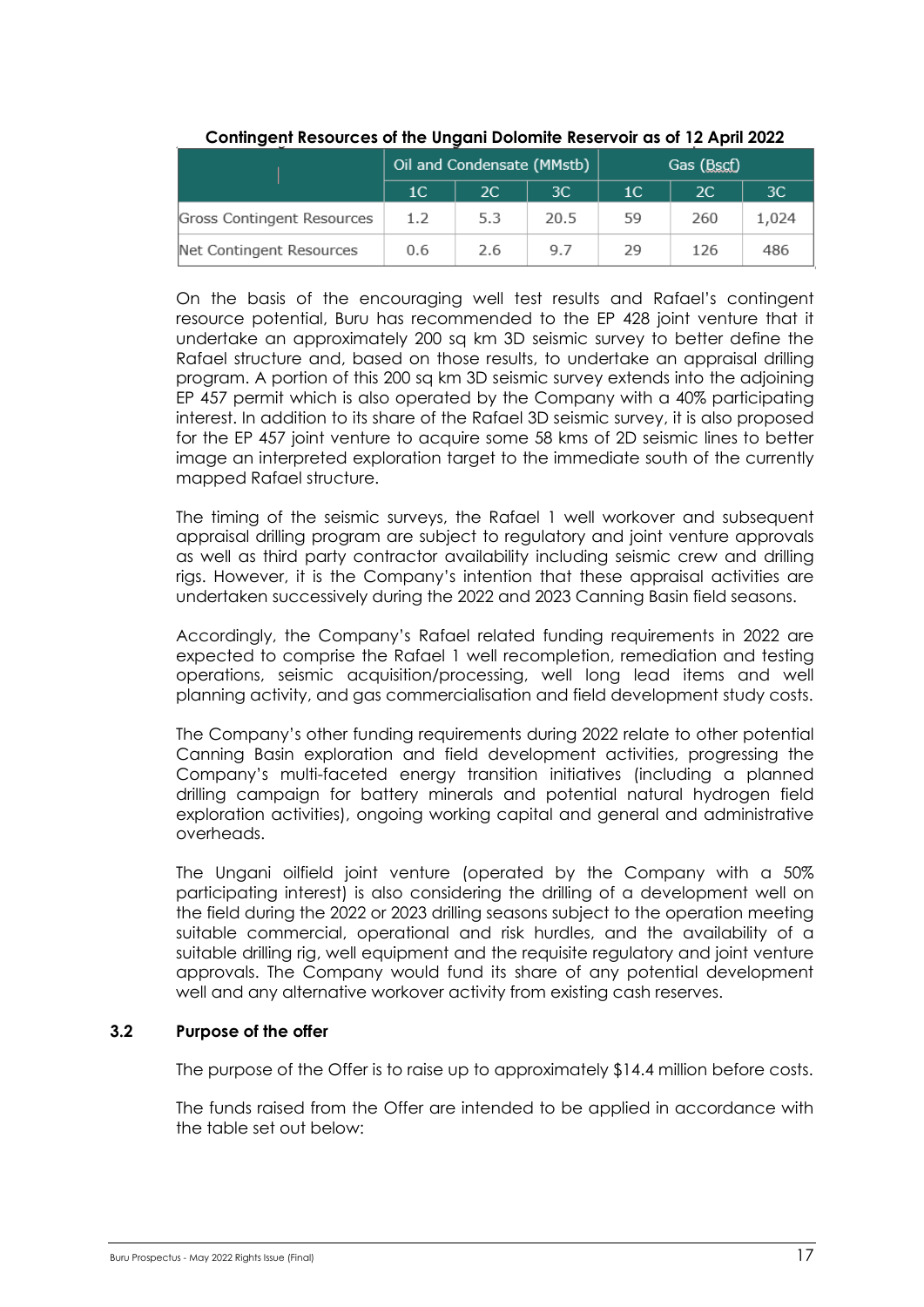| <b>Item</b>           | <b>Proceeds of the Offer</b>                                                                                                               | <b>Full</b><br><b>Subscription</b><br>(S'000) | $\%$  |
|-----------------------|--------------------------------------------------------------------------------------------------------------------------------------------|-----------------------------------------------|-------|
| 1.                    | Rafael 2022 estimated appraisal costs &<br>gas commercialisation/field development<br>study expenditures (net to the Company) <sup>1</sup> | 7,200                                         | 50%   |
| $\mathcal{P}_{\cdot}$ | estimated<br>Other<br>development<br>$\&$<br>exploration costs                                                                             | 2,800                                         | 19%   |
| 3.                    | Working capital                                                                                                                            | 4,250                                         | 30%   |
| 4.                    | Expenses of the Offer <sup>2</sup>                                                                                                         | 150                                           | $1\%$ |
|                       | Total                                                                                                                                      | 14,400                                        | 100%  |

#### **Notes:**

- 1. Pursuant to the farm-in terms with Origin Energy West Pty Ltd, the Company is carried for the first \$4 million of expenditure incurred by the EP 428 joint venture for the Rafael 3D seismic acquisition. This is accounted for in this 2022 Rafael appraisal program cost estimate as detailed above.
- 2. Refer to Section [6.7](#page-40-0) for further details relating to the estimated expenses of the Offer.

The above table is a statement of current intentions as of the date of this Prospectus. As with any budget, intervening events (including exploration success or failure) and new circumstances have the potential to affect the manner in which the funds are ultimately applied. The Board reserves the right to alter the way funds are applied on this basis.

Actual expenditures may also differ significantly from the above estimates due to a number of factors including joint venture and regulatory approvals, availability of contractor equipment and services and other factors (including the risk factors outlined in section 5).

As at the date of this Prospectus, the Company has existing working capital funds of approximately \$10 million which will be available for its permit maintenance, corporate and administration costs as well as additional future discretionary development and exploration expenditures (including the potential drilling of an Ungani development well).

Accordingly, on completion of the Offer, the Board believes the Company will have sufficient working capital to achieve its stated objectives. In the event the Offer is not fully subscribed, operational objectives are likely to be modified, which may result in delay or substantial changes to the Company's future plans. The Company's exploration and development activities over the next year are generally discretionary in nature so that in this event the Company may scale back its currently planned and potential exploration and development activities.

#### **3.3 Effect of the Offer**

The principal effect of the Offer, assuming all Entitlements are accepted and no Shares are issued including on exercise of Options on issue prior to the Record Date, will be to:

(a) increase the cash reserves by approximately \$14,208,480 (after deducting the estimated expenses of the Offer) immediately after completion of the Offer; and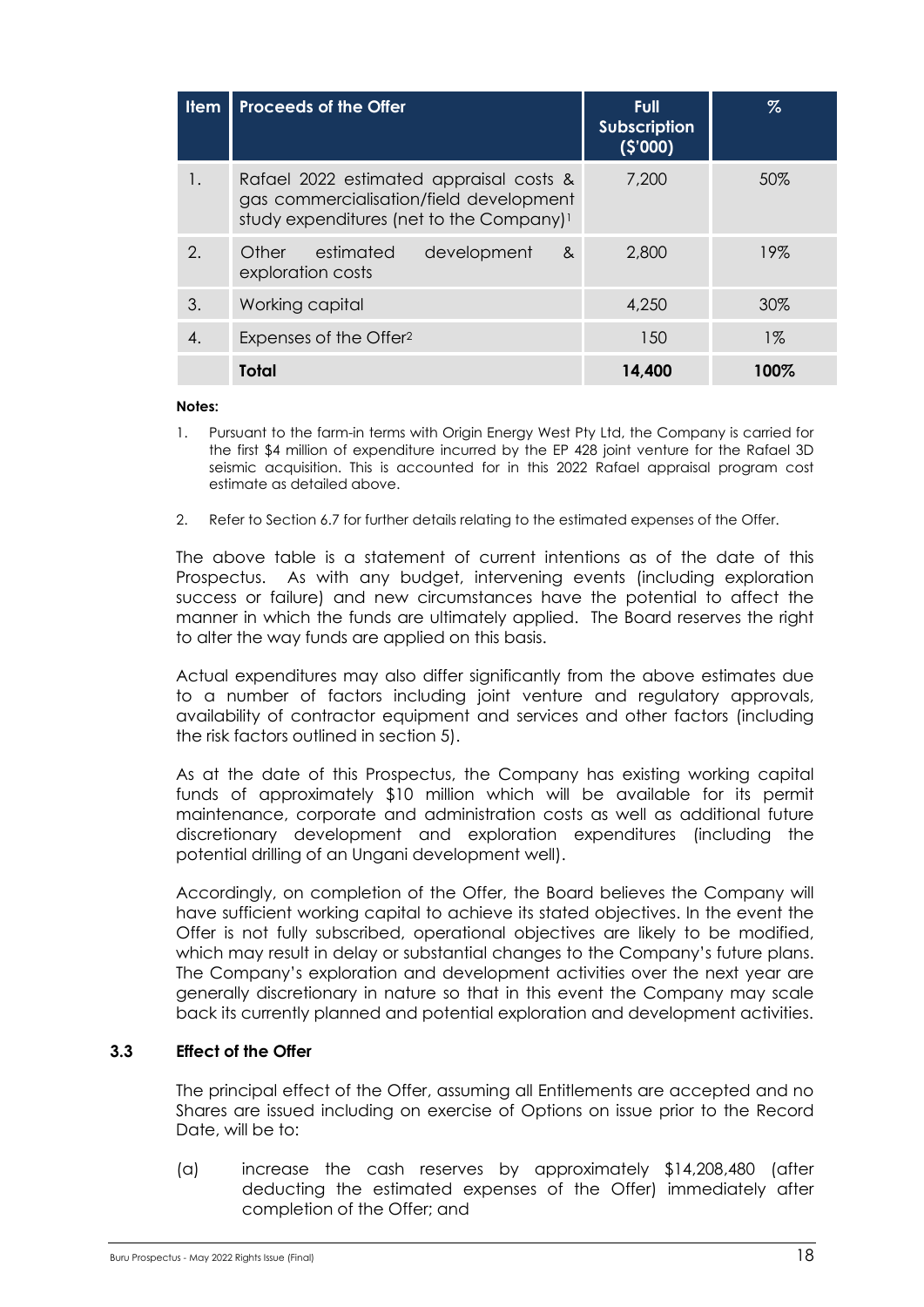(b) increase the number of Shares on issue from 538,442,991 as at the date of this Prospectus to 628,183,490 Shares.

#### <span id="page-19-0"></span>**3.4 Effect on capital structure**

The effect of the Offer on the capital structure of the Company, assuming all Entitlements are accepted and no Shares are issued including on exercise of Options on issue prior to the Record Date, is set out below.

#### **Shares**

|                                                     | <b>Number</b> |
|-----------------------------------------------------|---------------|
| Shares currently on issue                           | 538,442,991   |
| Shares offered pursuant to the Offer                | 89,740,499    |
| Total Shares on issue after completion of the Offer | 628,183,490   |

#### **Options**

|                                                                                      | <b>Number</b> |
|--------------------------------------------------------------------------------------|---------------|
| Options currently on issue:                                                          |               |
| Unquoted Options exercisable at \$0.23 <sup>1</sup> on or before 31<br>December 2023 | 7,200,000     |
| Options to be issued pursuant to the Offer                                           | Nil           |
| Total Options on issue after completion of the Offer                                 | 7,200,000     |

#### **Notes:**

1. The exercise price of such Options which are not exercised before the Record Date will be adjusted in accordance with the formula set out in ASX Listing Rule 6.22.2.

The capital structure on a fully diluted basis as at the date of this Prospectus would be 545,642,991 Shares and on completion of the Offer (assuming all Entitlements are accepted and no Shares are issued including on exercise of Options on issue prior to the Record Date) would be 635,383,490 Shares.

No Securities on issue are subject to escrow restrictions, either voluntary or ASX imposed.

#### <span id="page-19-1"></span>**3.5 Pro-forma balance sheet**

The audited balance sheet as at 31 December 2021 and the unaudited proforma balance sheet as at 31 December 2021 shown below have been prepared on the basis of the accounting policies normally adopted by the Company and reflect the changes to its financial position.

The unaudited pro-forma balance sheet has been prepared by adjusting the balance sheet as at 31 December 2021 to reflect the financial effect of the following transactions as if they had occurred at 31 December 2021:

- (a) the issue of 89,740,499 Shares at an issue price of 16 cents per Share issued in accordance with this Prospectus raising approximately \$14,358,480;
- (b) expenses of \$150,000 associated with the Shares issued under this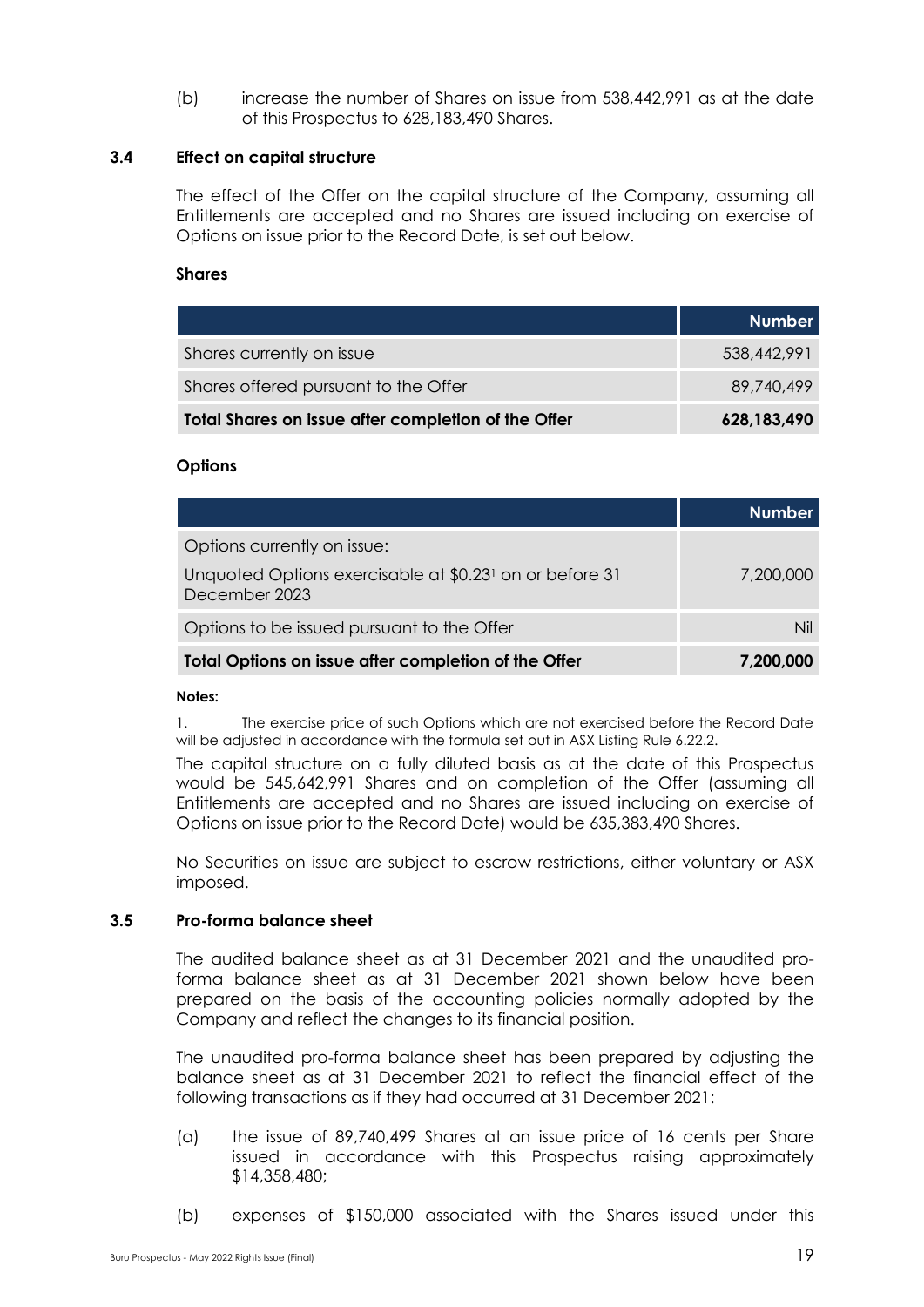#### Prospectus as detailed in Section 6.7; and

(c) net cash proceeds of the Offer therefore being \$14,208,480.

The pro-forma balance sheet has been prepared to provide investors with information on the assets and liabilities of the Company and pro-forma assets and liabilities of the Company as noted below. The historical and pro-forma financial information is presented in an abbreviated form, insofar as it does not include all of the disclosures required by Australian Accounting Standards applicable to annual financial statements.

|                                        | <b>AUDITED</b>      |                              | <b>PROFORMA</b>     |
|----------------------------------------|---------------------|------------------------------|---------------------|
|                                        | (Consolidated)      | <b>PROFORMA</b>              | (Consolidated)      |
|                                        | 31 December<br>2021 | <b>Adjustments</b><br>\$'000 | 31 December<br>2021 |
|                                        | \$'000              |                              | \$'000              |
| <b>CURRENT ASSETS</b>                  |                     |                              |                     |
| Cash                                   | 23,723              | 14,208                       | 37,931              |
| Receivables                            | 919                 |                              | 919                 |
| Inventories                            | 2,035               |                              | 2.035               |
| <b>TOTAL CURRENT ASSETS</b>            | 26,677              |                              | 40,885              |
|                                        |                     |                              |                     |
| <b>NON-CURRENT ASSETS</b>              |                     |                              |                     |
| Property, plant and equipment          | 3,349               |                              | 3,349               |
| Exploration and evaluation expenditure | 9,501               |                              | 9,501               |
| Oil and gas assets                     | 22,0281             |                              | 22,028              |
| <b>TOTAL NON-CURRENT ASSETS</b>        | 34,878              |                              | 34,878              |
| <b>TOTAL ASSETS</b>                    | 61,555              |                              | 75,763              |
|                                        |                     |                              |                     |
| <b>CURRENT LIABILITIES</b>             |                     |                              |                     |
| Trade and other payables               | 8,953               |                              | 8,953               |
| Lease liabilities                      | 1,249               |                              | 1,249               |
| Provisions                             | 1,776               |                              | 1,776               |
| <b>TOTAL CURRENT LIABILITIES</b>       | 11,978              |                              | 11,978              |
| Lease liabilities                      | 790                 |                              | 790                 |
| Provisions                             | 5,334               |                              | 5,334               |
| <b>TOTAL NON-CURRENT LIABILITIES</b>   | 6,124               |                              | 6,124               |
| <b>TOTAL LIABILITIES</b>               | 18,102              |                              | 18,102              |
| <b>NET ASSETS</b>                      | 43,453              |                              | 57,661              |
|                                        |                     |                              |                     |
| <b>EQUITY</b>                          |                     |                              |                     |
| <b>Issued capital</b>                  | 286,891             | 14,208                       | 301,099             |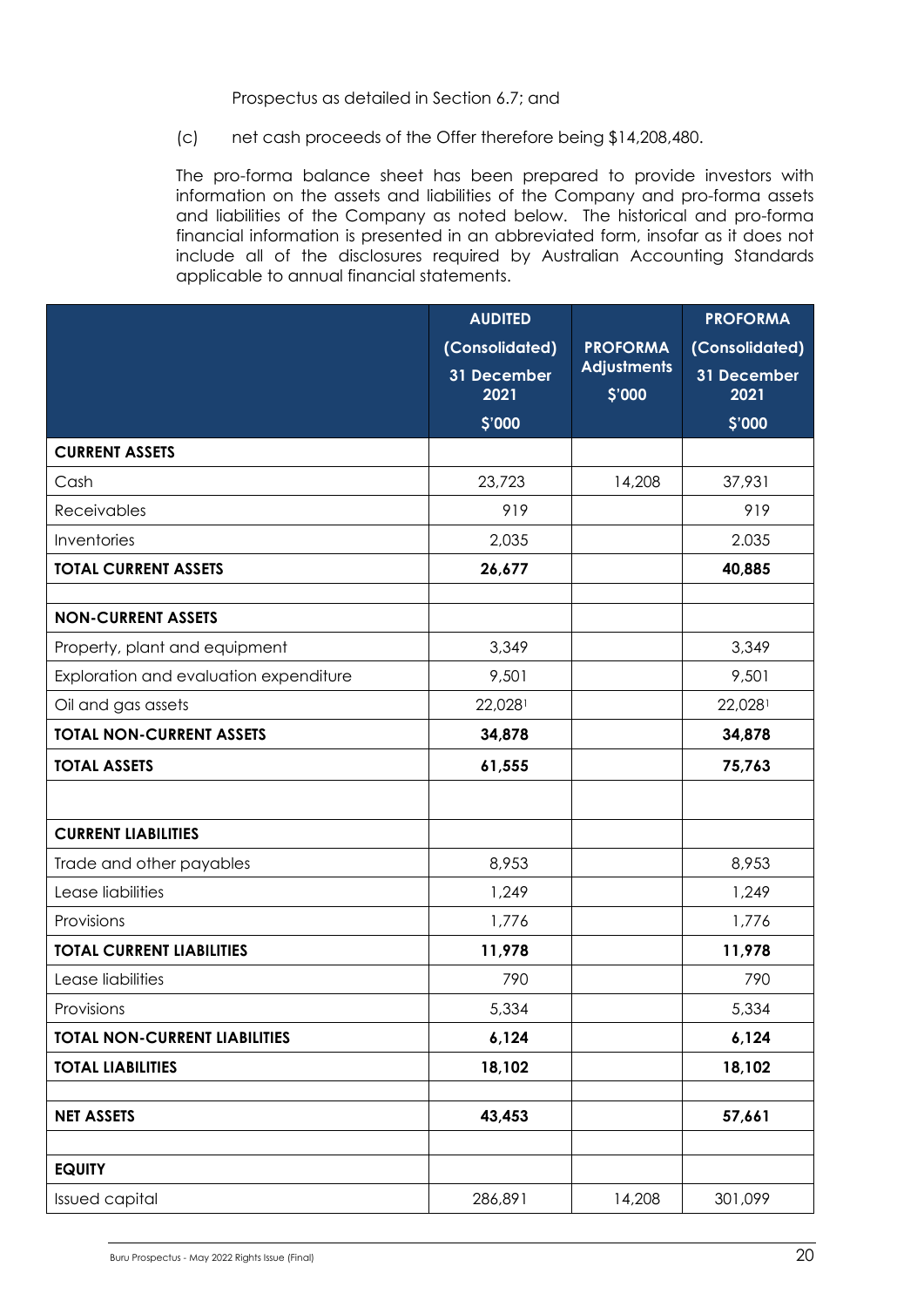|                           | <b>AUDITED</b><br>(Consolidated)<br>31 December<br>2021<br>\$'000 | <b>PROFORMA</b><br><b>Adjustments</b><br>\$'000 | <b>PROFORMA</b><br>(Consolidated)<br>31 December<br>2021<br>\$'000 |
|---------------------------|-------------------------------------------------------------------|-------------------------------------------------|--------------------------------------------------------------------|
| Reserves                  | 565                                                               |                                                 | 565                                                                |
| <b>Accumulated losses</b> | (244,003)                                                         |                                                 | (244,003)                                                          |
| <b>TOTAL EQUITY</b>       | 43,453                                                            |                                                 | 57,661                                                             |

**Notes:**

1. Subsequent to the 31 December 2021 balance date the drilling of the Ungani 8 well by the Ungani oilfield joint venture was concluded, with the well unable to be completed as a producing well for operational reasons. A non-cash impairment of \$8,031,000 was recorded after the end of the reporting period being the Company's share of costs associated with the Ungani 8 well incurred and capitalised as "Oil and gas assets", including \$4,219,000 that had been incurred and capitalised as of 31 December 2021 as reflected in the balance sheet above.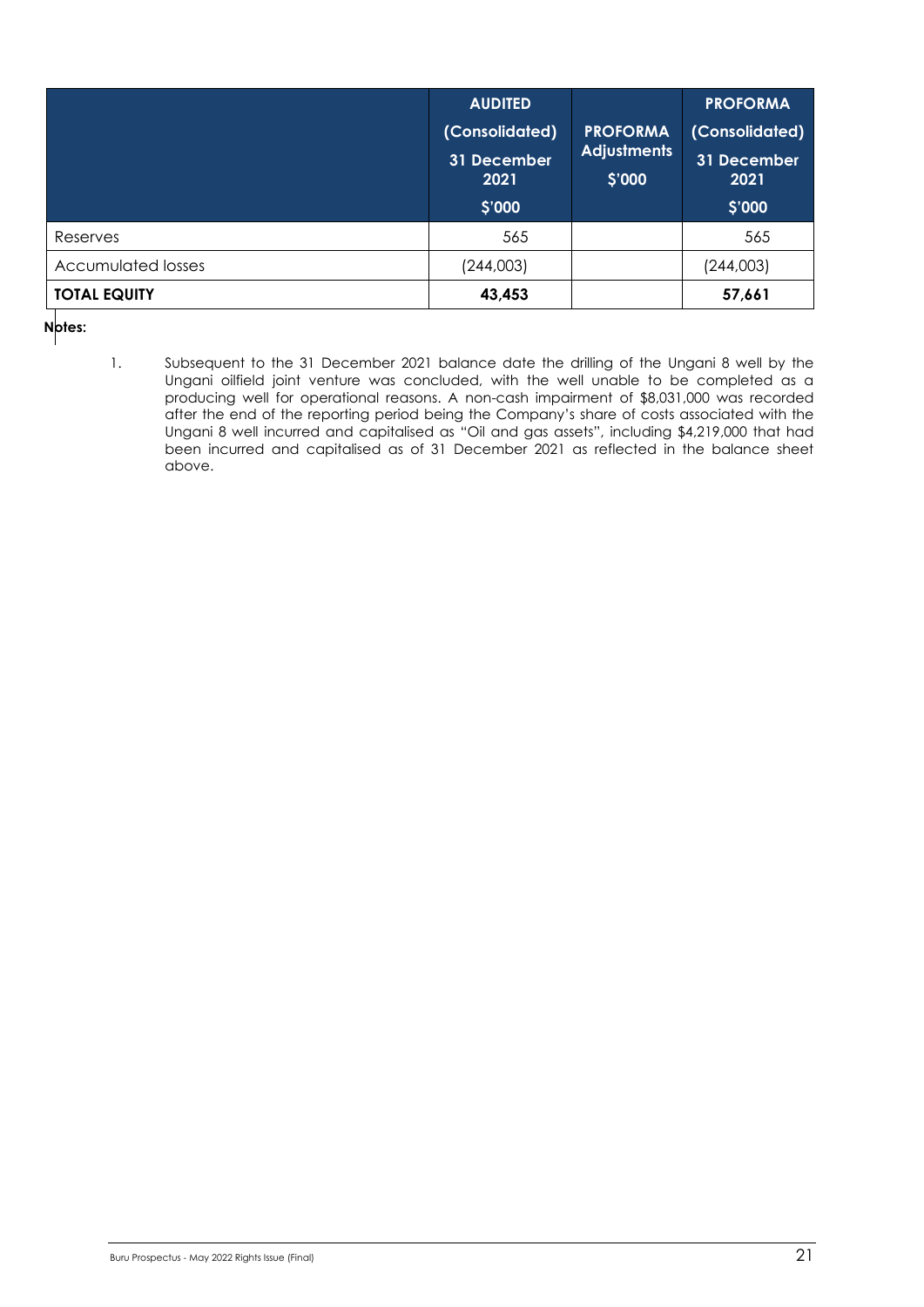### <span id="page-22-0"></span>**4. RIGHTS AND LIABILITIES ATTACHING TO SECURITIES**

#### <span id="page-22-1"></span>**4.1 Rights and liabilities attaching to Shares**

The following is a summary of the more significant rights and liabilities attaching to the Shares being offered pursuant to this Prospectus. This summary is not exhaustive and does not constitute a definitive statement of the rights and liabilities of Shareholders. To obtain such a statement, persons should seek independent legal advice.

Full details of the rights and liabilities attaching to Shares are set out in the Constitution, a copy of which is available for inspection at the Company's registered office during normal business hours.

#### (a) **General meetings**

Shareholders are entitled to be present in person, or by proxy, attorney or representative to attend and vote at general meetings of the Company.

Shareholders may requisition meetings in accordance with section 249D of the Corporations Act and the Constitution of the Company.

#### (b) **Voting rights**

Subject to any rights or restrictions for the time being attached to any class or classes of shares, at general meetings of shareholders or classes of shareholders:

- (i) each Shareholder entitled to vote may vote in person or by proxy, attorney or representative;
- (ii) on a show of hands, every person present who is a Shareholder or a proxy, attorney or representative of a Shareholder has one vote; and
- (iii) on a poll, every person present who is a Shareholder or a proxy, attorney or representative of a Shareholder shall, in respect of each fully paid Share held by him, or in respect of which he is appointed a proxy, attorney or representative, have one vote for each Share held.

#### (c) **Dividend rights**

Subject to the rights of holders of any Shares created or raised under any special arrangement as to dividend (at present there are none), the Directors may from time to time declare a dividend to be paid to the Shareholders entitled to the dividend which shall be payable on all Shares according to the proportion that the amount paid (not credited) is of the total amounts paid and payable (excluding amounts credited) in respect of such Shares.

The Directors may from time to time pay to the Shareholders any interim dividends as they may determine. No dividend shall carry interest as against the Company. The Directors may set aside out of the profits of the Company any amounts that they may determine as reserves, to be applied at the discretion of the Directors, for any purpose for which the profits of the Company may be properly applied.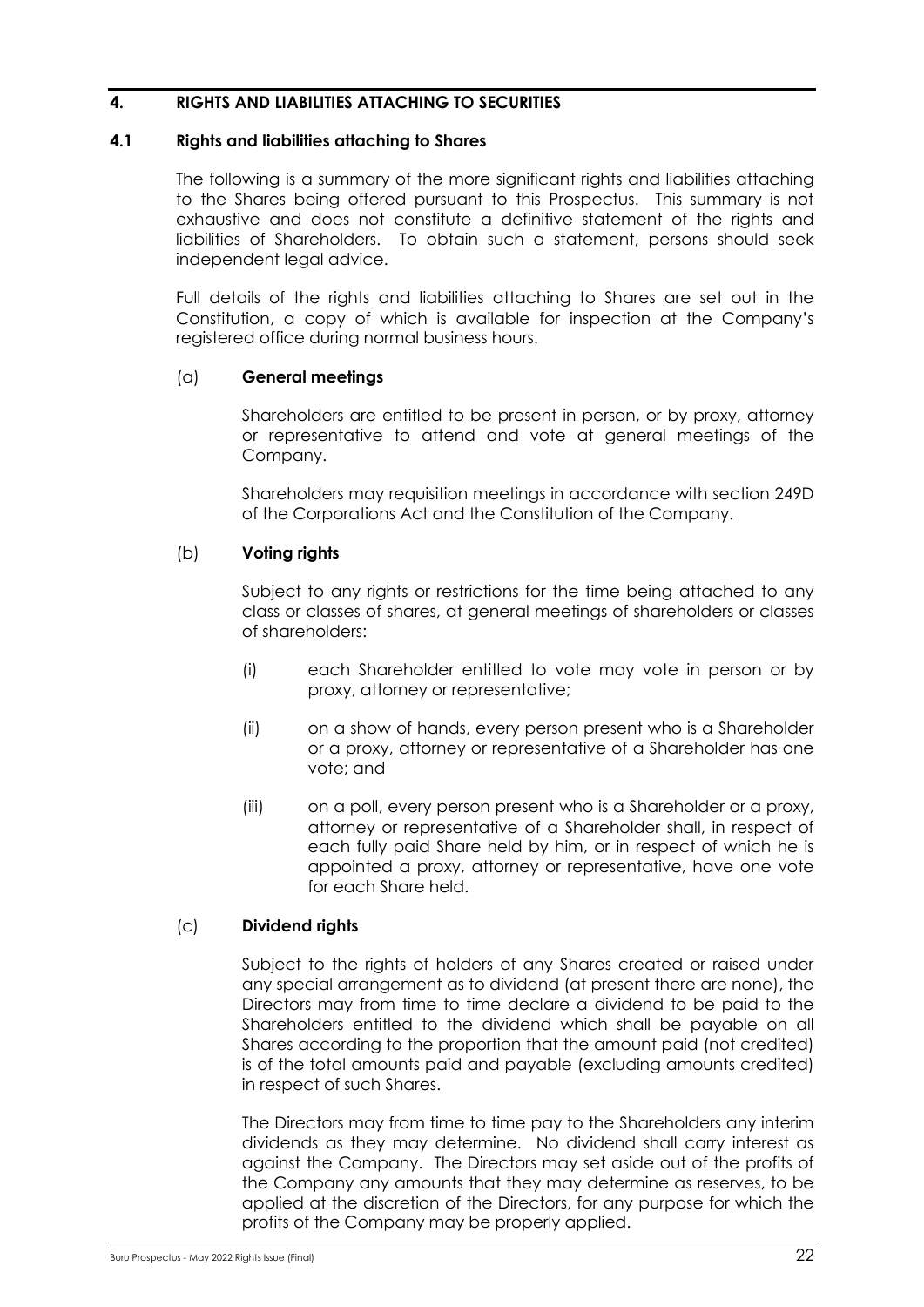Subject to the ASX Listing Rules and the Corporations Act, the Company may, by resolution of the Directors, implement a dividend reinvestment plan on such terms and conditions as the Directors think fit and which provides for any dividend which the Directors may declare from time to time payable on Shares which are participating Shares in the dividend reinvestment plan, less any amount which the Company shall either pursuant to the Constitution or any law be entitled or obliged to retain, be applied by the Company to the payment of the subscription price of Shares.

### (d) **Winding-up**

If the Company is wound up, the liquidator may, with the authority of a special resolution, divide among the Shareholders in kind the whole or any part of the property of the Company, and may for that purpose set such value as he considers fair upon any property to be so divided, and may determine how the division is to be carried out as between the Shareholders or different classes of Shareholders.

The liquidator may, with the authority of a special resolution, vest the whole or any part of any such property in trustees upon such trusts for the benefit of the contributories as the liquidator thinks fit, but so that no Shareholder is compelled to accept any shares or other securities in respect of which there is any liability.

### (e) **Shareholder liability**

As the Shares issued will be fully paid shares, they will not be subject to any calls for money by the Directors and will therefore not become liable for forfeiture.

#### (f) **Transfer of shares**

Generally, shares in the Company are freely transferable, subject to formal requirements, the registration of the transfer not resulting in a contravention of or failure to observe the provisions of a law of Australia and the transfer not being in breach of the Corporations Act and the ASX Listing Rules.

### (g) **Future increase in capital**

The issue of any new Shares is under the control of the Directors of the Company. Subject to restrictions on the issue or grant of securities contained in the ASX Listing Rules, the Constitution and the Corporations Act (and without affecting any special right previously conferred on the holder of an existing share or class of shares), the Directors may issue Shares as they shall, in their absolute discretion, determine.

#### (h) **Variation of rights**

Under section 246B of the Corporations Act, the Company may, with the sanction of a special resolution passed at a meeting of Shareholders vary or abrogate the rights attaching to Shares.

If at any time the share capital is divided into different classes of shares, the rights attached to any class (unless otherwise provided by the terms of issue of the shares of that class), whether or not the Company is being wound up, may be varied or abrogated with the consent in writing of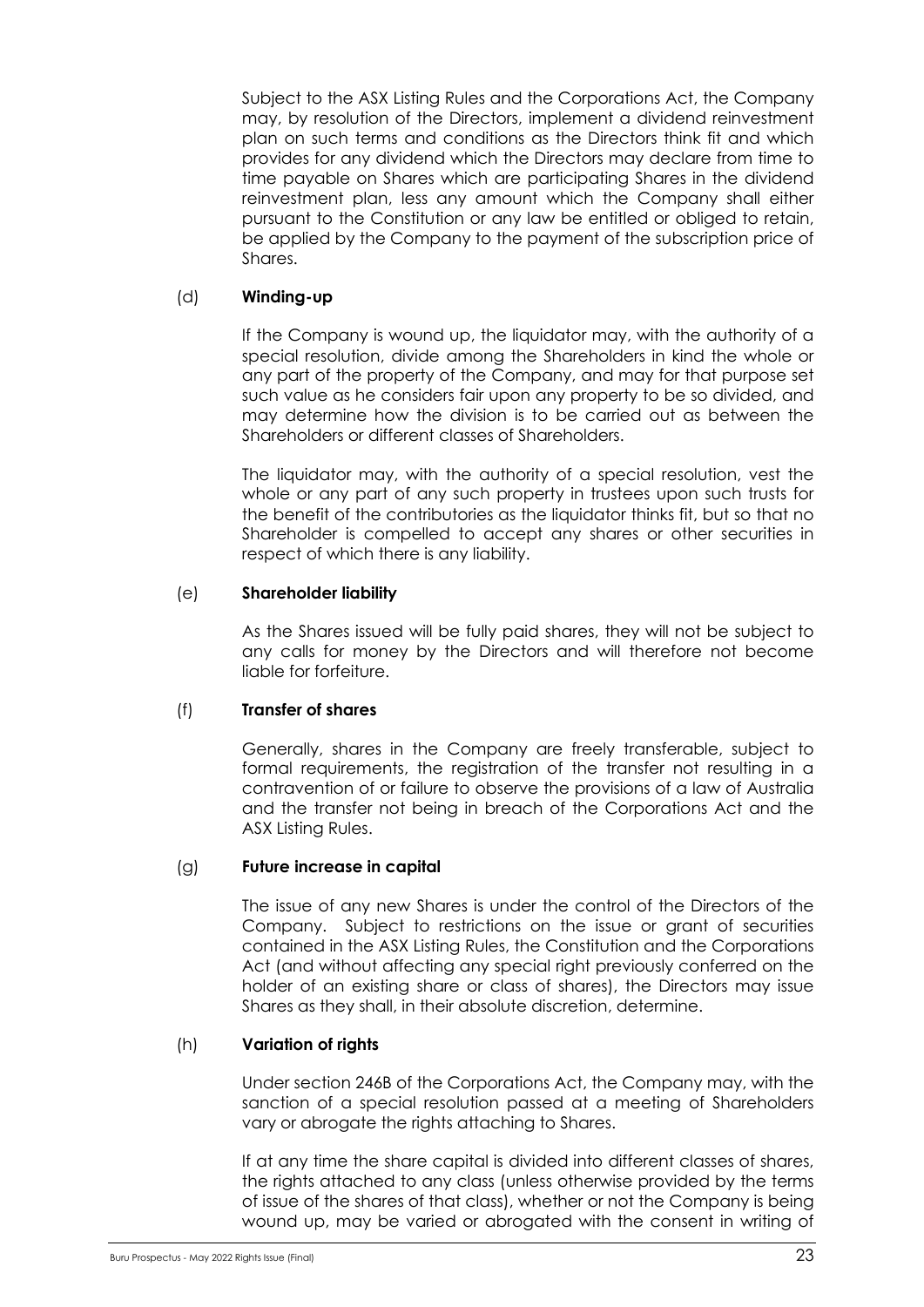the holders of three quarters of the issued shares of that class, or if authorised by a special resolution passed at a separate meeting of the holders of the shares of that class.

#### (i) **Alteration of constitution**

In accordance with the Corporations Act, the Constitution can only be amended by a special resolution passed by at least three quarters of Shareholders present and voting at the general meeting. In addition, at least 28 days written notice specifying the intention to propose the resolution as a special resolution must be given.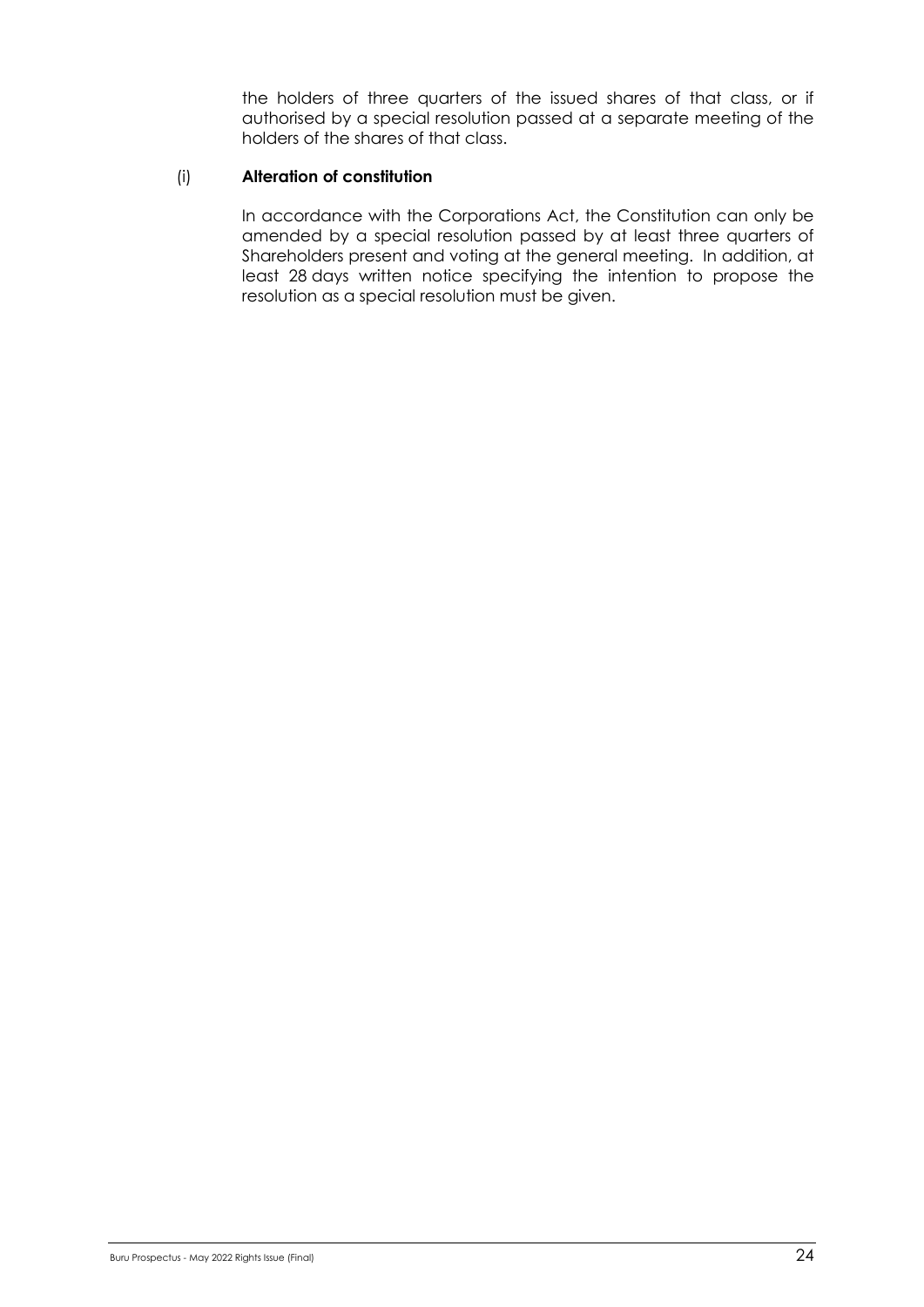#### <span id="page-25-0"></span>**5. RISK FACTORS**

#### **5.1 Introduction**

The Shares offered under this Prospectus should be considered as speculative and an investment in the Company is not risk free.

The Directors strongly recommend that prospective investors consider the risk factors set out in this Section 5, together with all other information contained in this Prospectus.

The future performance of the Company and the value of the Shares may be influenced by a range of factors, many of which are largely beyond the control of the Company and the Directors. The key risks associated with the Company's business, the industry in which it operates and general risks applicable to all investments in listed securities and financial markets generally are described below.

The risks factors set out in this Section 5, or other risk factors not specifically referred to, may have a materially adverse impact on the performance of the Company and the value of the Shares. This Section 5 is not intended to provide an exhaustive list of the risk factors to which the Company is exposed.

Before determining whether to invest in the Company you should ensure that you have a sufficient understanding of the risks described in this Section 5 and all the other information set out in this Prospectus and consider whether an investment in the Company is suitable for you, taking into account your objectives, financial situation and needs.

If you do not understand any matters contained in this Prospectus or have any queries about whether to invest in the Company, you should consult your accountant, financial adviser, stockbroker, lawyer or other professional adviser.

#### **5.2 Company specific**

| <b>Risk Category</b>                                                        | <b>Risk</b>                                                                                                                                                                                                                                                                                                                                                                                                                                                                                                                                                                                                                                                                                                                                                                                                                                                                       |
|-----------------------------------------------------------------------------|-----------------------------------------------------------------------------------------------------------------------------------------------------------------------------------------------------------------------------------------------------------------------------------------------------------------------------------------------------------------------------------------------------------------------------------------------------------------------------------------------------------------------------------------------------------------------------------------------------------------------------------------------------------------------------------------------------------------------------------------------------------------------------------------------------------------------------------------------------------------------------------|
| <b>Regulatory</b><br><b>Approvals</b>                                       | Operating onshore in Western Australia requires<br>comprehensive approval processes (depending on the<br>particular activity) from a number of government<br>agencies including the Department of Mines, Industry<br>Regulation and Safety (the agency primarily tasked with<br>regulating the WA onshore oil and gas industry), the<br>Department of Water and Environment Regulation and<br>the Environmental Protection Authority (depending on<br>the potential impacts of the activity). It is possible that<br>the Company may experience delays in the receipt of<br>approvals from the relevant agencies which can have an<br>adverse impact on the Company's ability to plan and<br>undertake activities in the Canning Basin. Many of these<br>approvals are also subject to appeals by third parties that<br>have the potential to further delay the approval process. |
| Government Policy<br><b>Hydraulic</b><br>and<br><b>Fracture Stimulation</b> | the Western Australian Government<br>Based<br>$\Omega$<br>(Government) hydraulic fracture stimulation (HFS) policy,<br>the majority of the areas within the Company's Canning<br>Basin exploration permits and licences allow the potential<br>application of HFS. However, any HFS operations in                                                                                                                                                                                                                                                                                                                                                                                                                                                                                                                                                                                 |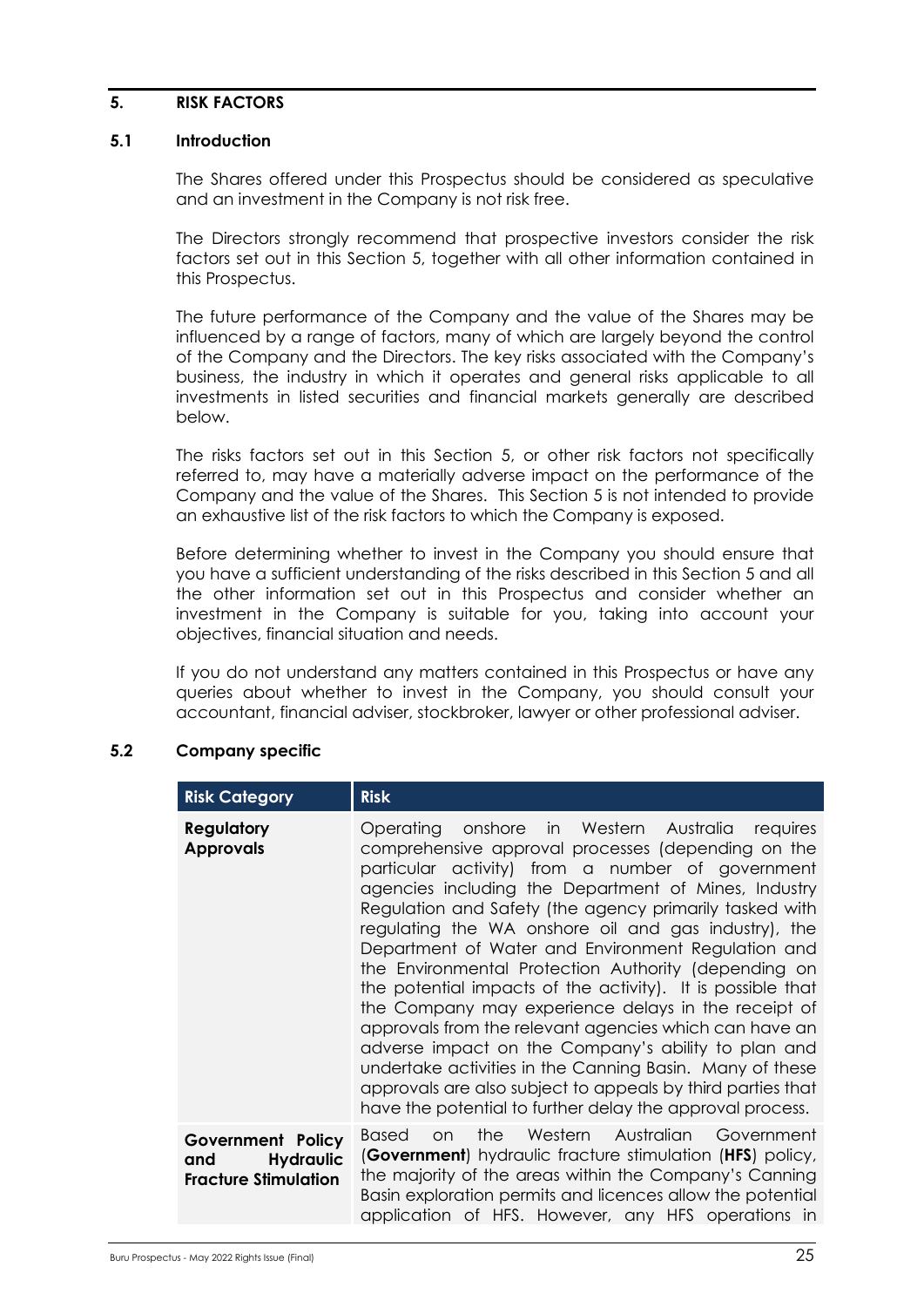| <b>Risk Category</b>                                           | <b>Risk</b>                                                                                                                                                                                                                                                                                                                                                                                                                                                                                                                                                                                                                                                                                                                                                                                                                                                      |
|----------------------------------------------------------------|------------------------------------------------------------------------------------------------------------------------------------------------------------------------------------------------------------------------------------------------------------------------------------------------------------------------------------------------------------------------------------------------------------------------------------------------------------------------------------------------------------------------------------------------------------------------------------------------------------------------------------------------------------------------------------------------------------------------------------------------------------------------------------------------------------------------------------------------------------------|
|                                                                | Western Australia remain subject to the implementation<br>plan of the Government's response to the Independent<br>Inquiry into<br><b>HFS</b><br><i>Scientific</i><br>Panel<br>$($ lnquiry $)$<br>being<br>concluded. The Inquiry reported its findings to the<br>Government in September 2018.                                                                                                                                                                                                                                                                                                                                                                                                                                                                                                                                                                   |
|                                                                | As stated by the Government, the actions required to<br>implement the recommendations from the Inquiry are<br>expected to include substantive changes to the way HFS<br>is regulated. There remains considerable uncertainty<br>about the outcome of stakeholder consultation, the<br>extent and type of legislative amendments including a<br>code of practice and the potential enactment of new<br>regulations to deliver the key actions.                                                                                                                                                                                                                                                                                                                                                                                                                    |
|                                                                | HFS will be required as part of the exploration, appraisal<br>and development of the Company's tight gas and<br>unconventional gas resources.                                                                                                                                                                                                                                                                                                                                                                                                                                                                                                                                                                                                                                                                                                                    |
|                                                                | The Company has no immediate plans to undertake any<br>HFS operations.                                                                                                                                                                                                                                                                                                                                                                                                                                                                                                                                                                                                                                                                                                                                                                                           |
|                                                                | HFS is not necessary or intended for the Company's<br>conventional oil and gas resources including the Ungani<br>Oilfield and the Rafael gas discovery operations intended<br>to be carried out subsequent to this capital raising.                                                                                                                                                                                                                                                                                                                                                                                                                                                                                                                                                                                                                              |
| <b>Title</b><br>Native<br>and<br>Heritage<br><b>Clearances</b> | The Company's exploration permits and production<br>licences are located in the Kimberley region of Western<br>Australia and overlap lands that are subject to native<br>title. Before any exploration activities can be undertaken,<br>the Company is required to obtain heritage clearances<br>from the relevant native title holders or claimants to<br>ensure that no Aboriginal sites will be interfered with by<br>the proposed activities.<br>Although the Company has<br>contractual relationships with the various traditional<br>owner groups and their representative bodies for the<br>areas in which the Company operates, there can be<br>lengthy delays associated with this process, due to<br>weather, availability of traditional<br>owners<br>and<br>representative body staff, and the number of clearances<br>requested by other operators. |
| Development<br>Gas<br><b>Activity</b>                          | Any commercialisation of gas resources in the Canning<br>Basin will be dependent on the volumes available and<br>may require the development of the infrastructure and<br>contractual arrangements required to service local gas<br>markets, the establishment of local petrochemical<br>projects, or the transport and processing infrastructure<br>including gas pipelines required to access customer<br>markets outside the Canning Basin. The scope of<br>developing such infrastructure will be largely a function of<br>gas resource volumes, customer<br>available<br>gas<br>contracting and economics as well as access to<br>infrastructure funding. Regulatory, environmental and<br>native title approvals will also be a requirement as part of<br>any such developments.                                                                           |
|                                                                | Accordingly, there is considerable uncertainty as to the                                                                                                                                                                                                                                                                                                                                                                                                                                                                                                                                                                                                                                                                                                                                                                                                         |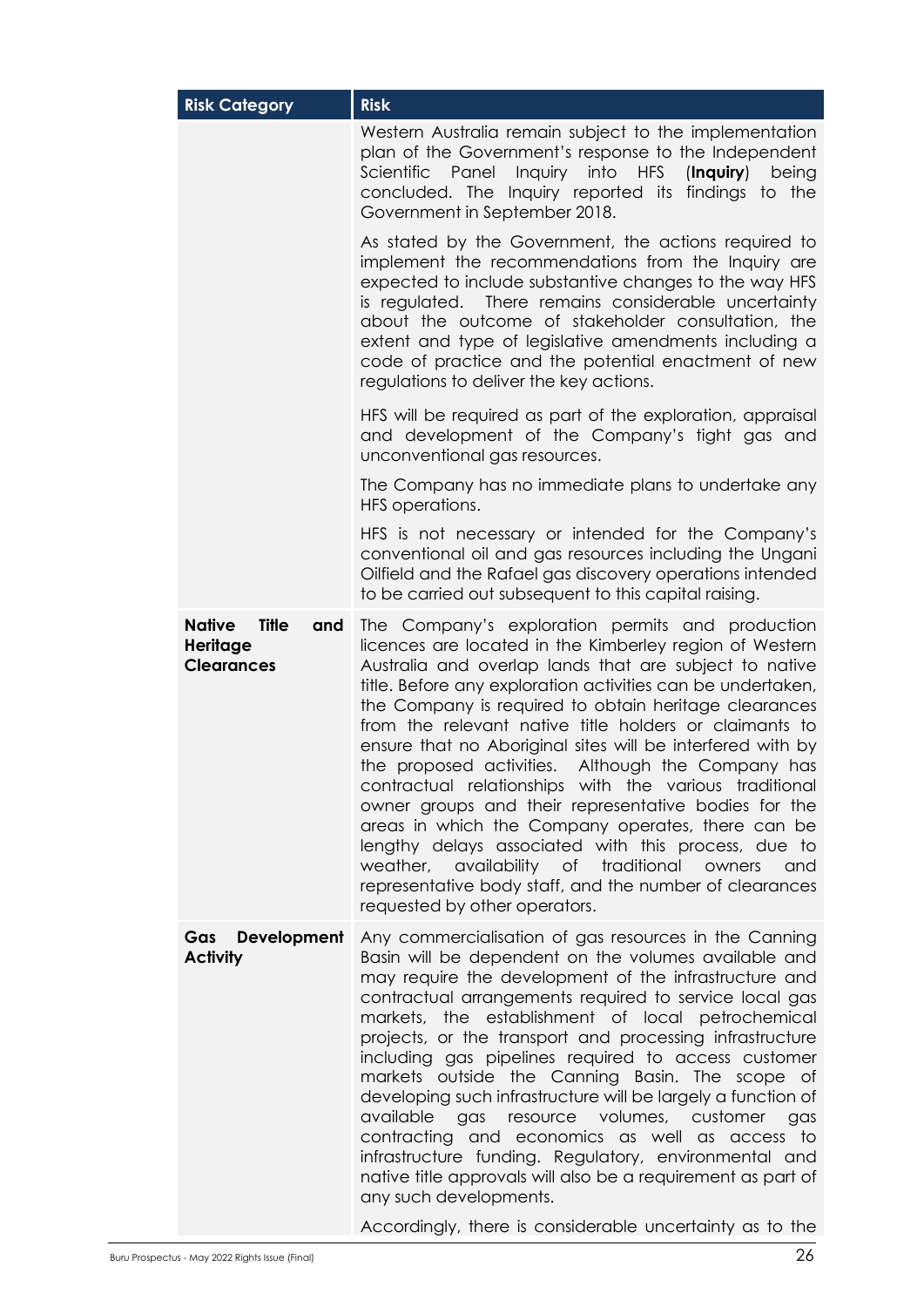| <b>Risk Category</b>                                | <b>Risk</b>                                                                                                                                                                                                                                                                                                                                                                                                                                                                                                                                                                                                                                      |
|-----------------------------------------------------|--------------------------------------------------------------------------------------------------------------------------------------------------------------------------------------------------------------------------------------------------------------------------------------------------------------------------------------------------------------------------------------------------------------------------------------------------------------------------------------------------------------------------------------------------------------------------------------------------------------------------------------------------|
|                                                     | timing and scope of the potential commercialisation of<br>the Company's gas resources.                                                                                                                                                                                                                                                                                                                                                                                                                                                                                                                                                           |
| <b>Additional</b><br>requirements<br>for<br>capital | The funds raised under the Offer are considered to be<br>sufficient to meet the immediate needs of the Company<br>but will be insufficient to execute the Company's longer-<br>term plans and strategies. In particular, the Company has<br>a number of appraisal and exploration projects within its<br>portfolio, and additional funding will be required at the<br>appropriate time to fund these projects. Any additional<br>equity financing will dilute shareholdings, and debt<br>financing, if available, may involve restrictions on<br>financing and operating activities.                                                             |
|                                                     | There is no guarantee that the Company will be able to<br>secure any additional funding or be able to secure<br>funding on terms favourable to the Company. If the<br>Company is unable to obtain additional financing as<br>needed, it may be required to reduce the scope of its<br>strategy, plans or operations or to look to other funding<br>mechanisms including asset sales or dilution.                                                                                                                                                                                                                                                 |
| <b>Reliance</b><br><b>Key</b><br>on<br>Personnel    | The Company's success depends to a significant extent<br>upon its key management personnel, as well as other<br>technical<br>and<br>management<br>personnel<br>including<br>contractors, sub-contractors and consultants specific to<br>the oil and gas industry. The loss of the services of any of<br>these personnel or the insolvency or other managerial<br>failure by any of the contractors, sub-contractors or other<br>service providers used by the Company could have an<br>adverse effect on the future operations of the Company.                                                                                                   |
|                                                     | Whilst the Company makes every reasonable effort to<br>retain key employees, there can be no guarantee that it<br>will be able to retain its management team. As<br>announced to ASX on 8 March 2022, the Company<br>intends to strengthen its key personnel by the hire of a<br>Chief Executive Officer who will assume day to day<br>management of the Company with the current Executive<br>Chairman relinquishing his executive duties in due course<br>following any new appointment.                                                                                                                                                       |
| Abandonment<br>and<br>rehabilitation<br>of<br>lands | The Company is required to comply with various<br>regulations regarding plugging, abandonment<br>and<br>rehabilitation of oil and natural gas wells and production<br>sites and has made provisions in the financial statements<br>for the expected future cost of abandonment and<br>rehabilitation in relation to its Canning Basin assets. Whilst<br>these provisions are derived from an internal review of the<br>liabilities, and are subject to regular external review to<br>ensure the quantum of the liabilities are properly<br>reflected in the financial statements, there is a risk that<br>these provisions may prove inadequate. |
| Weather                                             | Rainfall associated with the Kimberley's monsoonal wet<br>season (December to March) can isolate sections of the<br>road network in the region, restricting access<br>and<br>hampering drilling, seismic and other operations.<br>The                                                                                                                                                                                                                                                                                                                                                                                                            |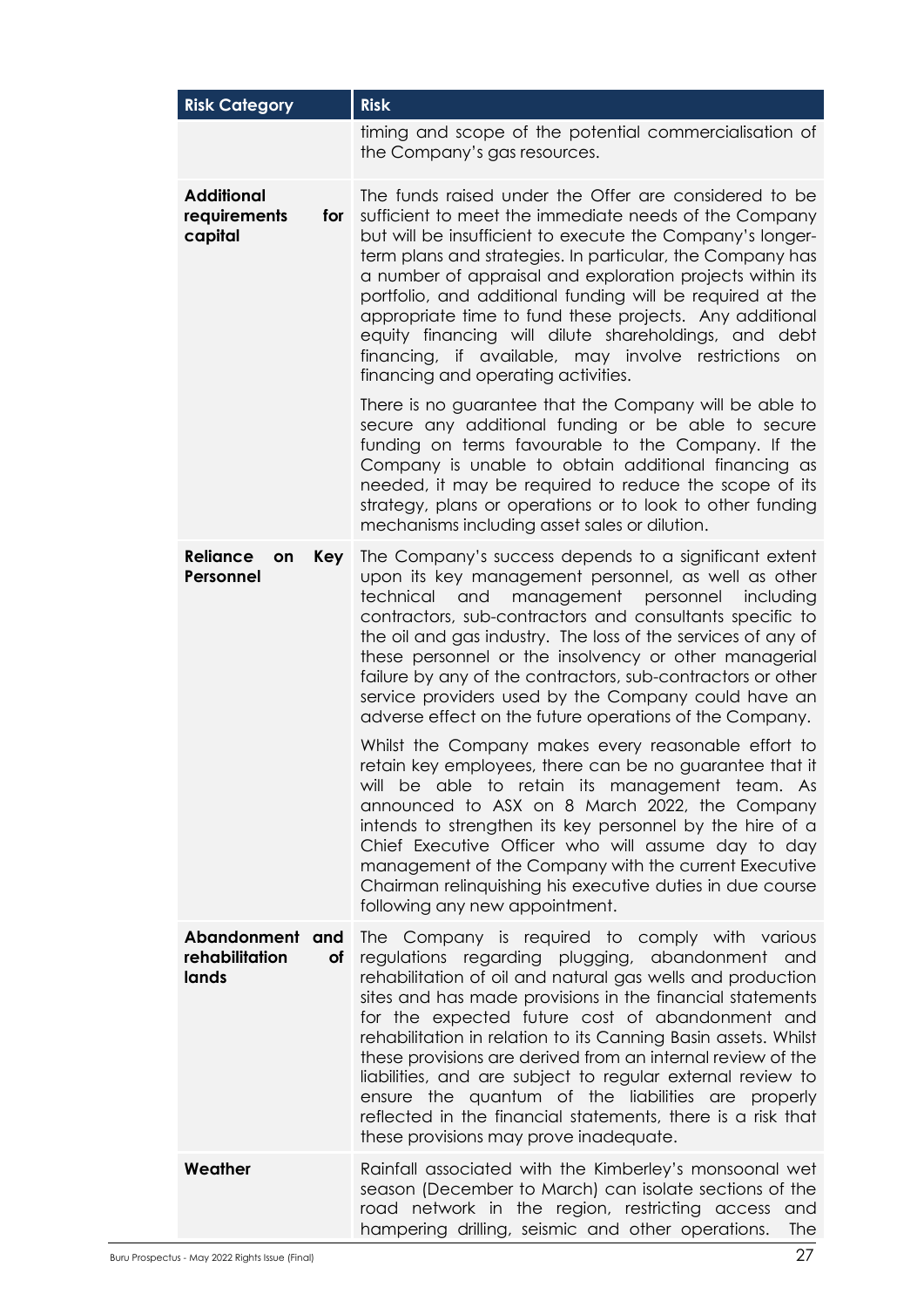| <b>Risk Category</b>                                     | <b>Risk</b>                                                                                                                                                                                                                                                                                                                                                                             |
|----------------------------------------------------------|-----------------------------------------------------------------------------------------------------------------------------------------------------------------------------------------------------------------------------------------------------------------------------------------------------------------------------------------------------------------------------------------|
|                                                          | Company is able to conduct operations during the wet<br>season in certain areas where access is available all year<br>round including in and around the Ungani Oilfield, except<br>for short periods following extreme weather events<br>including cyclones.                                                                                                                            |
| <b>Availability</b><br>οf<br><b>Services</b>             | Western Australia does not have a robust land rig and<br>onshore seismic acquisition equipment market, which<br>can lead to delays in the Company's exploration work<br>programs. As a result, the Company may experience<br>difficulties and delays in mobilising the equipment<br>required for its future exploration and appraisal activities.                                       |
| <b>Potential for dilution</b>                            | implementation of the Offer, assuming<br>Upon<br>all<br>Entitlements are accepted and no Options are exercised<br>prior to the Record Date, the number of Shares in the<br>Company will increase from 538,442,991 currently on issue<br>to 628,183,490. This means that immediately after the<br>Offer each Share will represent a lower proportion of the<br>ownership of the Company. |
|                                                          | It is not possible to predict what the value of the<br>Company or a Share will be following the completion of<br>the Offer being implemented and the Directors do not<br>make any representation as to such matters.                                                                                                                                                                    |
|                                                          | The last trading price of Shares on ASX prior to the<br>Prospectus being lodged of \$0.21 is not a reliable<br>indicator as to the potential trading price of Shares after<br>implementation of the Offer.                                                                                                                                                                              |
| <b>Transition</b><br><b>Energy</b><br><b>Initiatives</b> | The Company is actively participating in the energy<br>transition, particularly in areas where it can leverage its<br>core strengths in its petroleum activities. The initiatives<br>being pursued by the Company are still at an early stage<br>and there is no certainty that any of them will result in a<br>commercially viable business.                                           |

# **5.3 Industry specific**

The Company operates in the oil and gas sector which, by its nature, is subject to risks which may not generally be associated with other sectors.

| <b>Risk Category</b>                                               | <b>Risk</b>                                                                                                                                                                                                                                                                                                                                                                                                                                                                                                                                                                  |
|--------------------------------------------------------------------|------------------------------------------------------------------------------------------------------------------------------------------------------------------------------------------------------------------------------------------------------------------------------------------------------------------------------------------------------------------------------------------------------------------------------------------------------------------------------------------------------------------------------------------------------------------------------|
| Exploration,<br><b>Appraisal</b><br>and<br><b>Development Risk</b> | Oil and gas exploration and development involves<br>significant risk and there is no assurance that exploration<br>within the Company's current portfolio, or any other<br>projects that may be acquired in the future, will result in a<br>hydrocarbon discovery. Even if an apparently viable<br>hydrocarbon deposit is discovered or identified, there<br>can be no guarantee that the discovery will be<br>sufficiently productive or the appraisal of the discovery<br>sufficiently positive to justify commercial development or<br>assure a profit on the investment. |
|                                                                    | The ultimate success and continuous profitability of<br>exploration and development activities of the Company                                                                                                                                                                                                                                                                                                                                                                                                                                                                |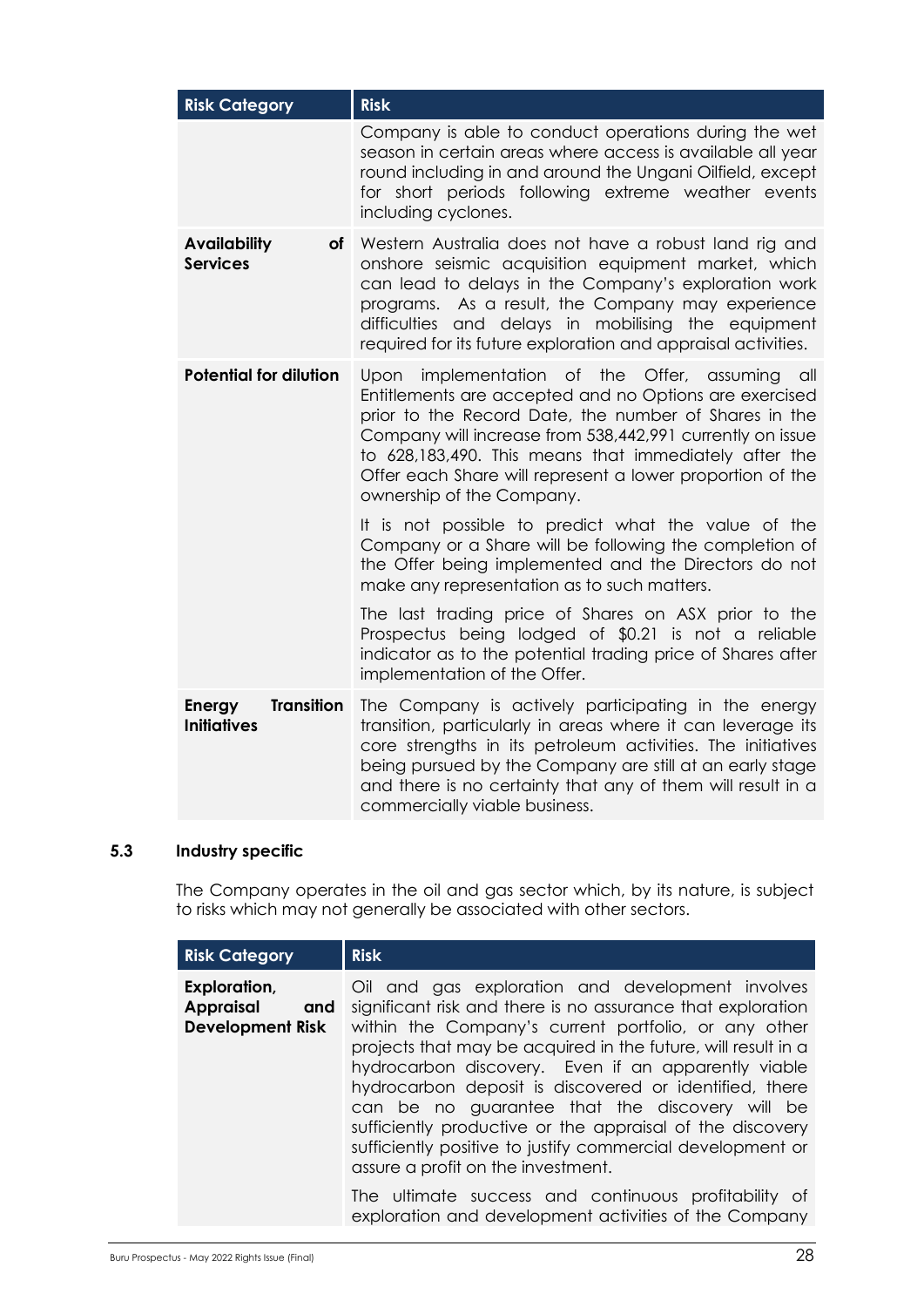| <b>Risk Category</b>                                                 | <b>Risk</b>                                                                                                                                                                                                                                                                                                                                                                                                                                                                                                                                                                                                                          |
|----------------------------------------------------------------------|--------------------------------------------------------------------------------------------------------------------------------------------------------------------------------------------------------------------------------------------------------------------------------------------------------------------------------------------------------------------------------------------------------------------------------------------------------------------------------------------------------------------------------------------------------------------------------------------------------------------------------------|
|                                                                      | is influenced by many factors, such as access to<br>customer markets, capital, costs, regulatory conditions,<br>community sentiments towards oil & gas activities, actual<br>hydrocarbons and formations encountered by wells, flow<br>consistency and reliability, as well as access to<br>appropriately skilled personnel and other risks such as<br>those outlined in this section.                                                                                                                                                                                                                                               |
| Hydrocarbon<br><b>Product Price and</b><br><b>Volatility</b>         | The demand for, and price of, oil and natural gas is<br>dependent on a variety of external factors, including<br>local and global supply and demand, the level of<br>consumer product demand, weather conditions, the<br>price and availability of alternative fuels (including<br>renewable fuels), actions taken by governments and<br>international cartels, and global economic and political<br>developments.                                                                                                                                                                                                                   |
|                                                                      | Oil and gas prices lie wholly outside of the Company's<br>control, have fluctuated widely in recent years and may<br>continue to fluctuate. If the price of hydrocarbons should<br>drop significantly and remain depressed it may have a<br>material adverse effect on the Company's business,<br>financial condition and operational results.                                                                                                                                                                                                                                                                                       |
|                                                                      | The marketability of hydrocarbons can also be affected<br>by numerous other factors beyond the control of the<br>Company, including government regulations relating to<br>royalties, allowable production, and importing and<br>exporting of oil and gas and petroleum products, the<br>effect of which cannot be accurately predicted.                                                                                                                                                                                                                                                                                              |
| Hydrocarbon<br><b>Reserve</b><br>and<br>Resource<br><b>Estimates</b> | estimates<br>Hydrocarbon reserve and<br>resource<br>are<br>of judgment<br>based<br>expressions<br>knowledge,<br>on on<br>experience and industry practice. Estimates that were<br>valid when made may change significantly when new<br>information becomes available.                                                                                                                                                                                                                                                                                                                                                                |
|                                                                      | addition, reserve and resource estimates are<br>In<br>necessarily imprecise and depend to some extent on<br>interpretations, which may prove inaccurate. Should the<br>Company encounter oil and/or gas deposits or<br>formations different from those predicted by past drilling,<br>sampling and similar examinations, then reserve and<br>resource estimates may have to be adjusted<br>and<br>production plans may have to be altered in a way that<br>could adversely affect the Company's operations.<br>Where possible, the Company will seek to have any such<br>estimates verified or produced by an independent<br>expert. |
| <b>Drilling Risks</b>                                                | Oil and gas drilling activities are subject to numerous risks,<br>many of which are beyond the Company's control. The<br>Company's drilling operations may be curtailed, delayed<br>or cancelled due to several factors including weather<br>conditions, mechanical difficulties, shortage or delays in<br>the delivery of rigs and/or other equipment and specialist<br>providers, as well as compliance<br>service<br>with<br>governmental requirements. Hazards incidental to the                                                                                                                                                 |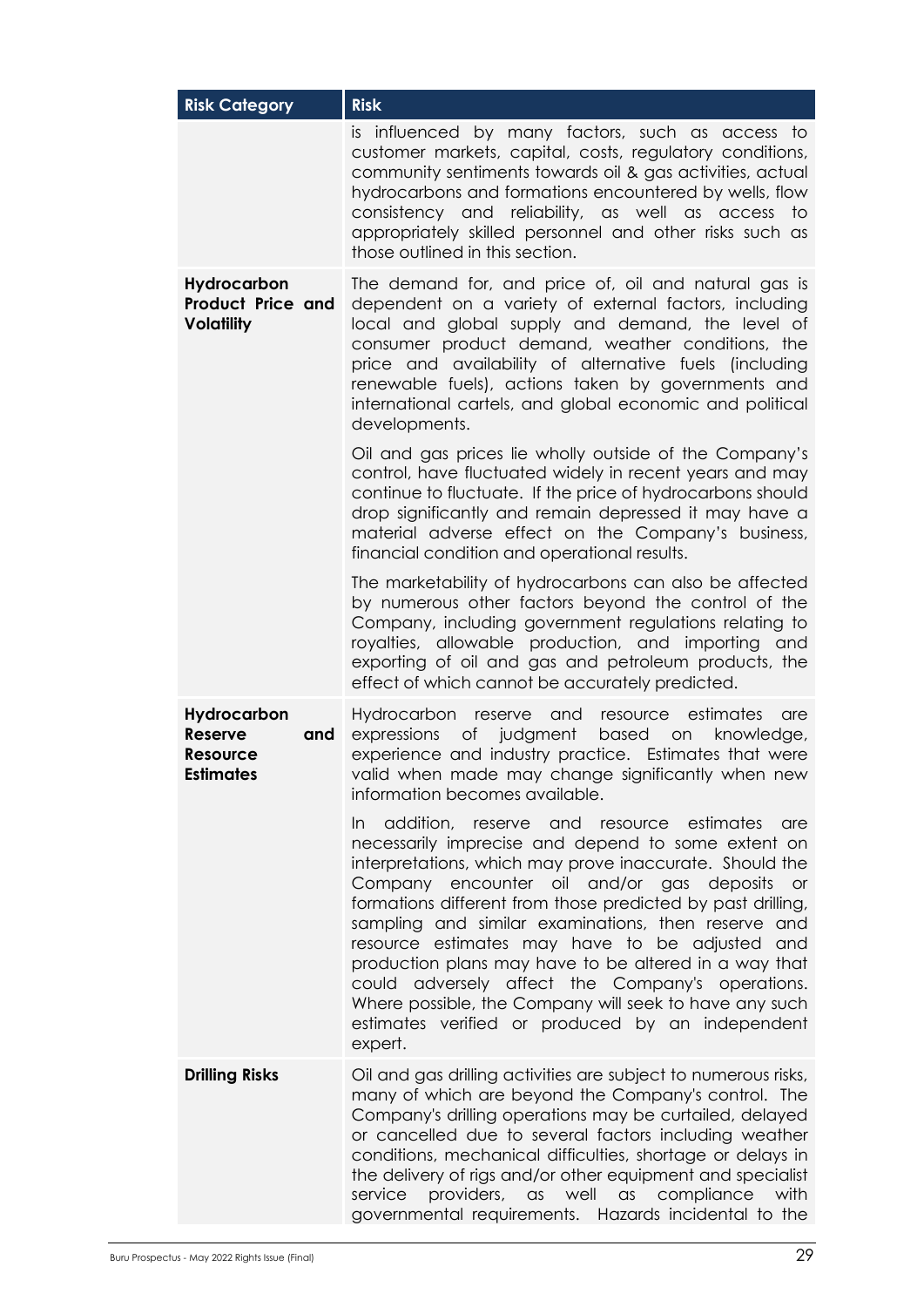| <b>Risk Category</b>               | <b>Risk</b>                                                                                                                                                                                                                                                                                                                                                                                                                                                                                                                                                                                                                                                                                                                                                                                                                                                                                                                                                                                                                                                                                                                                                                                                                |
|------------------------------------|----------------------------------------------------------------------------------------------------------------------------------------------------------------------------------------------------------------------------------------------------------------------------------------------------------------------------------------------------------------------------------------------------------------------------------------------------------------------------------------------------------------------------------------------------------------------------------------------------------------------------------------------------------------------------------------------------------------------------------------------------------------------------------------------------------------------------------------------------------------------------------------------------------------------------------------------------------------------------------------------------------------------------------------------------------------------------------------------------------------------------------------------------------------------------------------------------------------------------|
|                                    | exploration and development of oil and gas properties<br>such as unusual or unexpected geological formations,<br>pressure, temperatures and/or other factors are inherent<br>in drilling and operating wells and may be encountered<br>by the Company.                                                                                                                                                                                                                                                                                                                                                                                                                                                                                                                                                                                                                                                                                                                                                                                                                                                                                                                                                                     |
|                                    | Completion of a well does not assure a profit on the<br>investment or recovery of drilling, completion and<br>operating costs. Whilst wells drilled may yield some<br>hydrocarbons there can be no guarantee that the<br>discovery will be sufficiently productive to justify<br>commercial development or cover operating costs.                                                                                                                                                                                                                                                                                                                                                                                                                                                                                                                                                                                                                                                                                                                                                                                                                                                                                          |
| <b>Operating Risks</b>             | Industry operating risks include but are not limited to the<br>risk of fire, explosions, blow-outs, pipe failure, weather<br>conditions, industrial disputes, unexpected equipment<br>shortages or cost increases, mechanical failure or<br>breakdown, abnormally pressured formations<br>and<br>environmental hazards such as accidental spills or<br>leakage of petroleum liquids, gas leaks, ruptures or<br>discharges of toxic gases. The occurrence of any of<br>these risks could result in substantial losses to the<br>Company due to injury or loss of life, severe damage to<br>or destruction of property, natural resources<br>$\overline{or}$<br>equipment, pollution or other environmental damage,<br>clean-up responsibilities, regulatory investigation and<br>penalties and suspension of operations or claims against<br>the Company resulting from damages, especially where<br>such risks are not covered or not fully covered by its<br>insurances.                                                                                                                                                                                                                                                  |
| Joint<br>Venture<br><b>Parties</b> | Oil and Gas ventures are typically operated under Joint<br>Operating Agreements (JOAs), which include provisions<br>that require certain decisions to be voted upon by each<br>participant. A decision will be approved under the JOA<br>when the operator has received sufficient positive votes;<br>the approval threshold for which varies with each JOA<br>and for different activity types within a particular JOA.<br>The decisions and activities of its joint venture partners are<br>taken independently from the Company and as a result<br>there exists a risk that the Company may have the value<br>of its interest in such properties reduced by votes or<br>actions undertaken by other venture participants. The<br>Company cannot guarantee that joint ventures will be<br>operated or managed in accordance with<br>the<br>Company's preferred direction or strategy, or guarantee<br>that joint ventures will be operated in accordance with<br>work program commitments in respect of the relevant<br>projects. This may result in projects being delayed, losing<br>value, being forfeited or fines imposed on the joint<br>venture parties.<br>Further, the Company is unable to predict the risk of |
|                                    | financial failure, non-compliance with obligations or<br>default by a participant in any venture to which the<br>Company is, or may become, a party.                                                                                                                                                                                                                                                                                                                                                                                                                                                                                                                                                                                                                                                                                                                                                                                                                                                                                                                                                                                                                                                                       |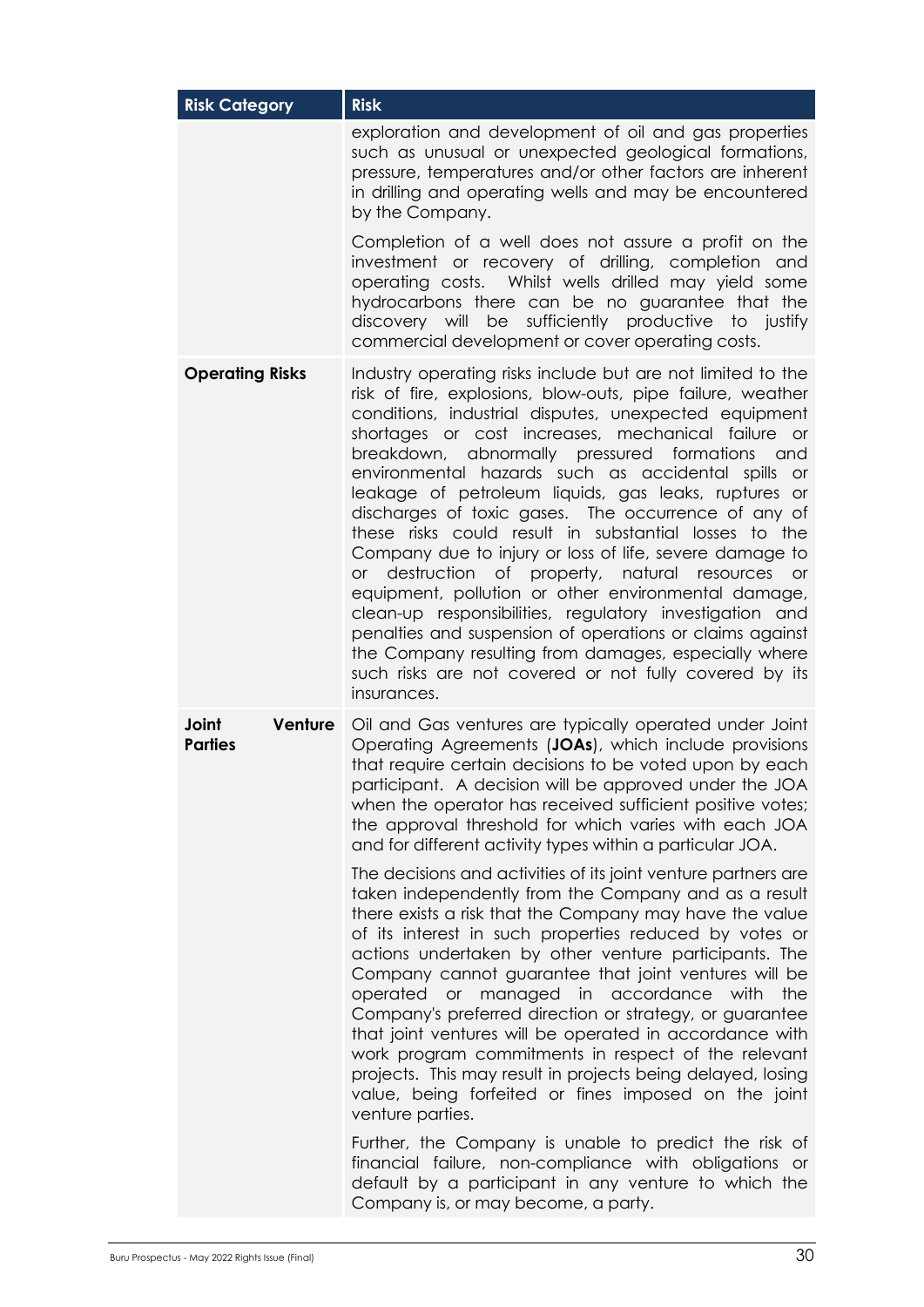| <b>Risk Category</b>                                                                                  | <b>Risk</b>                |                                                                                                                                                                                                                                                                                                                                                                                                                                                                                                                                                                                                                                                                                                                                                                                                                                                                                                                                                                                                                                                                    |
|-------------------------------------------------------------------------------------------------------|----------------------------|--------------------------------------------------------------------------------------------------------------------------------------------------------------------------------------------------------------------------------------------------------------------------------------------------------------------------------------------------------------------------------------------------------------------------------------------------------------------------------------------------------------------------------------------------------------------------------------------------------------------------------------------------------------------------------------------------------------------------------------------------------------------------------------------------------------------------------------------------------------------------------------------------------------------------------------------------------------------------------------------------------------------------------------------------------------------|
| <b>Contract Party Risk</b>                                                                            | replacement.               | The Company has a number of key contractual<br>relationships with third parties including suppliers, service<br>providers and customers for the transport, storage and<br>sale of crude oil. If these relationships break down and<br>the agreements are terminated, there is a risk that the<br>Company may not be able to find a satisfactory                                                                                                                                                                                                                                                                                                                                                                                                                                                                                                                                                                                                                                                                                                                    |
|                                                                                                       | the risk of:               | With respect to these contract parties and despite<br>applying best practice in terms of pre-contracting due<br>diligence, the Company is unable to completely avoid                                                                                                                                                                                                                                                                                                                                                                                                                                                                                                                                                                                                                                                                                                                                                                                                                                                                                               |
|                                                                                                       | (a)                        | financial failure or default by a participant in any<br>agreement to which the Company is or may<br>become a party; and/or                                                                                                                                                                                                                                                                                                                                                                                                                                                                                                                                                                                                                                                                                                                                                                                                                                                                                                                                         |
|                                                                                                       | (a)                        | insolvency, default on performance or delivery<br>by any operators, contractors<br>or<br>service<br>providers.                                                                                                                                                                                                                                                                                                                                                                                                                                                                                                                                                                                                                                                                                                                                                                                                                                                                                                                                                     |
| <b>Environmental and</b><br>Other<br><b>Regulatory</b><br><b>Requirements and</b><br><b>Approvals</b> |                            | Before exploration and production activity<br>can<br>commence on any permit or licence, the Company must<br>obtain environmental and other regulatory approvals<br>and there is no assurance that such approvals will be<br>obtained or granted in a timely manner. Delays in the<br>regulatory process and granting of environmental and<br>other necessary approvals could hinder the Company's<br>ability to pursue operational activities which in some<br>cases could materially impact the outcome.                                                                                                                                                                                                                                                                                                                                                                                                                                                                                                                                                          |
|                                                                                                       | penalties.<br>legislation, | The Company's operations are subject to environmental<br>laws, including but not limited to, those governing the<br>management of waste, the protection of water and air<br>quality, the discharge of materials into the environment,<br>and the preservation of natural resources which may<br>impact and influence the Company's operations. If the<br>Company fails to comply with environmental laws<br>regarding the discharge of oil, gas, or other materials into<br>the air, soil or water it may be subject to liabilities to the<br>government and third parties, including civil and criminal<br>Existing and possible future environmental<br>regulations and<br>actions<br>could<br>cause<br>additional expense, capital expenditures, restrictions and<br>delays in the activities of the Company, the extent of<br>which cannot be predicted. The Company may from<br>time to time in the future agree to indemnify sellers of<br>producing properties against some<br>liabilities<br>for<br>environmental claims associated with these properties. |
|                                                                                                       | this Prospectus.           | The Company confirms it is not aware of any material<br>breach of its environmental obligations as at the date of                                                                                                                                                                                                                                                                                                                                                                                                                                                                                                                                                                                                                                                                                                                                                                                                                                                                                                                                                  |
| <b>Land Tenure</b>                                                                                    |                            | Exploration Permits and Petroleum Licences held by the<br>Company are subject to the approval of the relevant<br>government bodies. Government regulatory authorities<br>generally require permit and licence holder(s) to<br>undertake certain obligations, including work program                                                                                                                                                                                                                                                                                                                                                                                                                                                                                                                                                                                                                                                                                                                                                                                |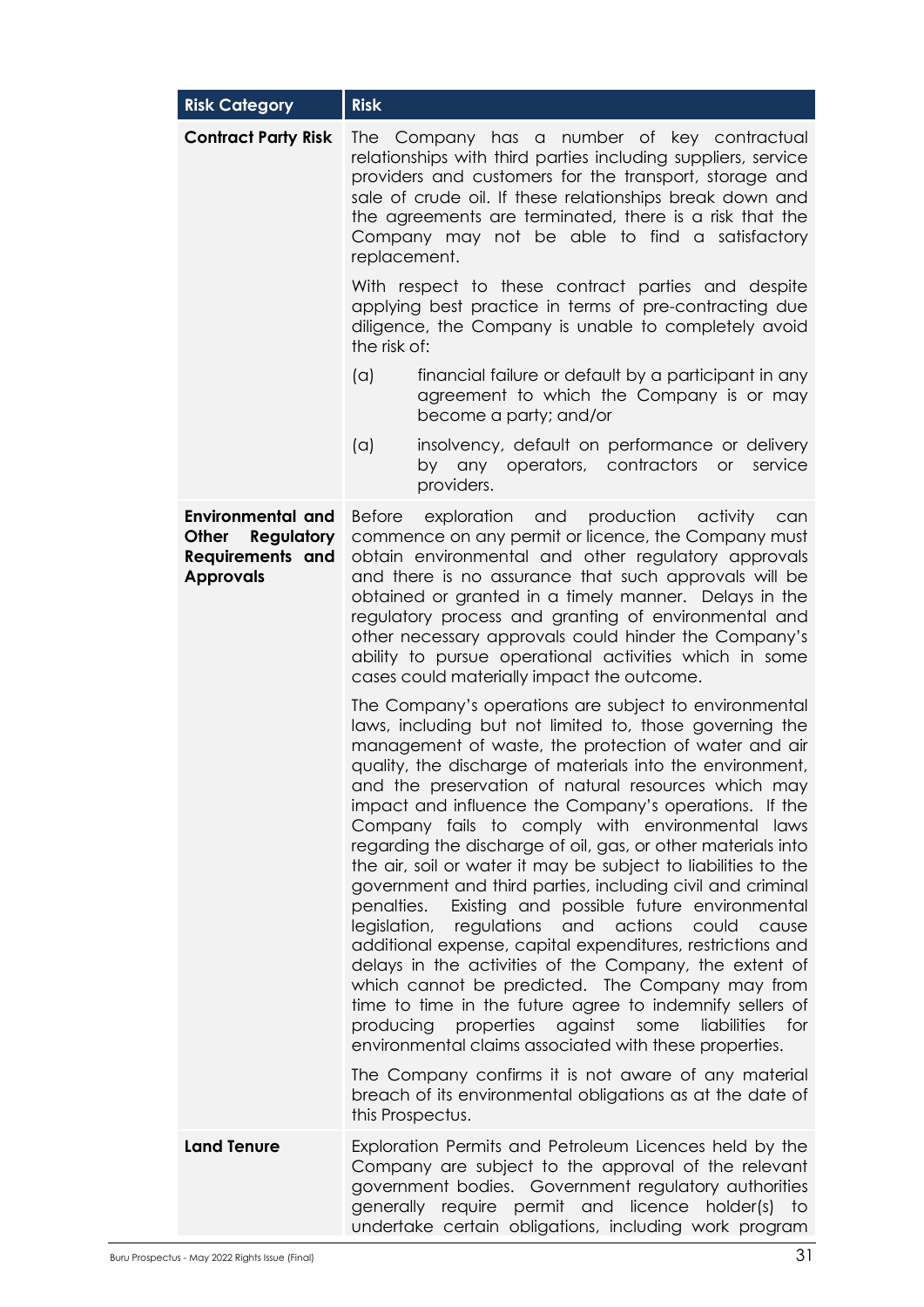| <b>Risk Category</b> | <b>Risk</b>                                                                                                                                                                                                                                                                                                                                                                                                                                                                                                      |
|----------------------|------------------------------------------------------------------------------------------------------------------------------------------------------------------------------------------------------------------------------------------------------------------------------------------------------------------------------------------------------------------------------------------------------------------------------------------------------------------------------------------------------------------|
|                      | commitments, and failure to meet those obligations<br>could result in forfeiture or termination.<br>Exploration<br>Permits and Production Licences may also be subject to<br>partial or full relinquishment after certain tenure periods if<br>no alternative permit or licence arrangements (e.g.<br>production licence after periods of non-production) are<br>applied for and approved. In an event of forfeiture,<br>termination or relinquishment, the Company's overall<br>land position would be reduced. |
| <b>Climate Risk</b>  | The Company is exposed to a number of climate change<br>related risks. Material climate related risks include:                                                                                                                                                                                                                                                                                                                                                                                                   |
|                      | changes in demand for products due<br>$\overline{1}$<br>$\bullet$<br>regulatory<br>technological<br>and<br>changes<br>(transitional risk);                                                                                                                                                                                                                                                                                                                                                                       |
|                      | increases in operating costs of assets due to<br>$\bullet$<br>other<br>carbon-pricing<br>policies<br>or<br>market<br>mechanisms;                                                                                                                                                                                                                                                                                                                                                                                 |
|                      | physical damage to assets or interruption to<br>operations from climatic changes and extreme<br>weather events;                                                                                                                                                                                                                                                                                                                                                                                                  |
|                      | restrictions on capital deployment to carbon<br>$\bullet$<br>intensive industries; and                                                                                                                                                                                                                                                                                                                                                                                                                           |
|                      | reputational damage driven by stakeholder<br>$\bullet$<br>activism and changing societal expectations.                                                                                                                                                                                                                                                                                                                                                                                                           |
|                      | The occurrence of any of these risks could result in asset<br>impairment, lost revenue, difficulties in accessing project<br>financing, and damage to brand value, amongst other<br>things. While the Company will endeavour to manage<br>these risks and limit any consequential impacts, there can<br>be no guarantee that the Company will not be impacted<br>by these occurrences.                                                                                                                           |
| Competition          | The industry in which the Company is involved is subject<br>to global competition. The Company has no influence or<br>control over the activities or actions of its competitors,<br>which activities or actions may, positively or negatively,<br>affect the operating and financial performance of the<br>Company's projects and business.                                                                                                                                                                      |
|                      | Many of the Company's competitors have greater<br>financial and other resources than the Company and, as<br>a result, may be in a better position to compete for future<br>business opportunities. There can be no assurance that<br>the Company will compete effectively with these<br>companies and other industry participants and thereby<br>be successful in acquiring additional oil and gas<br>properties on reasonable commercial terms.                                                                 |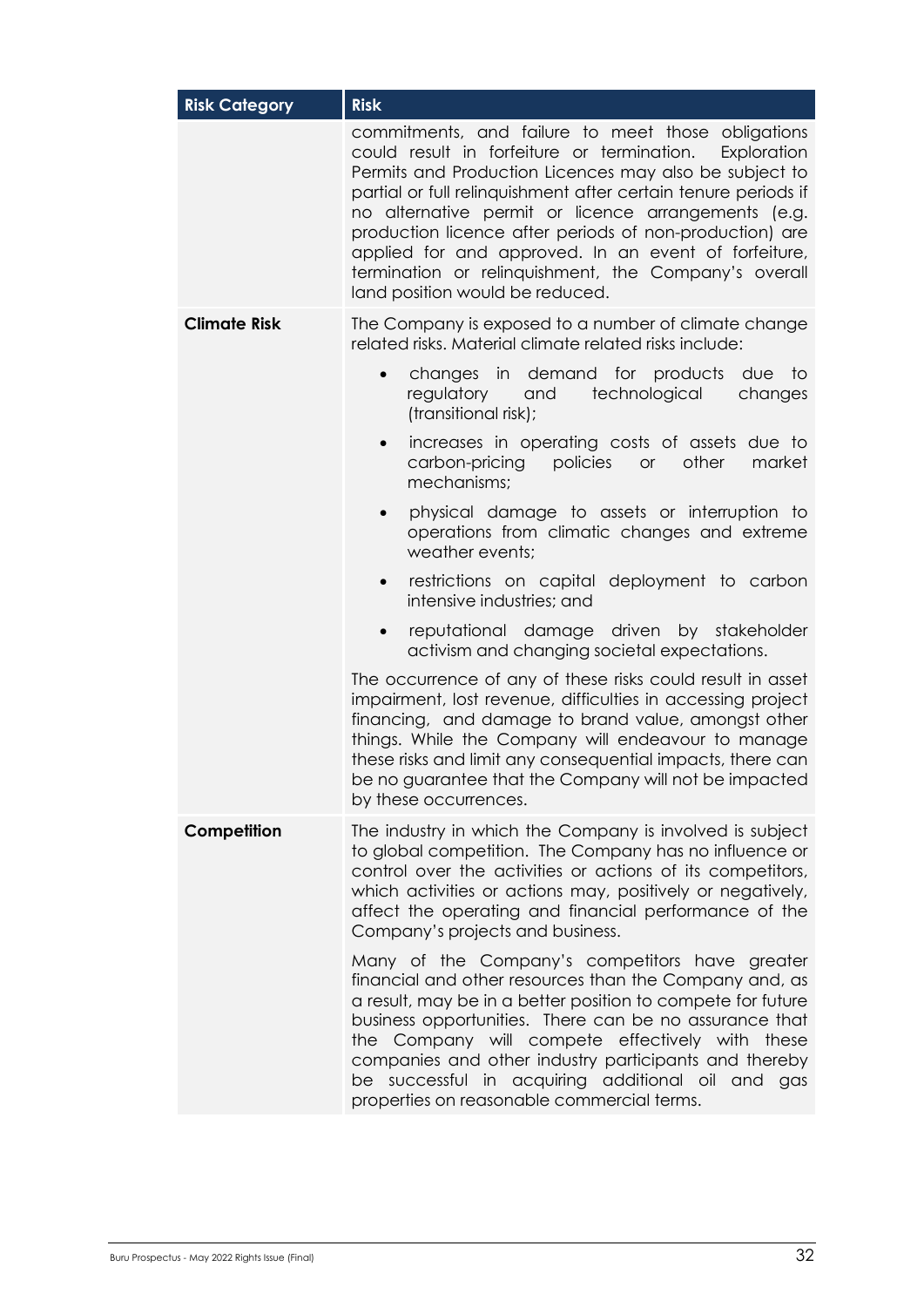## **5.4 General risks**

| <b>Risk Category</b>               | <b>Risk</b>                                                                                                                                                                                                                                                                                                                                                                                                                                                                                                                                                                                                                                                                                       |
|------------------------------------|---------------------------------------------------------------------------------------------------------------------------------------------------------------------------------------------------------------------------------------------------------------------------------------------------------------------------------------------------------------------------------------------------------------------------------------------------------------------------------------------------------------------------------------------------------------------------------------------------------------------------------------------------------------------------------------------------|
| <b>Coronavirus</b><br>$(COVID-19)$ | There continues to be considerable uncertainty as to the<br>duration and further impact of the COVID-19 pandemic<br>on the global and Australian economies, including in<br>relation to government, regulatory or health authority<br>actions, work stoppages, lockdowns, quarantines, and<br>travel restrictions. The impact of some or all of these<br>factors could cause significant disruption to<br>the<br>Company's operations and financial performance.                                                                                                                                                                                                                                  |
|                                    | In particular, a quarantining of Company and contractor<br>personnel and any suspension of business operations will<br>affect the Company's overall operations and operating<br>results. A continuation or escalation of the COVID-19<br>pandemic could also materially affect the ability of the<br>Company's suppliers to provide products and services<br>and threaten their ability to continue trading. If the<br>Company or its contractors are unable to source spare<br>parts for machinery and operations or other products and<br>services, including personnel, then the Company and its<br>contractors may need to suspend certain operations on<br>a temporary or a prolonged basis. |
|                                    | These factors are beyond the Company's control and<br>could have an adverse effect on the overall business<br>sentiment and environment, causing the Company's<br>business to suffer in ways that cannot be predicted with<br>any reasonable certainty, and which may materially<br>adversely impact the Company's business, financial<br>condition and results of operations. The effects of COVID-<br>19 on the Company's Share price and global financial<br>markets generally may also affect the Company's ability<br>to raise equity or debt.                                                                                                                                               |
|                                    | The Company has implemented a wide range of<br>strategies to mitigate the risks posed by COVID-19 to its<br>activities including<br>employment of<br>business<br>predominantly local workforces for production operations<br>(which limit the impact of border restrictions), vaccination<br>for site personnel, health monitoring and rapid antigen<br>testing as required.                                                                                                                                                                                                                                                                                                                      |
|                                    | The Directors have in place active monitoring processes,<br>however, the situation is continually evolving, and the<br>consequences are therefore inevitably uncertain. In<br>compliance with its continuous disclosure obligations, the<br>Company will continue to update the market in regard to<br>the impact of COVID-19 on the Company's business and<br>generally in the industry in which the Company operates<br>and will advise Shareholders of any potential or actual<br>adverse impact on the Company and its operations. If<br>any of these impacts appear material prior to close of<br>the Offer, the Company will notify investors under a<br>supplementary prospectus.          |
| Foreign Exchange<br><b>Risk</b>    | Oil is principally sold throughout the world in US dollars<br>whereas most of the Company's cost base is in Australian                                                                                                                                                                                                                                                                                                                                                                                                                                                                                                                                                                            |

Buru Prospectus - May 2022 Rights Issue (Final) 33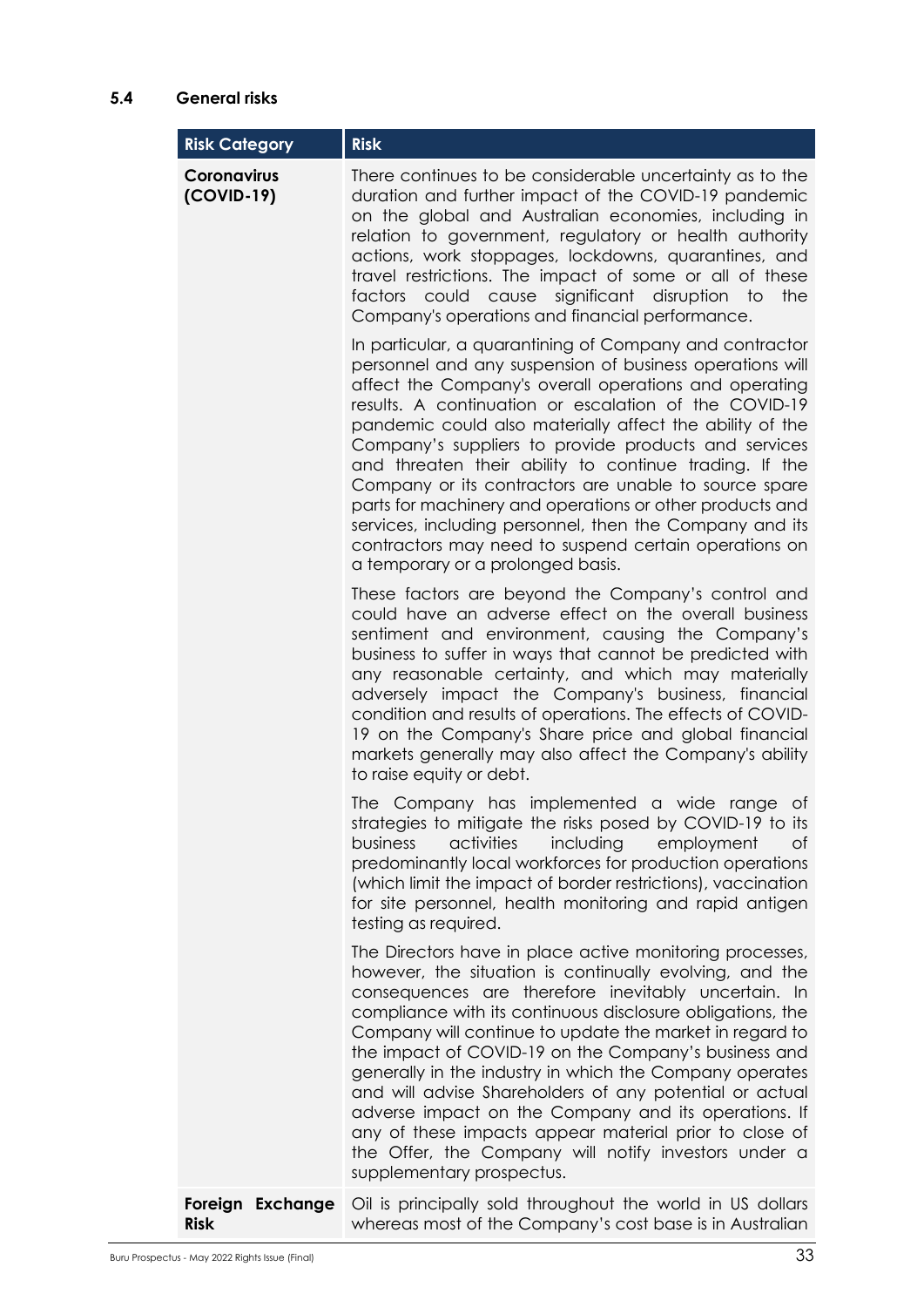| <b>Risk Category</b>     | <b>Risk</b>                                                                                                                                                                                                                                                                                                                                                                                                                                                                                                                                                                                                                                                                                                                                                                                                                                                                                                                                                                                                  |                                                                                                                                                                                                                                                                                                                                                                                                  |  |
|--------------------------|--------------------------------------------------------------------------------------------------------------------------------------------------------------------------------------------------------------------------------------------------------------------------------------------------------------------------------------------------------------------------------------------------------------------------------------------------------------------------------------------------------------------------------------------------------------------------------------------------------------------------------------------------------------------------------------------------------------------------------------------------------------------------------------------------------------------------------------------------------------------------------------------------------------------------------------------------------------------------------------------------------------|--------------------------------------------------------------------------------------------------------------------------------------------------------------------------------------------------------------------------------------------------------------------------------------------------------------------------------------------------------------------------------------------------|--|
|                          | dollars.                                                                                                                                                                                                                                                                                                                                                                                                                                                                                                                                                                                                                                                                                                                                                                                                                                                                                                                                                                                                     | As a result, any significant and/or sustained<br>fluctuations in the exchange rate between these two<br>currencies could have a materially adverse effect on the<br>Company's operations, financial position (including<br>revenue and profitability) and<br>performance.<br><b>The</b><br>Company may undertake measures, where deemed<br>necessary by the Board to mitigate such risks.        |  |
| Insurance                | The occurrence of an event that is not covered or fully<br>covered by insurance could have a material adverse<br>effect on the business, financial condition and results of<br>operations of the Company. The Company will, where<br>possible and economically practicable, endeavour to<br>mitigate some project and business risks by procuring<br>relevant insurance cover considered to be appropriate<br>for the Company's needs. However, such insurance<br>cover may not always be available, economically<br>justifiable, fully cover a particular claim or the policy<br>provisions and exclusions may render a particular claim<br>by the Company outside the scope of the insurance<br>cover. Additionally, while the Company will undertake all<br>reasonable<br>due<br>diligence in<br>assessing<br>the<br>creditworthiness of its insurance providers, there will<br>remain the risk that an insurer defaults in payment of a<br>legitimate claim by the Company under an insurance<br>policy. |                                                                                                                                                                                                                                                                                                                                                                                                  |  |
| <b>Market conditions</b> | Share market conditions may affect the value of the<br>securities regardless<br>the<br>Company's quoted<br><b>of</b><br>Company's operating performance.<br>Share<br>market<br>conditions are affected by many factors such as:                                                                                                                                                                                                                                                                                                                                                                                                                                                                                                                                                                                                                                                                                                                                                                              |                                                                                                                                                                                                                                                                                                                                                                                                  |  |
|                          | (a)                                                                                                                                                                                                                                                                                                                                                                                                                                                                                                                                                                                                                                                                                                                                                                                                                                                                                                                                                                                                          | general economic outlook;                                                                                                                                                                                                                                                                                                                                                                        |  |
|                          | (b)                                                                                                                                                                                                                                                                                                                                                                                                                                                                                                                                                                                                                                                                                                                                                                                                                                                                                                                                                                                                          | introduction of tax reform<br>other<br><b>or</b><br>new<br>legislation;                                                                                                                                                                                                                                                                                                                          |  |
|                          | (C)                                                                                                                                                                                                                                                                                                                                                                                                                                                                                                                                                                                                                                                                                                                                                                                                                                                                                                                                                                                                          | interest rates and inflation rates;                                                                                                                                                                                                                                                                                                                                                              |  |
|                          | (d)                                                                                                                                                                                                                                                                                                                                                                                                                                                                                                                                                                                                                                                                                                                                                                                                                                                                                                                                                                                                          | changes in investor sentiment toward particular<br>market sectors;                                                                                                                                                                                                                                                                                                                               |  |
|                          | (e)                                                                                                                                                                                                                                                                                                                                                                                                                                                                                                                                                                                                                                                                                                                                                                                                                                                                                                                                                                                                          | the demand for, and supply of, capital; and                                                                                                                                                                                                                                                                                                                                                      |  |
|                          | (f)                                                                                                                                                                                                                                                                                                                                                                                                                                                                                                                                                                                                                                                                                                                                                                                                                                                                                                                                                                                                          | terrorism or other hostilities.                                                                                                                                                                                                                                                                                                                                                                  |  |
|                          | The market price of securities can fall as well as rise and<br>may be subject to varied and unpredictable influences<br>on the market for equities in the oil and gas sector in<br>Neither the Company nor the Directors<br>particular.<br>warrant the future performance of the Company or any<br>return on an investment in the Company.                                                                                                                                                                                                                                                                                                                                                                                                                                                                                                                                                                                                                                                                   |                                                                                                                                                                                                                                                                                                                                                                                                  |  |
| <b>Litigation risks</b>  | including                                                                                                                                                                                                                                                                                                                                                                                                                                                                                                                                                                                                                                                                                                                                                                                                                                                                                                                                                                                                    | The Company is exposed to possible litigation risks<br>intellectual property claims,<br>contractual<br>disputes, occupational health and safety claims and<br>employee claims. Further, the Company may be involved<br>in disputes with other parties in the future which may<br>result in litigation. Any such claim or dispute if proven,<br>may impact adversely on the Company's operations, |  |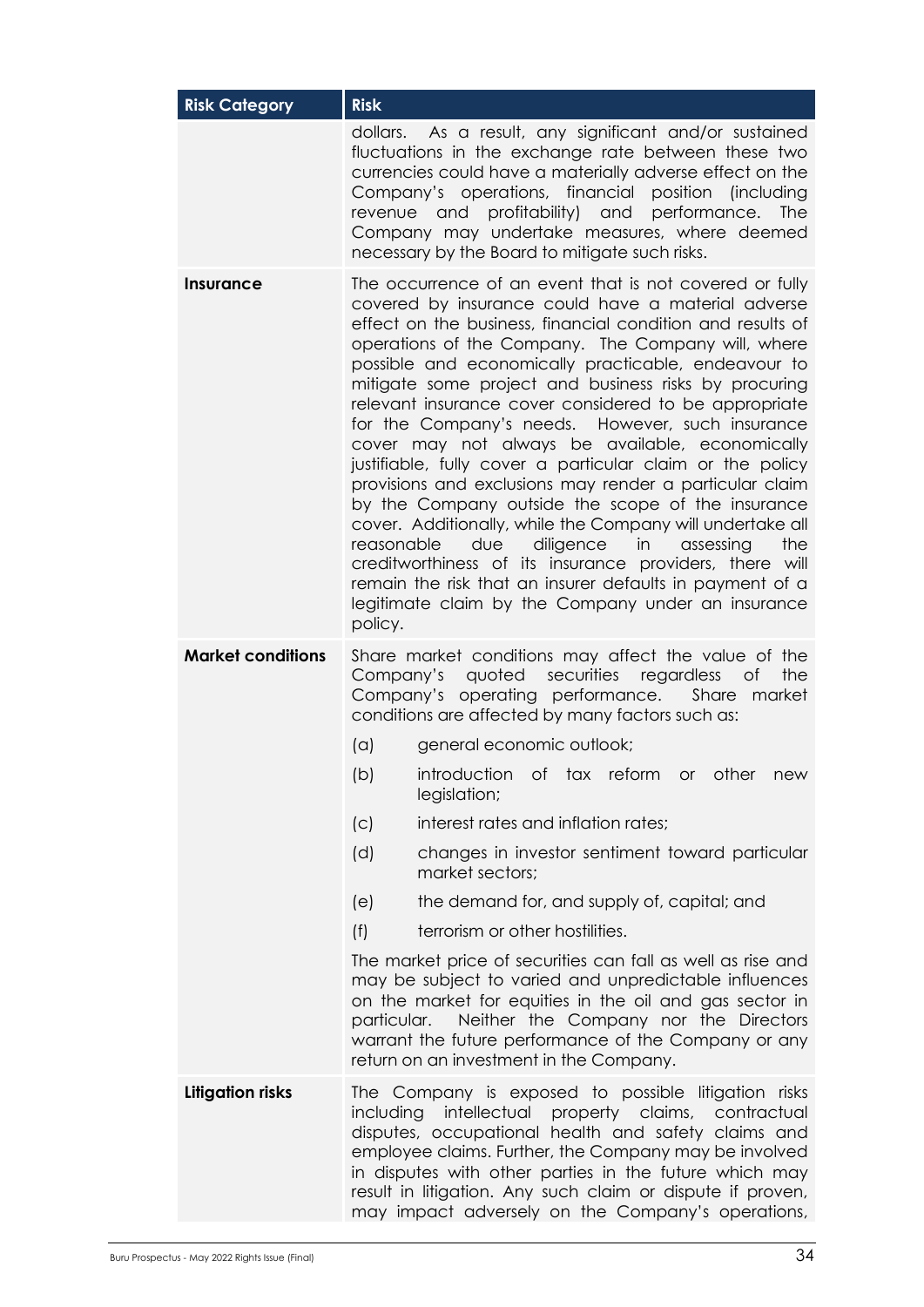| <b>Risk Category</b> | <b>Risk</b>                                                                                                                                                                                                                                                                                                                                                                                                                             |  |  |
|----------------------|-----------------------------------------------------------------------------------------------------------------------------------------------------------------------------------------------------------------------------------------------------------------------------------------------------------------------------------------------------------------------------------------------------------------------------------------|--|--|
|                      | financial performance and financial position.                                                                                                                                                                                                                                                                                                                                                                                           |  |  |
| <b>Dividends</b>     | Any future determination as to the payment of dividends<br>by the Company will be at the discretion of the Directors<br>and will depend on the financial condition of the<br>Company, future capital requirements and general<br>business and other factors considered relevant by the<br>Directors. No assurance in relation to the payment of<br>dividends or franking credits attaching to dividends can<br>be given by the Company. |  |  |
| <b>Taxation</b>      | The acquisition and disposal of Shares will have tax<br>consequences, which will differ depending on<br>the<br>individual financial affairs of each investor.<br>All<br>prospective investors in the Company are urged to<br>obtain independent financial advice<br>the<br>about<br>consequences of acquiring Shares from a taxation<br>viewpoint and generally.                                                                        |  |  |
|                      | To the maximum extent permitted by law, the Company,<br>its officers and each of their respective advisors accept<br>no liability and responsibility with respect to the taxation<br>consequences of subscribing for Shares under this<br>Prospectus.                                                                                                                                                                                   |  |  |

#### **5.5 Speculative investment**

The above list of risk factors ought not to be taken as an exhaustive review of all of the risks faced by the Company or by investors in the Company. The above factors, and others not specifically referred to above, may in the future materially affect the financial performance of the Company and the value of the Shares offered under this Prospectus.

Therefore, the Shares to be issued pursuant to this Prospectus carry no guarantee with respect to the payment of dividends, returns of capital or the market value of those Shares.

Prospective investors should consider that an investment in the Company is speculative.

Before deciding whether to subscribe for Shares under this Prospectus you should read this Prospectus in its entirety and consider all factors, taking into account your objectives, financial situation and needs.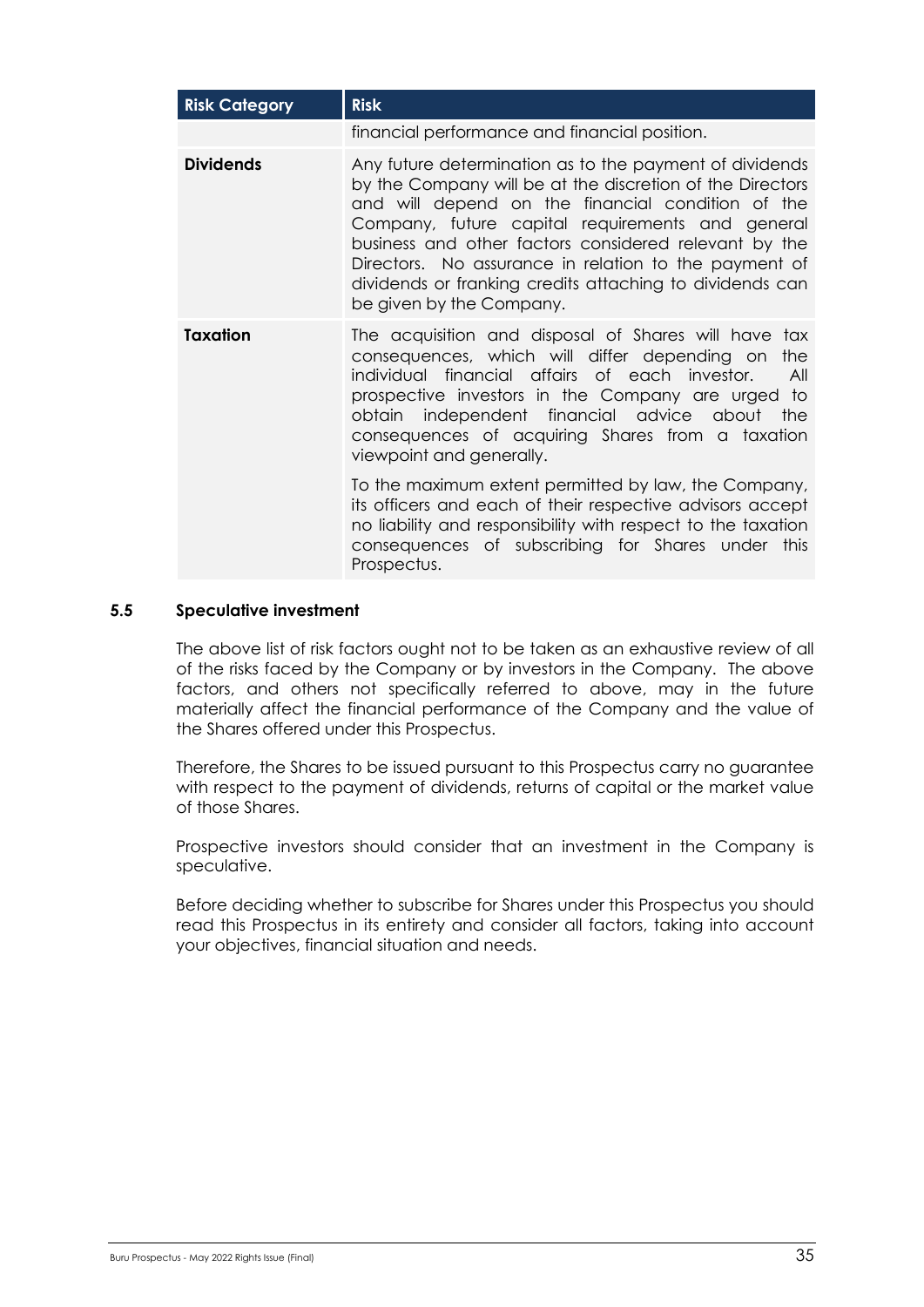### <span id="page-36-1"></span>**6. ADDITIONAL INFORMATION**

#### **6.1 Litigation**

As at the date of this Prospectus, the Company is not involved in any litigation proceedings and the Directors are not aware of any material legal proceedings pending or threatened against the Company.

### <span id="page-36-0"></span>**6.2 Continuous disclosure obligations**

As set out in the Important Notes Section of this Prospectus, the Company is a disclosing entity for the purposes of section 713 of the Corporations Act. Accordingly, information that is already in the public domain has not been reported in this Prospectus other than that which is considered necessary to make this Prospectus complete.

The Company, as a disclosing entity under the Corporations Act states that:

- (a) it is subject to regular reporting and disclosure obligations;
- (b) copies of documents lodged with the ASIC in relation to the Company (not being documents referred to in section 1274(2)(a) of the Corporations Act) may be obtained from, or inspected at, the offices of the ASIC; and
- (c) it will provide a copy of each of the following documents, free of charge, to any person on request between the date of issue of this Prospectus and the Closing Date:
	- (i) the annual financial report most recently lodged by the Company with the ASIC;
	- (ii) any half-year financial report lodged by the Company with the ASIC after the lodgement of the annual financial report referred to in (i) and before the lodgement of this Prospectus with the ASIC; and
	- (iii) any continuous disclosure documents given by the Company to ASX in accordance with the ASX Listing Rules as referred to in section 674(1) of the Corporations Act after the lodgement of the annual financial report referred to in (i) and before the lodgement of this Prospectus with the ASIC.

Copies of all documents lodged with the ASIC in relation to the Company can be inspected at the registered office of the Company during normal office hours.

Details of documents lodged by the Company with ASX since the date of lodgement of the Company's latest annual financial report (on 18 March 2022) and before the lodgement of this Prospectus with the ASIC are set out in the table below.

| <b>Date</b>   | <b>Description of Announcement</b>             |
|---------------|------------------------------------------------|
| 18 March 2022 | Annual Report                                  |
| 18 March 2022 | Corporate Governance Statement and Appendix 4G |
| 18 March 2022 | <b>Sustainability Report</b>                   |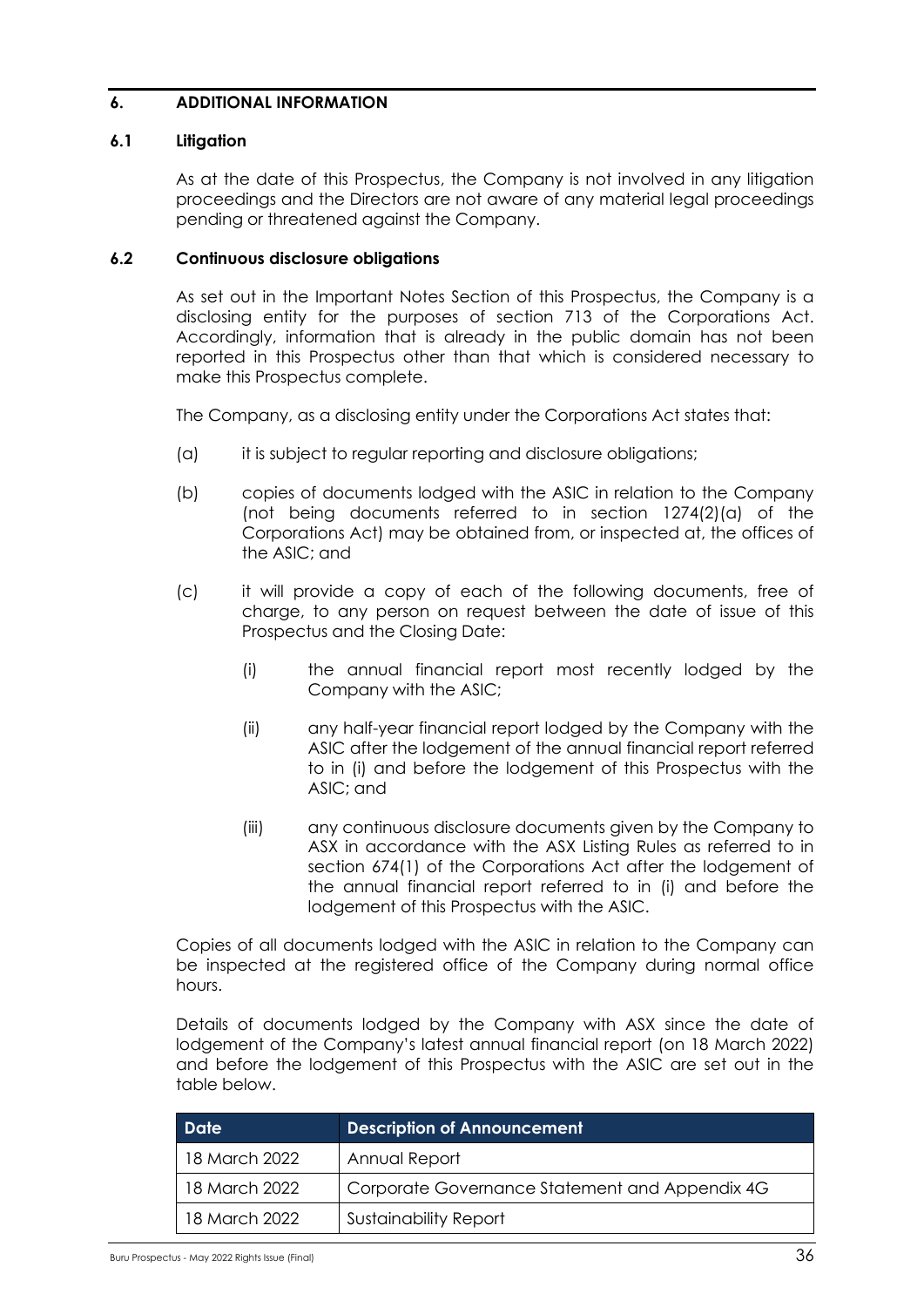| Date          | <b>Description of Announcement</b>                    |
|---------------|-------------------------------------------------------|
| 22 March 2022 | <b>Rafael Flow Test Update</b>                        |
| 28 March 2022 | Listing Rule 3.13.1 Disclosure                        |
| 8 April 2022  | <b>Operations Update</b>                              |
| 14 April 2022 | Notice of Annual General Meeting/Proxy Form           |
| 14 April 2022 | Letter to Shareholders - Annual General Meeting       |
| 20 April 2022 | Buru offered Government Grant for onshore CCS Project |
| 26 April 2022 | Rafael Independent Resources Report                   |
| 26 April 2022 | Corporate Presentation                                |
| 29 April 2022 | Quarterly Report                                      |
| 2 May 2022    | Request for trading halt                              |
| 3 May 2022    | Rights Issue to Fund Rafael Appraisal Program         |

ASX maintains files containing publicly available information for all listed companies. The Company's file is available for inspection at ASX during normal office hours.

The announcements are also available through the Company's website www.buruenergy.com.

#### **6.3 Market price of Shares**

The Company is a disclosing entity for the purposes of the Corporations Act and its Shares are enhanced disclosure securities quoted on ASX.

The highest, lowest and last market sale prices of the Shares on ASX during the three months immediately preceding the date of lodgement of this Prospectus with the ASIC and the respective dates of those sales were:

|         | (\$)     | <b>Date</b>        |
|---------|----------|--------------------|
| Highest | \$0.29   | 23 March 2022      |
| Lowest  | \$0.1625 | 8 and 9 March 2022 |
| Last    | \$0.21   | 29 April 2022      |

#### **6.4 Interests of Directors**

Other than as set out in this Prospectus, no Director or proposed director holds, or has held within the 2 years preceding lodgement of this Prospectus with the ASIC, any interest in:

- (a) the formation or promotion of the Company;
- (b) any property acquired or proposed to be acquired by the Company in connection with:
	- (i) its formation or promotion; or
	- (ii) the Offer; or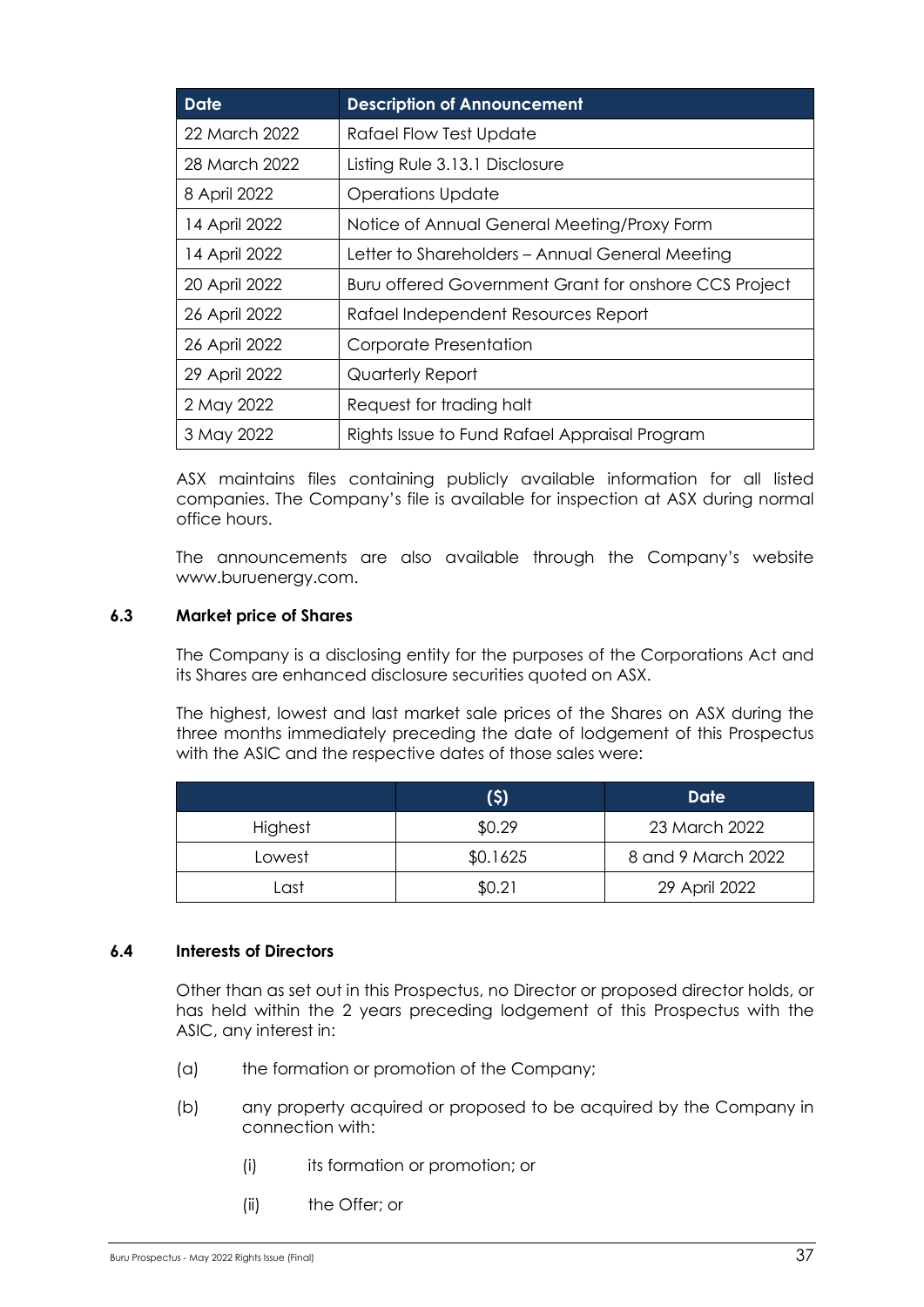### (c) the Offer,

and no amounts have been paid or agreed to be paid and no benefits have been given or agreed to be given to a Director or proposed director:

- (d) as an inducement to become, or to qualify as, a Director; or
- (e) for services provided in connection with:
	- (i) the formation or promotion of the Company; or
	- (i) the Offer.

### *Security holdings*

The relevant interest of each of the Directors in the Shares as at the date of this Prospectus, together with their respective Entitlement, is set in Section [1.4.](#page-6-0)

#### *Remuneration*

The remuneration of an executive Director is decided by the Board, without the affected executive Director participating in that decision-making process. The total maximum remuneration of non-executive Directors is initially set by the Constitution and subsequent variation is by ordinary resolution of Shareholders in general meeting in accordance with the Constitution, the Corporations Act and the ASX Listing Rules, as applicable. The determination of non-executive Directors' remuneration within that maximum will be made by the Board having regard to the inputs and value to the Company of the respective contributions by each non-executive Director. The current amount has been set at an amount not to exceed \$600,000 per annum.

A Director may be paid fees or other amounts (i.e. non-cash performance incentives such as Options, subject to any necessary Shareholder approval) as the other Directors determine where a Director performs special duties or otherwise performs services outside the scope of the ordinary duties of a Director. In addition, Directors are also entitled to be paid reasonable travelling, hotel and other expenses incurred by them respectively in or about the performance of their duties as Directors.

The following table shows the total annual remuneration paid to both executive and non-executive Directors as disclosed in the Company's 2020 and 2021 Annual Report.

| <b>Director</b>              | FY ending 31<br>December 2021 <sup>1</sup> | FY ending 31<br>December 20201 |
|------------------------------|--------------------------------------------|--------------------------------|
| Eric Streitberg              | \$606,9532                                 | \$529,0723                     |
| <b>Robert Willes</b>         | \$129,5054                                 | \$103,3685                     |
| Malcolm King <sup>6</sup>    | \$108,5317                                 |                                |
| Joanne Kendrick <sup>8</sup> | \$101,7759                                 |                                |

#### **Notes:**

- 1. Annual Remuneration includes salary, superannuation and non-monetary benefits.
- 2. Comprising \$492,420 in salary and fees, \$49,126 in superannuation benefits and \$43,192 in leave entitlements and \$22,215 in other non-monetary benefits.
- 3. Comprising \$419,300 in salary and fees, \$41,602 in superannuation benefits and \$48,023 in leave entitlements and \$20,147 in other non-monetary benefits.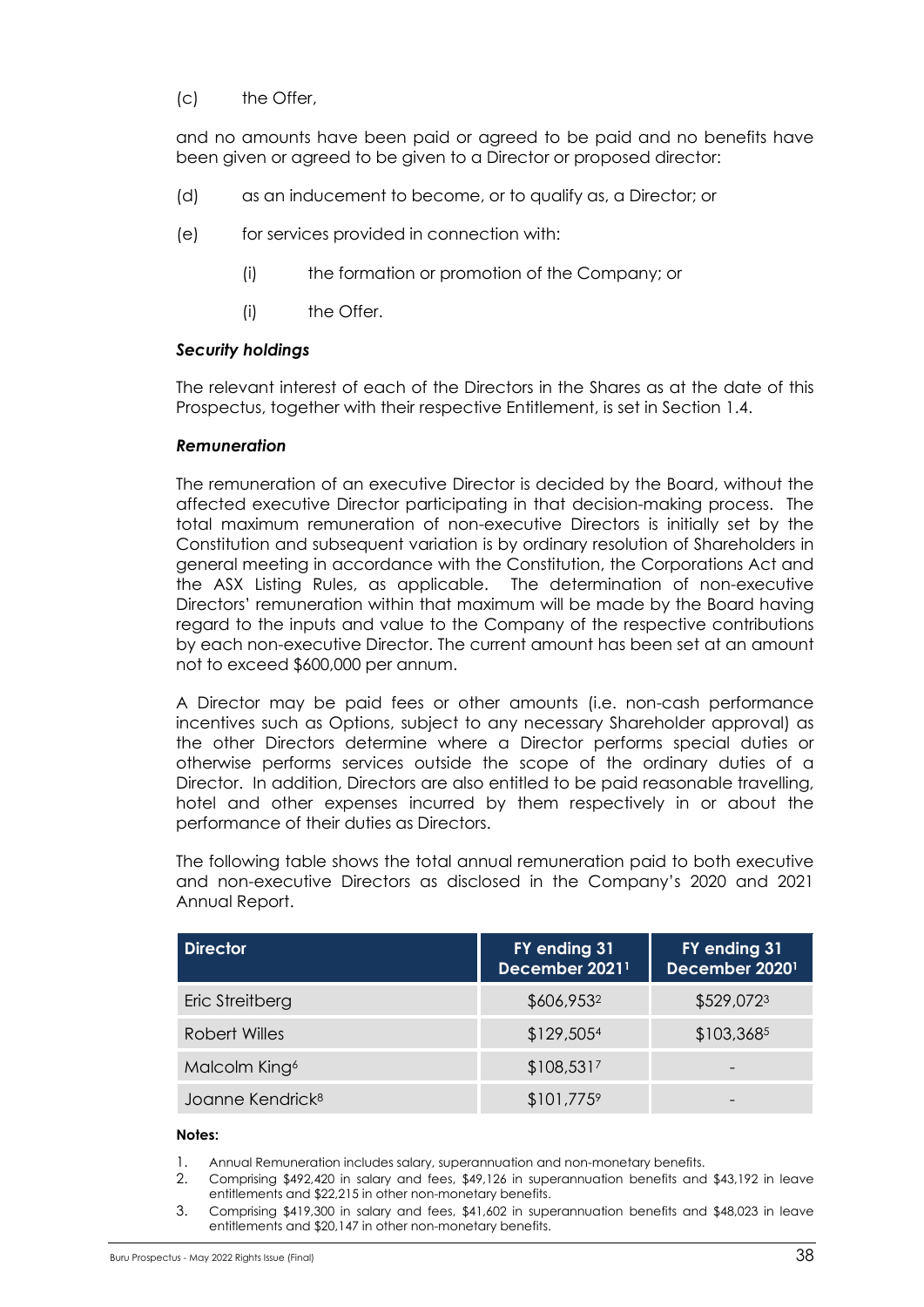- 4. Comprising \$118,000 in salary and fees and \$11,505 in superannuation benefits.
- 5. Comprising \$94,400 in salary and fees and \$8,968 in superannuation benefits.
- 6. Appointed February 2021.
- 7. Comprising \$98,846 in salary and fees and \$9,685 in superannuation benefits.
- 8. Appointed February 2021.
- 9. Comprising \$92,693 in salary and fees and \$9,083 in superannuation benefits.

#### **6.5 Interests of experts and advisers**

Other than as set out below or elsewhere in this Prospectus, no:

- (a) person named in this Prospectus as performing a function in a professional, advisory or other capacity in connection with the preparation or distribution of this Prospectus; or
- (b) promoter of the Company,

holds, or has held within the 2 years preceding lodgement of this Prospectus with the ASIC, any interest in:

- (c) the formation or promotion of the Company;
- (d) any property acquired or proposed to be acquired by the Company in connection with:
	- (i) its formation or promotion; or
	- (ii) the Offer; or
- (e) the Offer,

and no amounts have been paid or agreed to be paid and no benefits have been given or agreed to be given to any of these persons for services provided in connection with:

- (f) the formation or promotion of the Company; or
- (g) the Offer.

Steinepreis Paganin has acted as the solicitors to the Company in relation to the Offer. The Company estimates it will pay Steinepreis Paganin \$25,000 (excluding GST and disbursements) for these services. During the 24 months preceding lodgement of this Prospectus with the ASIC, Steinepreis Paganin has been paid fees totalling \$3,802.25 (including GST) for legal services provided to the Company.

#### **6.6 Consents**

Chapter 6D of the Corporations Act imposes a liability regime on the Company (as the offeror of the securities), the Directors, the persons named in the Prospectus with their consent as Proposed Directors, any underwriters, persons named in the Prospectus with their consent having made a statement in the Prospectus and persons involved in a contravention in relation to the Prospectus, with regard to misleading and deceptive statements made in the Prospectus. Although the Company bears primary responsibility for the Prospectus, the other parties involved in the preparation of the Prospectus can also be responsible for certain statements made in it.

Each of the parties referred to in this Section: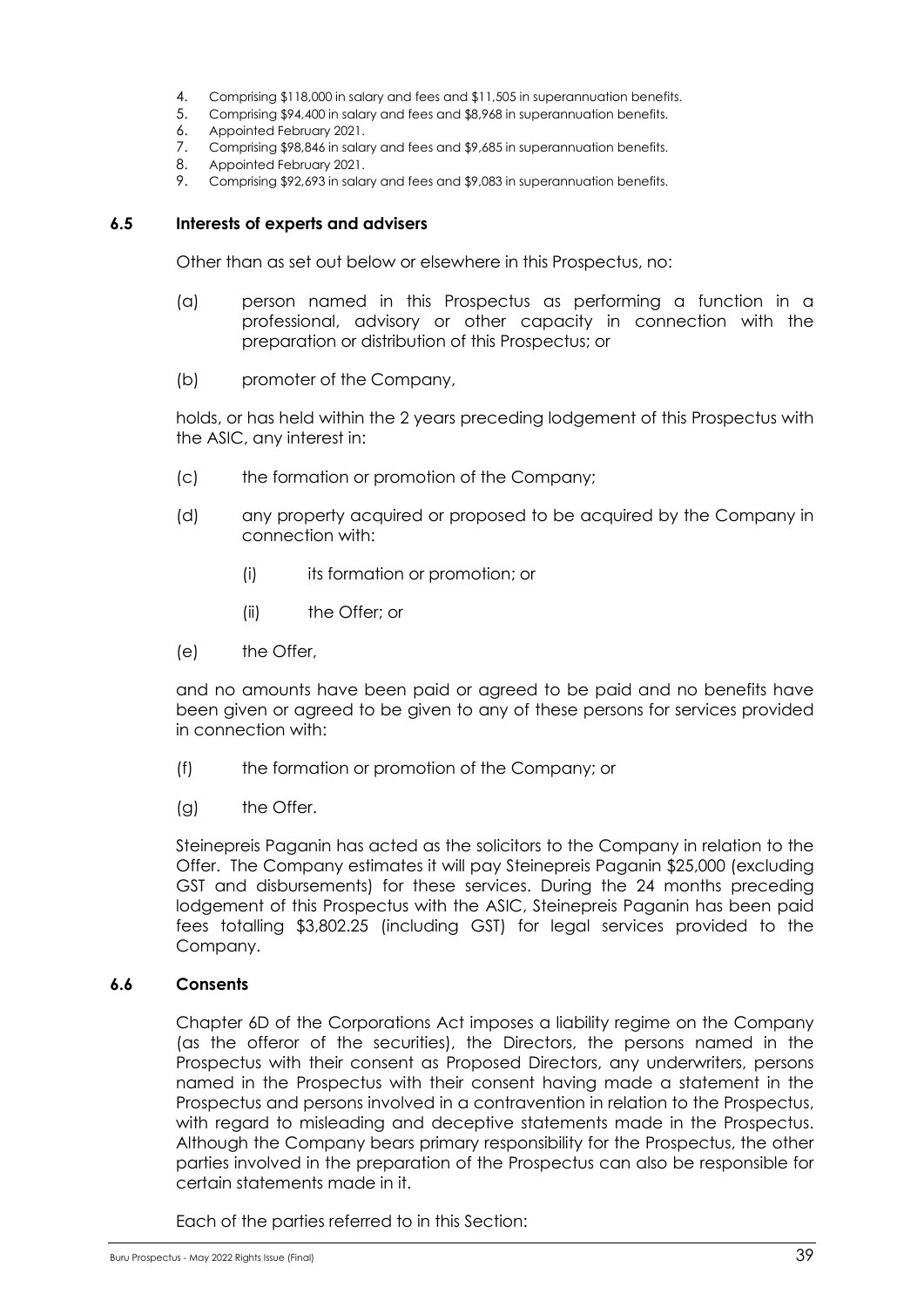- (a) does not make, or purport to make, any statement in this Prospectus other than those referred to in this Section;
- (b) in light of the above, only to the maximum extent permitted by law, expressly disclaim and take no responsibility for any part of this Prospectus other than a reference to its name and a statement included in this Prospectus with the consent of that party as specified in this Section; and
- (c) has not withdrawn its consent prior to the lodgement of this Prospectus with the ASIC.

Steinepreis Paganin has given its written consent to being named as the solicitors to the Company in this Prospectus.

KPMG has given its written consent to being named as auditor to the Company in this Prospectus and the inclusion of the 31 December 2021 audited balance sheet of the Company in Section [3.5.](#page-19-1) KPMG has not withdrawn its consent prior to lodgement of this Prospectus with the ASIC.

#### <span id="page-40-0"></span>**6.7 Expenses of the offer**

In the event that all Entitlements are accepted<sup>1</sup>, the total expenses of the Offer are estimated to be approximately \$150,000 (excluding GST) and are expected to be applied towards the items set out in the table below:

|                           | Ş       |
|---------------------------|---------|
| ASIC fees                 | 3,206   |
| ASX fees                  | 26,063  |
| Legal fees                | 25,000  |
| Printing and distribution | 50,000  |
| Miscellaneous             | 45,731  |
| Total                     | 150,000 |

**Notes:**

1. To the extent of any Shortfall Shares that are placed to parties after the Closing Date of the Offer, these expenses would increase to reflect capital raising fees by way of any commissions payable to licensed securities dealers or Australian financial services licensees as detailed in section 2.7.

#### **6.8 Directors' Authorisation**

This Prospectus is issued by the Company and its issue has been authorised by a resolution of the Directors.

In accordance with section 720 of the Corporations Act, each Director has consented to the lodgement of this Prospectus with the ASIC.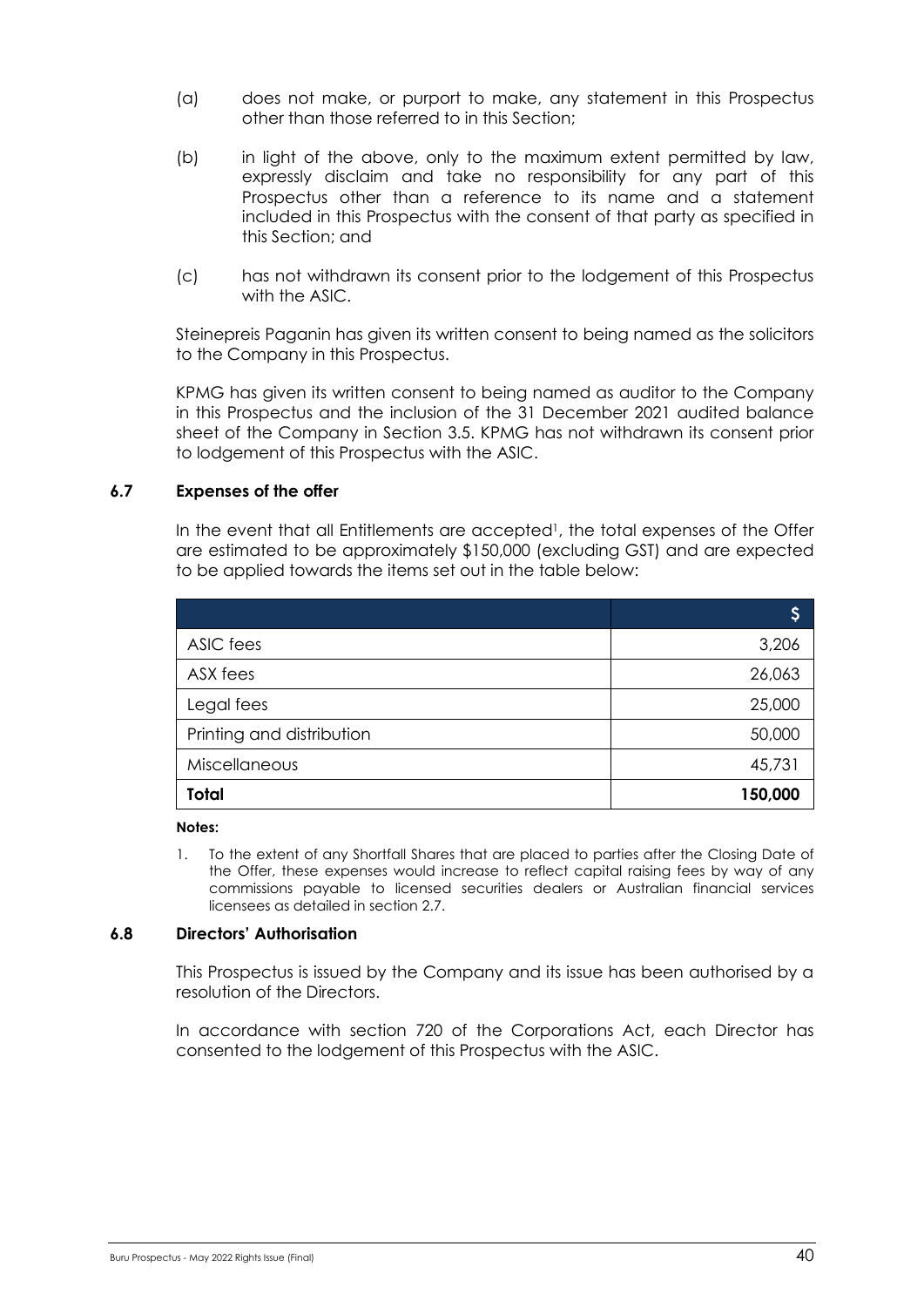$\Omega_{\!\scriptscriptstyle 4}$  $\tilde{\mathbf{M}}$ 

 $\overline{\phantom{a}}$  , and the set of  $\overline{\phantom{a}}$  , and the set of  $\overline{\phantom{a}}$ **Mr Eric Streitberg Executive Chairman/Director For and on behalf of Buru Energy Limited**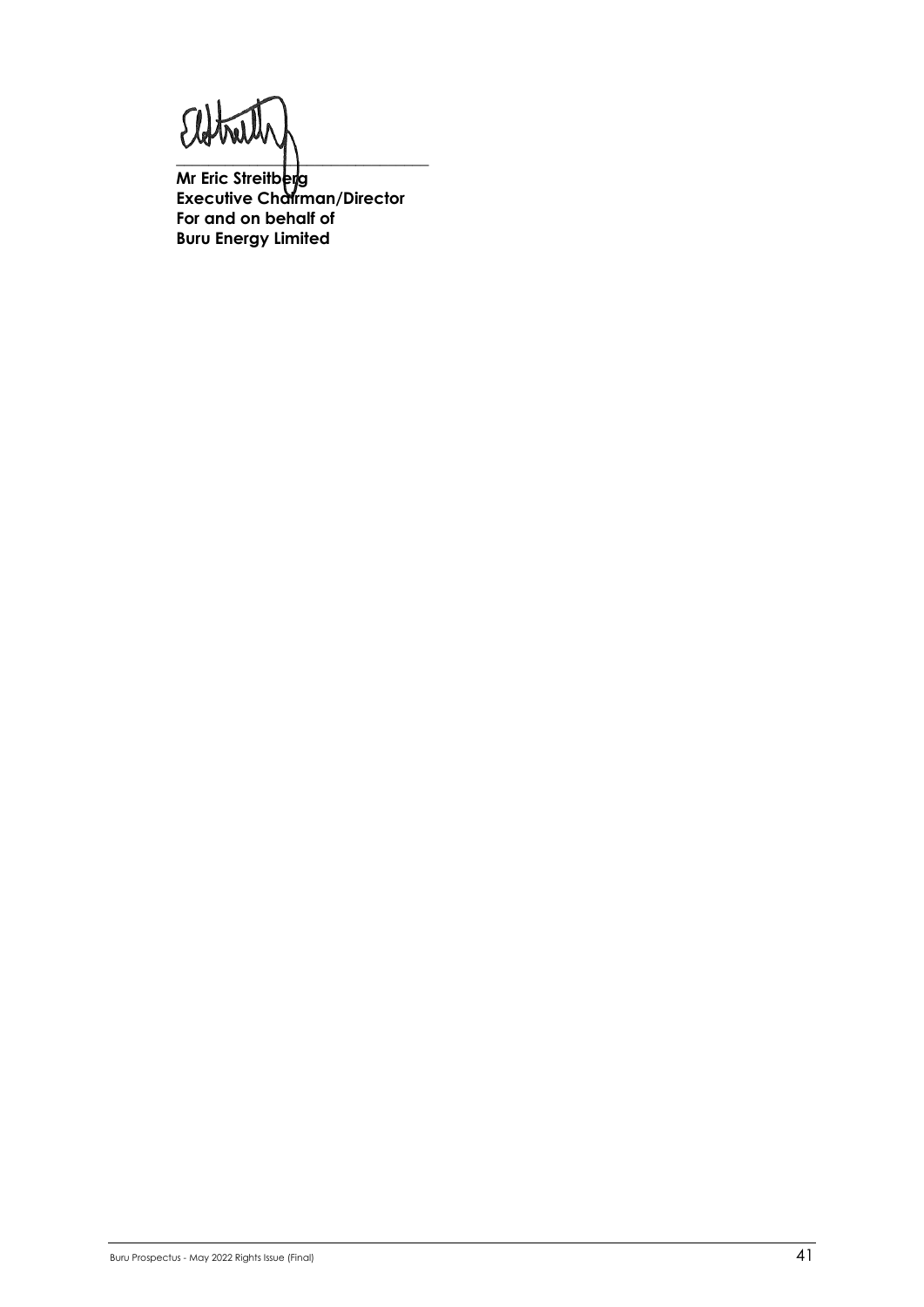#### <span id="page-42-0"></span>**7. GLOSSARY**

**\$** means the lawful currency of the Commonwealth of Australia.

**AEST means** Australian Eastern Standard Time.

**Applicant** means a Shareholder who applies for Shares pursuant to the Offer or a Shareholder or other party who applies for Shortfall Shares pursuant to the Shortfall Offer

**Application Form** means an Entitlement and Acceptance Form or Shortfall Application Form as the context requires.

**Application Monies** means the funds submitted by each Applicant pursuant to the Offer and the Shortfall Offer.

**ASIC** means the Australian Securities and Investments Commission.

**ASX** means ASX Limited (ACN 008 624 691) or the financial market operated by it as the context requires.

**ASX Listing Rules** means the listing rules of the ASX.

**ASX Settlement Operating Rules** means the settlement rules of the securities clearing house which operates CHESS.

**Board** means the board of Directors unless the context indicates otherwise.

**Business Day** means Monday to Friday inclusive, except New Year's Day, Good Friday, Easter Monday, Christmas Day, Boxing Day and any other day that ASX declares is not a business day.

**Closing Date** means the date specified in the timetable set out at Section 1 (unless extended).

**Company** means Buru Energy Limited (ACN 130 651 437).

**Constitution** means the constitution of the Company as at the date of this Prospectus.

**Corporations Act** means the *Corporations Act 2001* (Cth).

**CRN** means Customer Reference Number in relation to BPAY®.

**Directors** means the directors of the Company as at the date of this Prospectus.

**Eligible Shareholder** means a Shareholder as at the Record Date who is eligible to participate in the Offer. **Eligible Shareholding** has a corresponding meaning.

**Entitlement** means the entitlement of a Shareholder who is eligible to participate in the Offer.

**Entitlement and Acceptance Form** means the entitlement and acceptance form either attached to or accompanying this Prospectus.

**Entitlement Number** means the unique Offer number assigned to each Eligible Shareholding as shown on each personalised Entitlement and Acceptance Form.